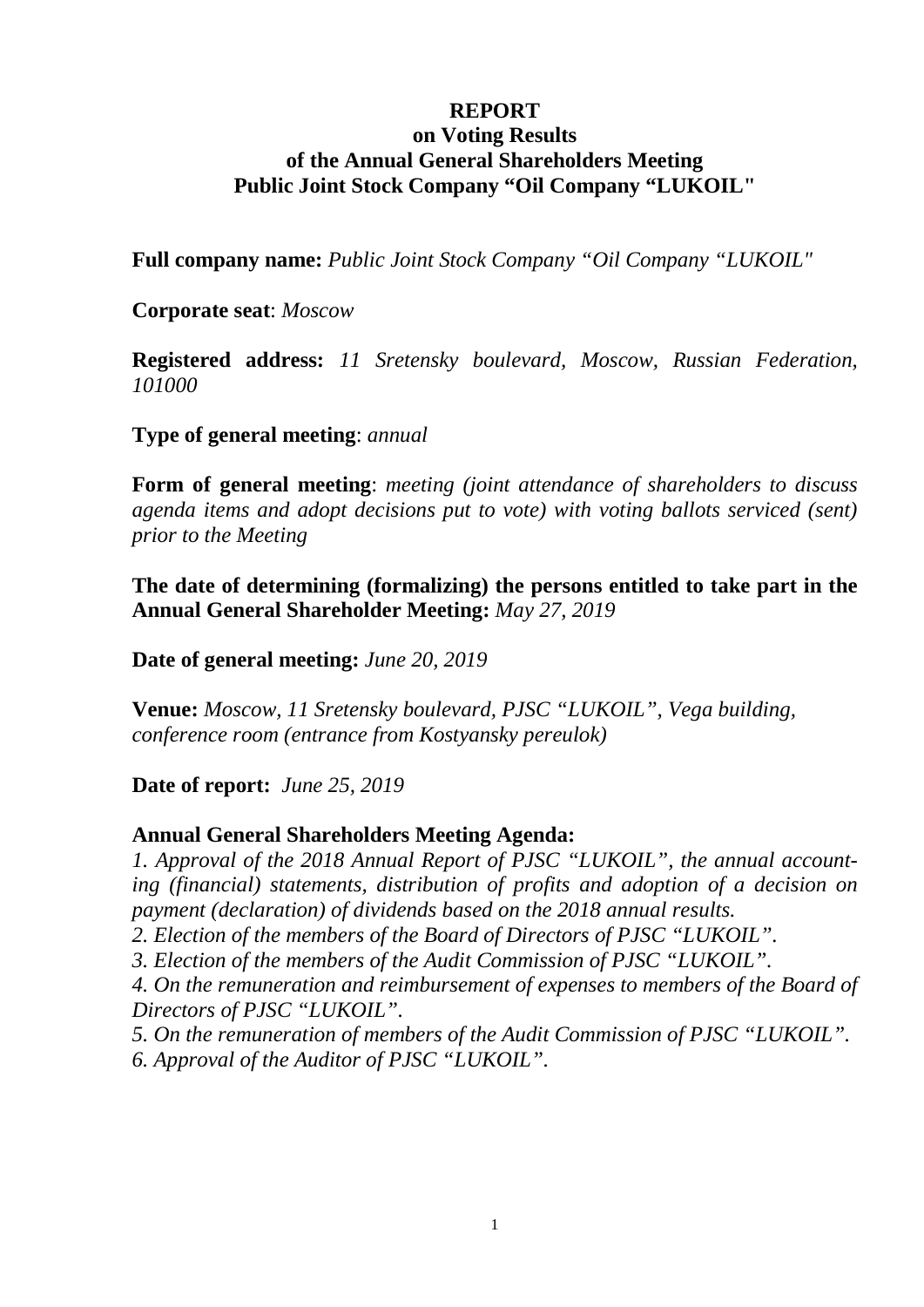*7. Approval of a new version of the Regulations on the Procedure for Preparing and Holding the General Shareholder Meeting of PJSC "LUKOIL". 8. On reducing the Charter Capital of PJSC "LUKOIL" through acquisition of a portion of issued shares in order to reduce the total number thereof. 9. Decision on consent to perform an interested-party transaction.*

**Chairman of the Annual General Shareholders Meeting of PJSC «LUKOIL» (hereinafter also referred to as the Meeting):** Deputy Chairman of the Board of Directors of PJSC "LUKOIL" Mr. Ravil Ulfatovich Maganov (by virtue of clause 9.16 of the Procedure for Convening and Holding of General Shareholders' Meetings of PJSC "LUKOIL").

**Secretary of the Annual General Shareholders Meeting:** Illarionov, Nikolay Anatolyevich.

**Person acknowledging the passing of resolutions by the Meeting and list of persons in the attendance whereof such resolutions were passed:** registrar of PJSC «LUKOIL» – Registrator Garant Limited Liability Company (location address: Russia, Moscow, Moscow; address: 123100, Moscow, Krasnopresnenskaya embankment 6,  $2<sup>nd</sup>$  floor, suite 219), acting as the Counting Commission.

**Persons authorized by the Registrar to act as the Counting Commission and responsible for the vote count:**

1. Irshenkov, Dmitry Igorevich (by virtue of power of attorney No. 8 of March 05, 2019);

2. Uspenskaya, Marina Vladimirovna (by virtue of power of attorney No. 9 of March 05, 2019);

3. Safronova, Tatyana Mikhailovna (by virtue of power of attorney No. 10 of March 05, 2019);

# **Voting results on Item 1 of the Agenda:**

1. Number of cast votes belonging to the persons entitled to attend the general meeting in respect of this Item of the General Meeting Agenda:

2. Number of votes accounted for the voting shares of the Company in respect of this Item of the General Meeting Agenda, determined in view of Cl. 4.24 of the Bank of Russia Regulation No. 660-P "On General Shareholders' Meeting" of November 16, 2018: 750,000,000

3. Number of cast votes belonging to the persons who attended the general meeting in respect of this Item of the General Meeting Agenda:

549,370,188

750,000,000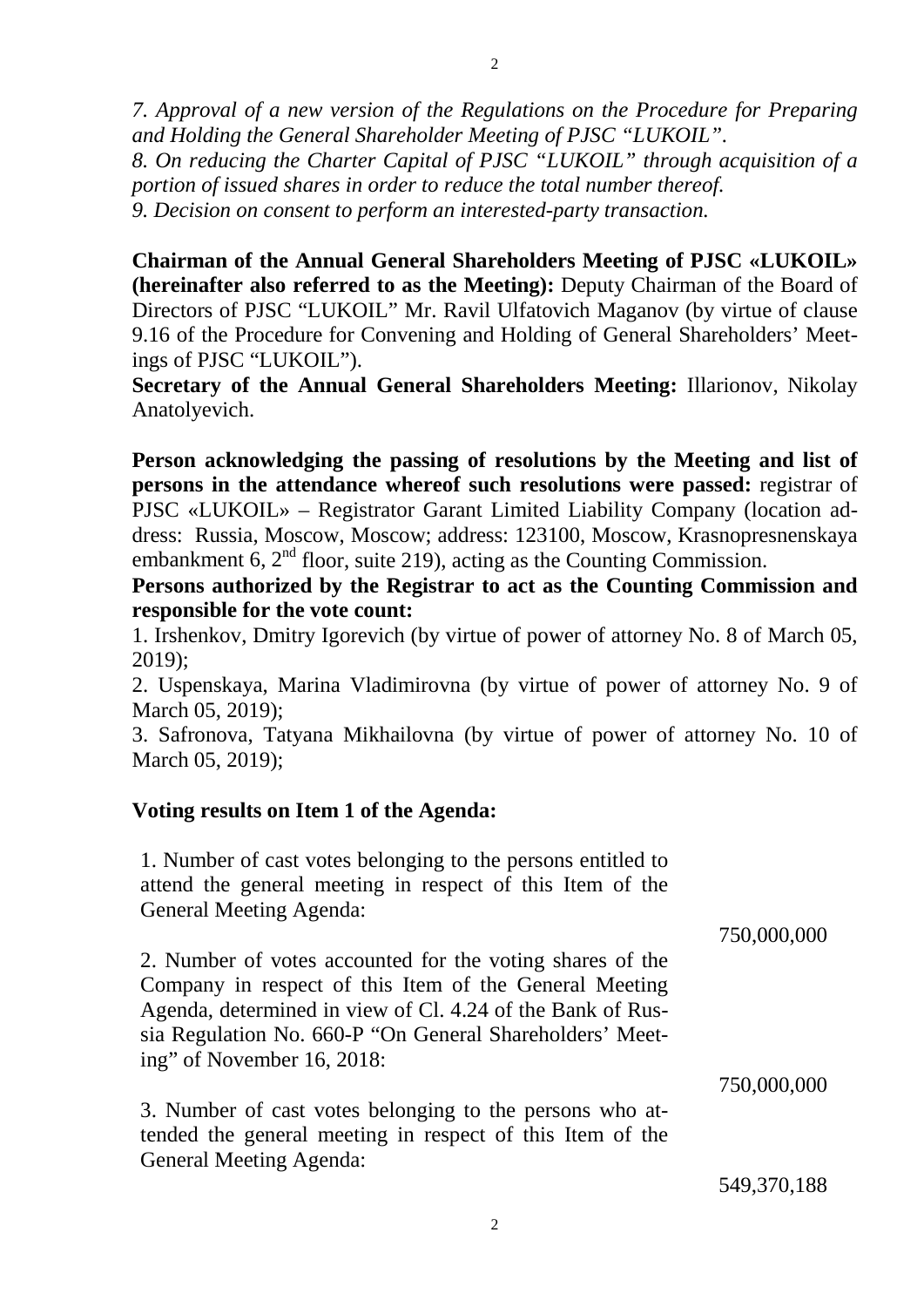Number of votes cast for each voting option:

| "For"     | 548,791,112<br>(99.8946%) |
|-----------|---------------------------|
| Against   | 53,493                    |
| Abstained | 351,803                   |

#### **Resolution made in respect of Item 1 of the Agenda:**

*Approve PJSC «LUKOIL» 2018 Annual Report, the annual financial statements, and distribute profits based on the 2018 results as follows:*

*PJSC «LUKOIL» 2018 net profit came to RUB 219,484,106,242.18.*

*Distribute the 2018 net profit (net of the profit distributed as dividends for the nine months of 2018 in the amount of RUB 71,250,000,000.00) in the amount of RUB 116,250,000,000.00 as dividends.*

*Leave the remaining RUB 31,984,106,242.18 of profits undivided.*

*Pay dividends on PJSC «LUKOIL» ordinary shares for the 2018 financial year in the amount of RUB 155 per ordinary share (not including previously distributed interim dividends for the nine months of 2018 in the amount of RUB 95 per ordinary share). Given the previously paid interim dividends, the total amount of dividends for 2018 shall come to RUB 250 per ordinary share. It is proposed to pay dividends in the amount of RUB 155 per ordinary share by transferring the corresponding sum from PJSC «LUKOIL» account in cash to the nominee holders and to the beneficial owners who/that are professional securities traders, and are registered with PJSC «LUKOIL» shareholder register on July 19, 2019 at the latest, while the other shareholders registered with the shareholder register shall receive their dividends on August 9, 2019 at the latest.*

*All dividend distribution costs shall be borne by PJSC "LUKOIL".*

*To select July 9, 2019 as the list compilation date for the persons entitled to dividends based on 2018 performance.*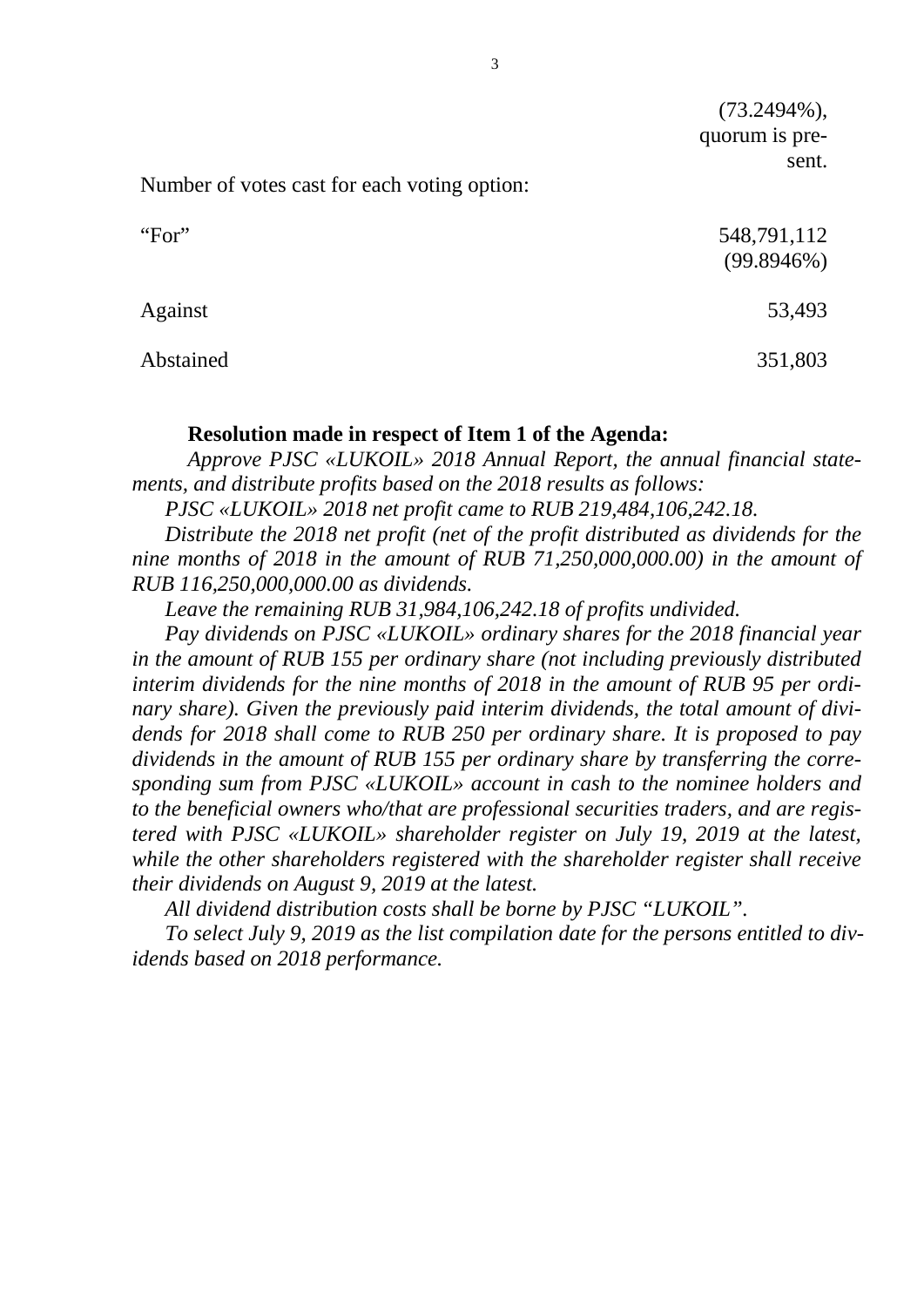# **Voting results on Item 2 of the Agenda:**

| 1. Number of cast cumulative votes belonging to the per-<br>sons entitled to attend the general meeting in respect of<br>this Item of the General Meeting Agenda:                                                                                                                    | 8,250,000,000                                              |
|--------------------------------------------------------------------------------------------------------------------------------------------------------------------------------------------------------------------------------------------------------------------------------------|------------------------------------------------------------|
| 2. Number of cumulative votes accounted for the voting<br>shares of the Company in respect of this Item of the Gen-<br>eral Meeting Agenda, determined in view of Cl. 4.24 of<br>the Bank of Russia Regulation No. 660-P "On General<br>Shareholders' Meeting" of November 16, 2018: |                                                            |
| 3. Number of cast cumulative votes belonging to the per-<br>sons who attended the general meeting in respect of this<br>Item of the General Meeting Agenda in accordance with<br>the cumulative voting procedure:                                                                    | 8,250,000,000                                              |
| Number of cumulative votes cast for each voting option:                                                                                                                                                                                                                              | 6,018,115,473<br>$(72.9469\%),$<br>quorum is pre-<br>sent. |
| "For"                                                                                                                                                                                                                                                                                |                                                            |
| 1. Alekperov, Vagit Yusufovich                                                                                                                                                                                                                                                       | 1,949,011,077                                              |
| 2. Blazheev, Victor Vladimirovich                                                                                                                                                                                                                                                    | 75,966,003                                                 |
| 3. Gati, Toby Trister                                                                                                                                                                                                                                                                | 92,954,514                                                 |
| 4. Grayfer, Valery Isaakovich                                                                                                                                                                                                                                                        | 156,948,063                                                |
| 5. Maganov, Ravil Ulfatovich                                                                                                                                                                                                                                                         | 1,374,230,388                                              |
| 6. Munnings, Roger                                                                                                                                                                                                                                                                   | 132,098,435                                                |
| 7. Nikolayev, Nikolay Mikhailovich                                                                                                                                                                                                                                                   | 6,127,610                                                  |
| 8. Teplukhin, Pavel Mikhailovich                                                                                                                                                                                                                                                     | 1,627,827,745                                              |
| 9. Fedun, Leonid Arnoldovich                                                                                                                                                                                                                                                         | 150,007,165                                                |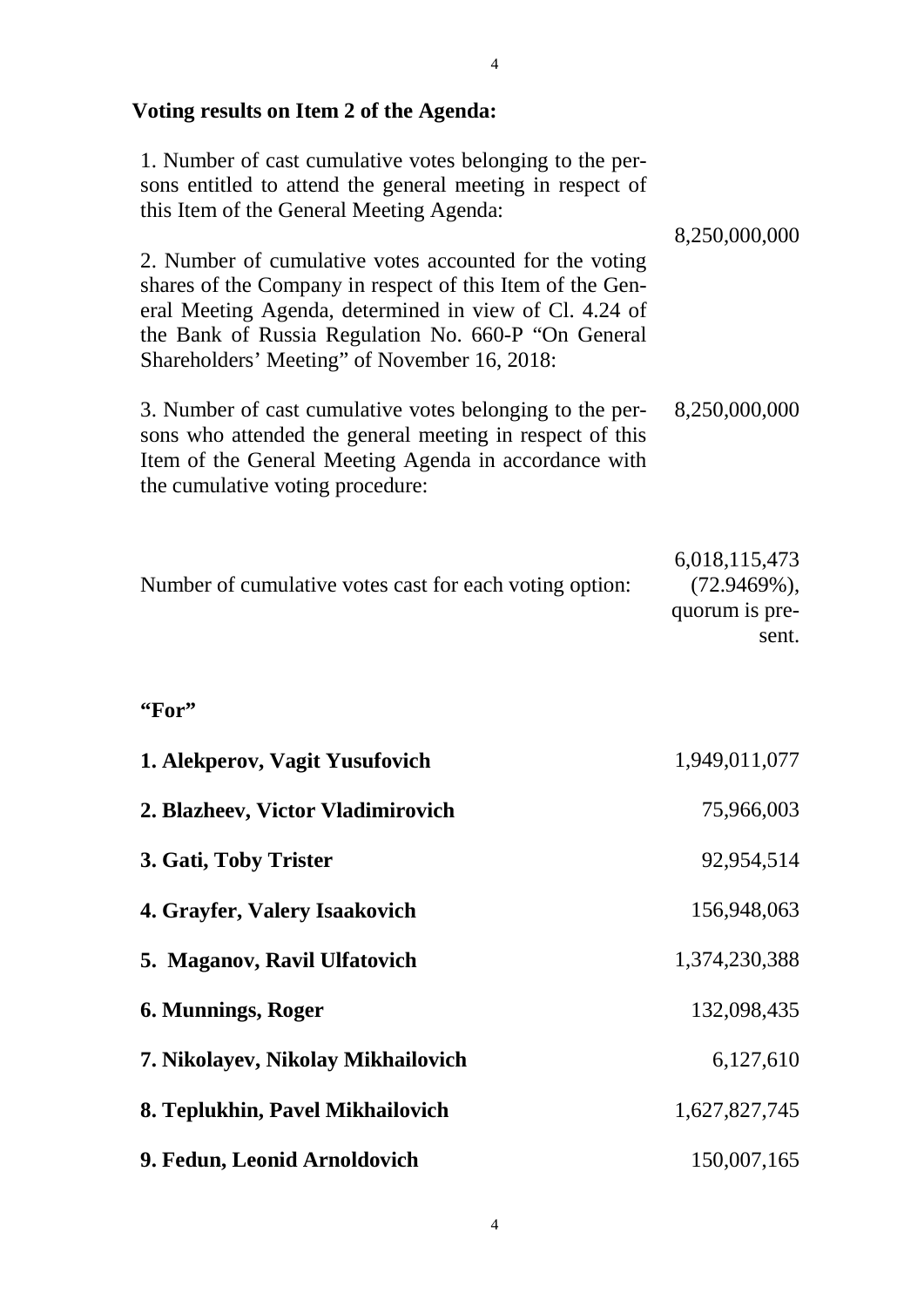| 10. Khoba, Lyubov Nikolaevna     | 149,291,641 |
|----------------------------------|-------------|
| 11. Shatalov, Sergey Dmitrievich | 93,921,496  |
| 12. Schüssel, Wolfgang           | 189,402,612 |
|                                  |             |
| "Against" all candidates         | 17,257,240  |
| "Abstained" on all candidates    | 184,117     |

### **Resolution made in respect of Item 2 of the Agenda:**

*To elect 11 members to the Board of Directors of PJSC «LUKOIL» from the list of nominees approved by PJSC «LUKOIL» Board of Directors on March 6, 2019 (Minutes No. 4):*

- *1. Alekperov, Vagit Yusufovich 2. Blazheev, Victor Vladimirovich 3. Gati, Toby Trister 4. Grayfer, Valery Isaakovich 5. Maganov, Ravil Ulfatovich 6. Munnings, Roger 7. Teplukhin, Pavel Mikhailovich 8. Fedun, Leonid Arnoldovich*
- *9. Khoba, Lyubov Nikolaevna*
- *10. Shatalov, Sergey Dmitrievich*

*11. Schüssel, Wolfgang.*

### **Voting results on Item 3 of the Agenda:**

1. Number of cast votes belonging to the persons entitled to attend the general meeting in respect of this Item of the General Meeting Agenda:

2. Number of votes accounted for the voting shares of the Company in respect of this Item of the General Meeting Agenda, determined in view of Cl. 4.24 of the Bank of Russia Regulation No. 660-P "On General Shareholders Meeting" of November 16, 2018: 750,000,000

3. Number of cast votes belonging to the persons who attended the general meeting in respect of this Item of the General Meeting Agenda:

510,722,116 (71.7982%),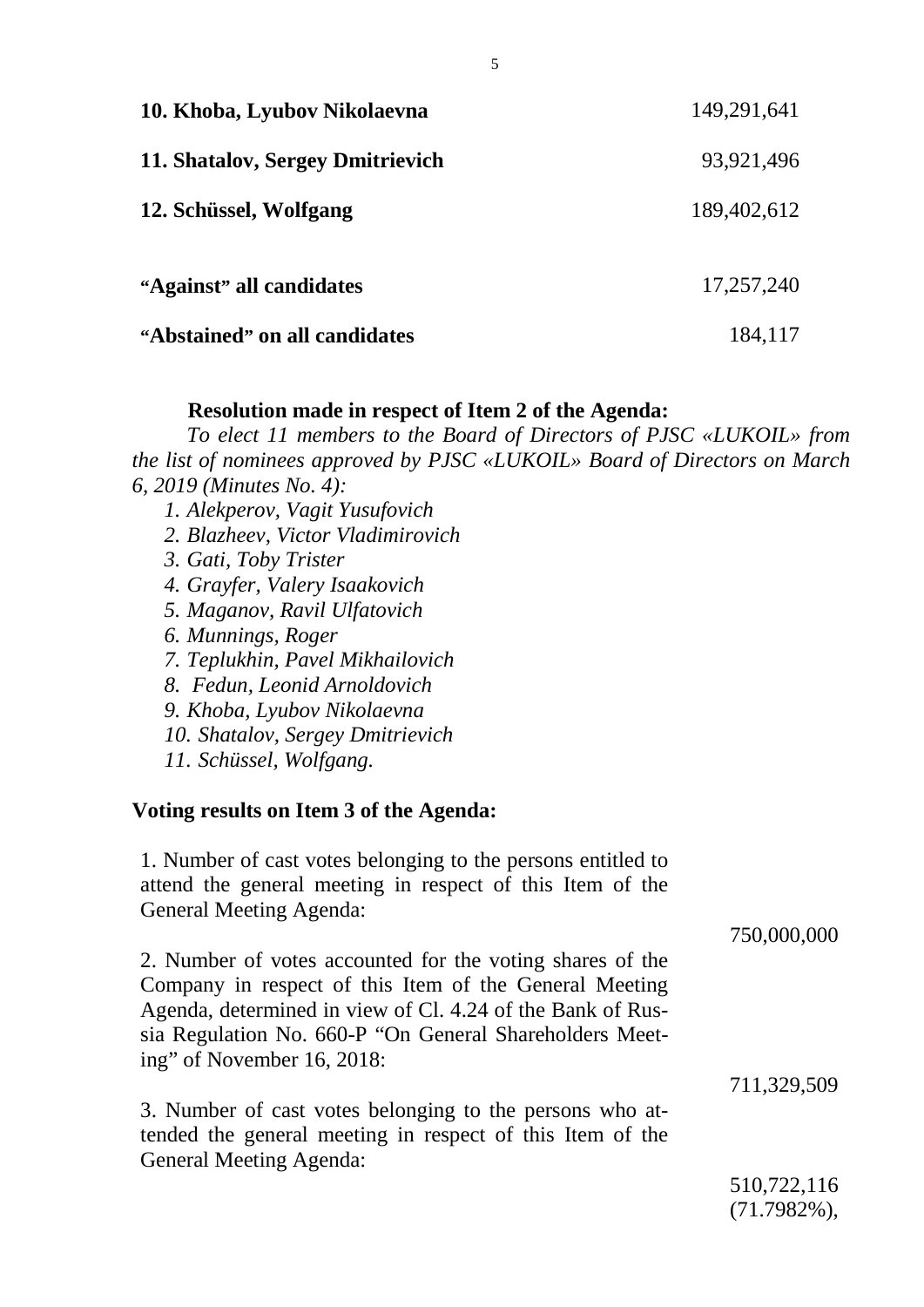|                                              | quorum is pre-<br>sent.      |
|----------------------------------------------|------------------------------|
| Number of votes cast for each voting option: |                              |
| <b>Vrublevsky, Ivan Nikolaevich</b>          |                              |
| "For"                                        | 504,920,497<br>$(98.8640\%)$ |
| Against                                      | 3,954,251                    |
| Abstained                                    | 1,606,477                    |
| <b>Otrubyannikov, Artem Valentinovich</b>    |                              |
| "In favor"                                   | 504,717,757<br>(98.8243%)    |
| Against                                      | 3,953,956                    |
| Abstained                                    | 1,619,724                    |
| <b>Suloev, Pavel Aleksandrovich</b>          |                              |
| "For"                                        | 505,693,638<br>(99.0154%)    |
| Against                                      | 2,996,977                    |
| Abstained                                    | 1,609,921                    |

# **Resolution made in respect of Item 3 of the Agenda:**

*To elect PJSC «LUKOIL» Audit Commission members from the list of nominees approved by PJSC «LUKOIL» Board of Directors on March 6, 2019 (Minutes No. 4):*

*Vrublevsky, Ivan Nikolaevich Otrubyannikov, Artem Valentinovich Suloev, Pavel Aleksandrovich*

6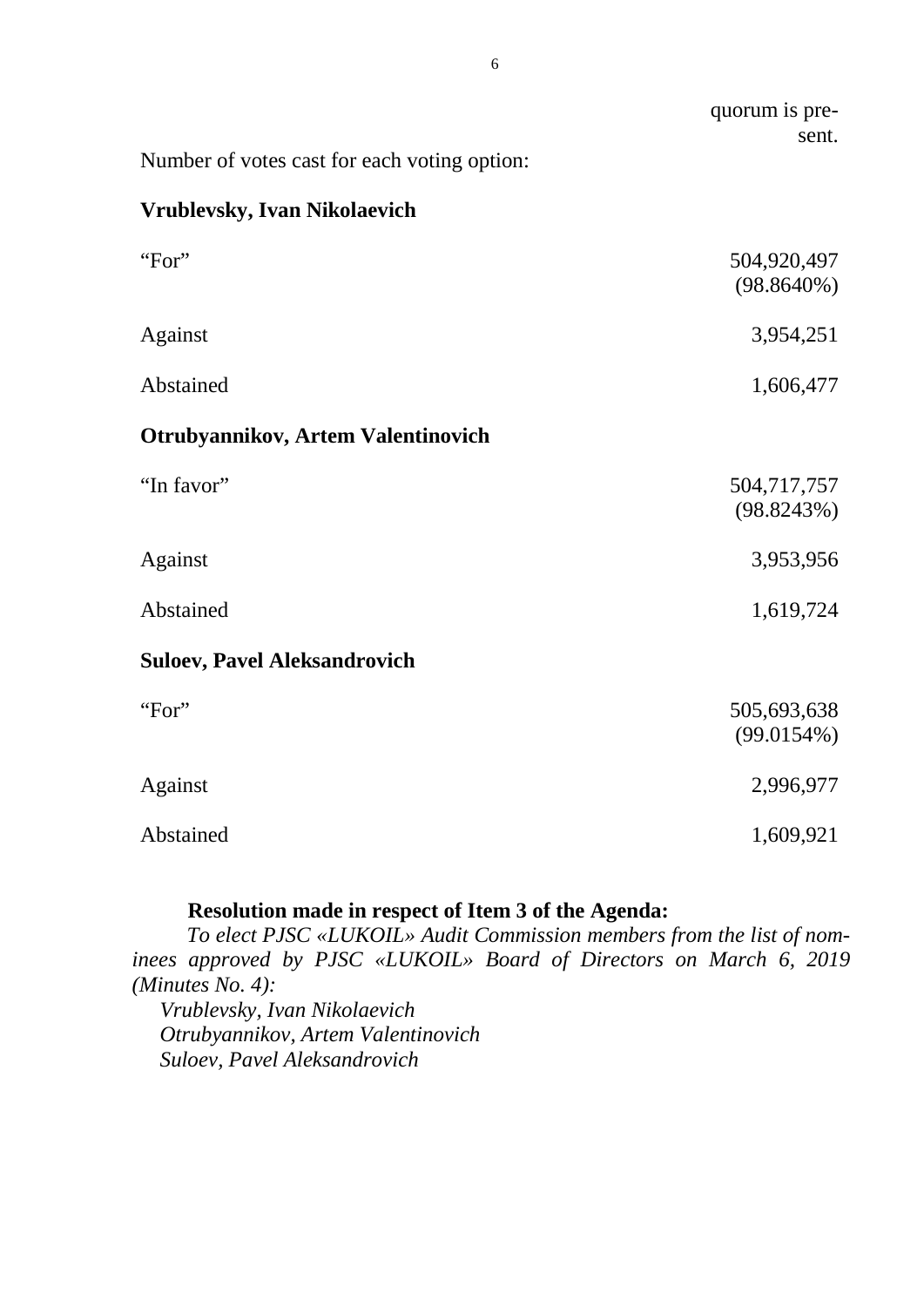# **Voting results on Item 4 of the Agenda, Cl. 1:**

1. Number of cast votes belonging to the persons entitled to attend the general meeting in respect of this Item of the General Meeting Agenda: 2. Number of votes accounted for the voting shares of the Company in respect of this Item of the General Meeting Agenda, determined in view of Cl. 4.24 of the Bank of Russia Regulation No. 660-P "On General Shareholders' Meeting" of November 16, 2018: 3. Number of cast votes belonging to the persons who attended the general meeting in respect of this Item of the General Meeting Agenda: Number of votes cast for each voting option: 750,000,000 750,000,000 549,370,188 (73.2494%), quorum is present. "For" Against Abstained 549,023,475 (99.9369%) 8,595 141,955

### **Resolution made in respect of Item 4 of the Agenda, Cl.1:**

*To pay remuneration and reimburse for the expenses incurred by the PJSC «LUKOIL» Board of Directors members according to Annex No.1* 

### **Voting results on Item 4 of the Agenda, Cl. 2:**

1. Number of cast votes belonging to the persons entitled to attend the general meeting in respect of this Item of the General Meeting Agenda:

2. Number of votes accounted for the voting shares of the Company in respect of this Item of the General Meeting Agenda, determined in view of Cl. 4.24 of the Bank of Russia Regulation No. 660-P "On General Shareholders Meeting" of November 16, 2018: 750,000,000

750,000,000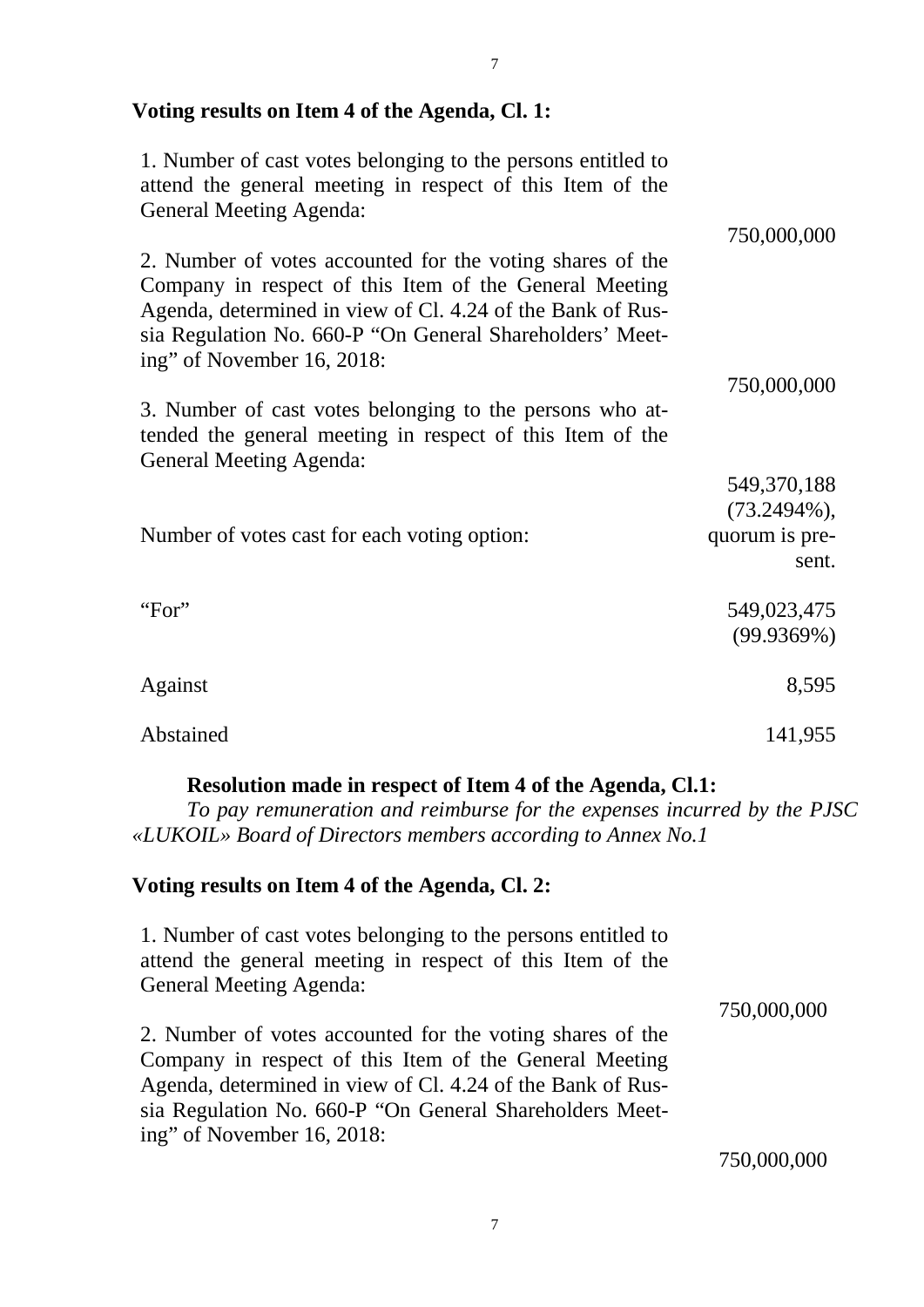| 3. Number of cast votes belonging to the persons who at-<br>tended the general meeting in respect of this Item of the |                                                          |
|-----------------------------------------------------------------------------------------------------------------------|----------------------------------------------------------|
| <b>General Meeting Agenda:</b>                                                                                        | 549,370,188<br>$(73.2494\%),$<br>quorum is pre-<br>sent. |
| Number of votes cast for each voting option:                                                                          |                                                          |
| "For"                                                                                                                 | 548,902,743<br>(99.9149%)                                |
| Against                                                                                                               | 9,481                                                    |
| Abstained                                                                                                             | 136,562                                                  |

### **Resolution made in respect of Item 4 of the Agenda, Cl.2:**

*To determine the remuneration amount for the newly elected the PJSC «LU-KOIL» Board of Directors members according to Annex No.2*

*It is hereby ruled that any newly elected members of the Board shall, for their term of office, have any such costs compensated to them, as may arise in relation to them acting as Board members, with the types of such costs listed in the resolution of the annual General Shareholders Meeting of PJSC «LUKOIL» of June 24, 2004. (Minutes No. 1) to the extent of actually incurred and documented expenses, provided that a relevant Board member has filed a written application seeking compensation of costs.*

#### **Voting results on Item 5 of the Agenda, Cl. 1:**

1. Number of cast votes belonging to the persons entitled to attend the general meeting in respect of this Item of the General Meeting Agenda:

| 2. Number of votes accounted for the voting shares of the |             |
|-----------------------------------------------------------|-------------|
| Company in respect of this Item of the General Meeting    |             |
| Agenda, determined in view of Cl. 4.24 of the Bank of     |             |
| Russia Regulation No. 660-P "On General Shareholders"     |             |
| Meeting" of November 16, 2018:                            |             |
|                                                           | 750,000,000 |
| 3 Number of cast votes belonging to the persons who at    |             |

3. Number of cast votes belonging to the persons who attended the general meeting in respect of this Item of the General Meeting Agenda:

549,370,188 (73.2494%), quorum is present.

750,000,000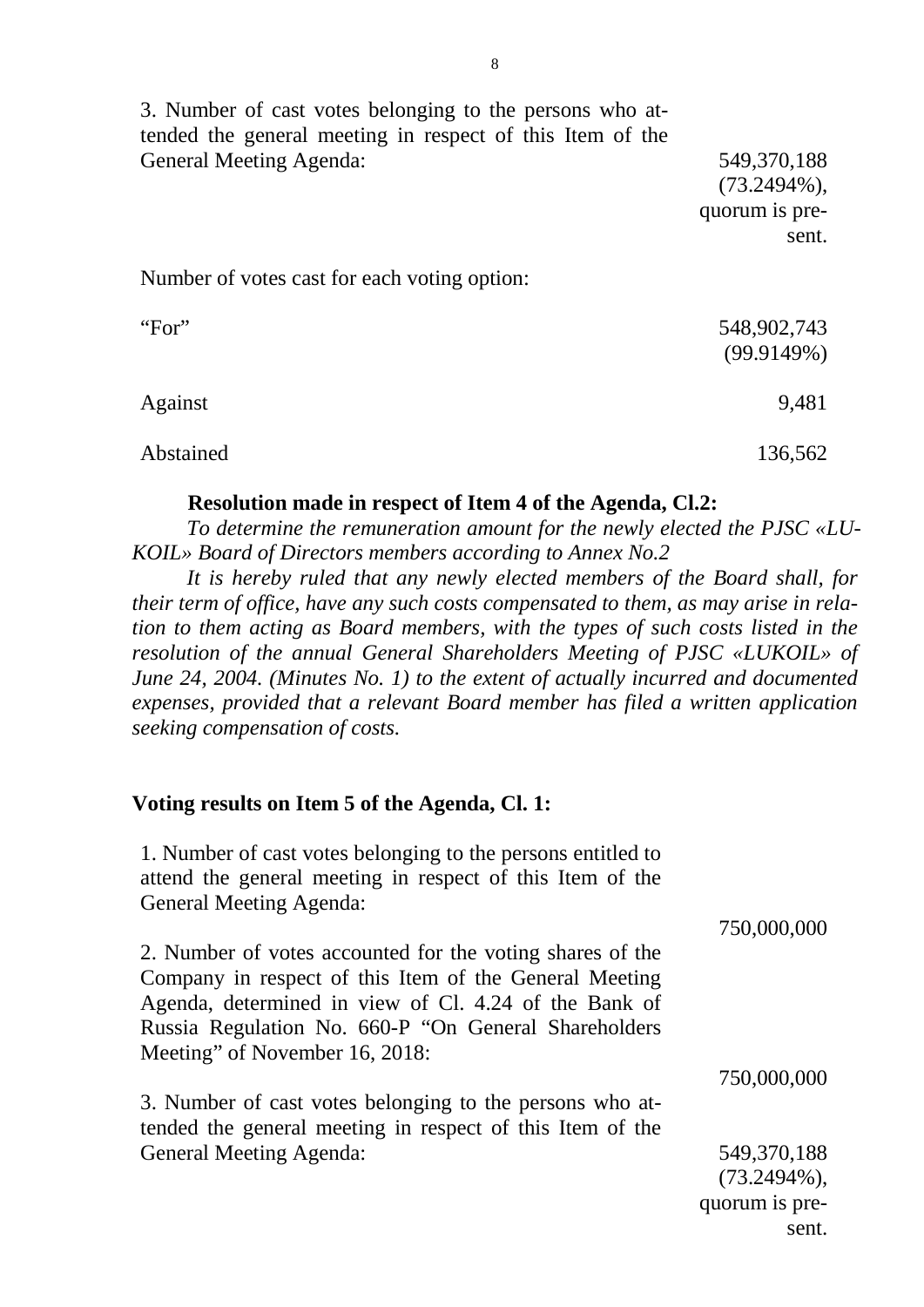| "For"                                                                                                                                                                                                                                                                                                                                                                                                                                                                                             | 547, 421, 954<br>$(99.6454\%)$                           |
|---------------------------------------------------------------------------------------------------------------------------------------------------------------------------------------------------------------------------------------------------------------------------------------------------------------------------------------------------------------------------------------------------------------------------------------------------------------------------------------------------|----------------------------------------------------------|
| Against                                                                                                                                                                                                                                                                                                                                                                                                                                                                                           | 1,630,994                                                |
| Abstained                                                                                                                                                                                                                                                                                                                                                                                                                                                                                         | 118,823                                                  |
| Resolution made in respect of Item 5 of the Agenda, Cl.1:<br>To pay the remuneration to PJSC «LUKOIL» Audit Commission members in<br><i>the following amount:</i><br>I.N. Vrublevsky - $RUB$ 3,500,000<br>P.A. Suloev - RUB 3,500,000<br>A.V. Surkov - RUB 3,500,000                                                                                                                                                                                                                              |                                                          |
| Voting results on Item 5 of the Agenda, Cl. 2:                                                                                                                                                                                                                                                                                                                                                                                                                                                    |                                                          |
| 1. Number of cast votes belonging to the persons entitled to<br>attend the general meeting in respect of this Item of the<br><b>General Meeting Agenda:</b><br>2. Number of votes accounted for the voting shares of the<br>Company in respect of this Item of the General Meeting<br>Agenda, determined in view of Cl. 4.24 of the Bank of<br>Russia Regulation No. 660-P "On General Shareholders<br>Meeting" of November 16, 2018:<br>3. Number of cast votes belonging to the persons who at- | 750,000,000<br>750,000,000                               |
| tended the general meeting in respect of this Item of the<br><b>General Meeting Agenda:</b>                                                                                                                                                                                                                                                                                                                                                                                                       |                                                          |
| Number of votes cast for each voting option:                                                                                                                                                                                                                                                                                                                                                                                                                                                      | 549,370,188<br>$(73.2494\%),$<br>quorum is pre-<br>sent. |
| "For"                                                                                                                                                                                                                                                                                                                                                                                                                                                                                             | 547,420,917<br>(99.6452%)                                |
| Against                                                                                                                                                                                                                                                                                                                                                                                                                                                                                           | 1,628,267                                                |
| Abstained                                                                                                                                                                                                                                                                                                                                                                                                                                                                                         | 118,739                                                  |

Number of votes cast for each voting option:

9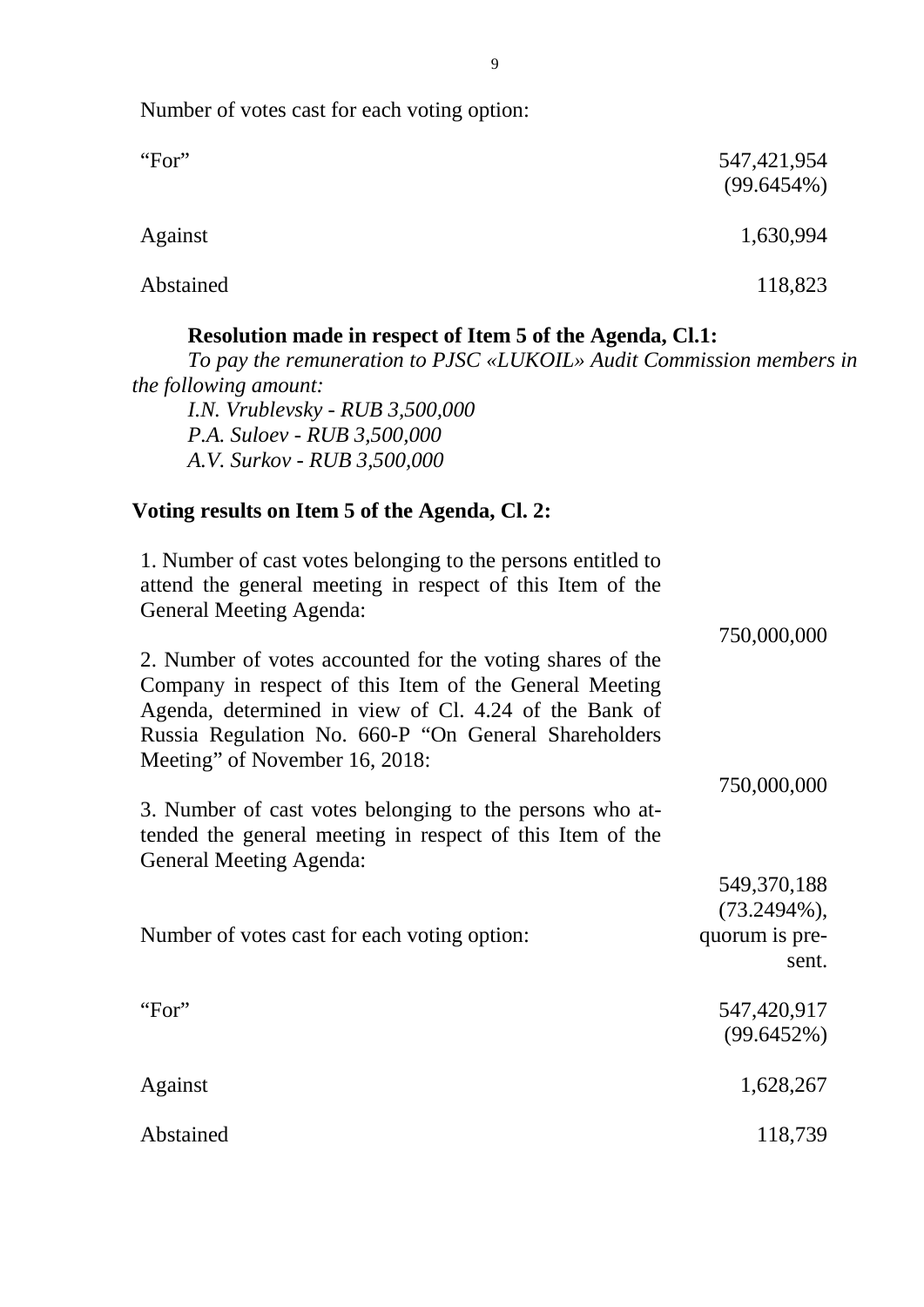### **Resolution made in respect of Item 5 of the Agenda, Cl.2:**

*To deem it appropriate to retain the amounts of remuneration paid to the members of PJSC «LUKOIL» Audit Commission established by PJSC «LUKOIL» Annual General Shareholders Meeting resolution of June 23, 2016. (Minutes No. 1)*

### **Voting results on Item 6 of the Agenda:**

1. Number of cast votes belonging to the persons entitled to attend the general meeting in respect of this Item of the General Meeting Agenda:

2. Number of votes accounted for the voting shares of the Company in respect of this Item of the General Meeting Agenda, determined in view of Cl. 4.24 of the Bank of Russia Regulation No. 660-P "On General Shareholders Meeting" of November 16, 2018: 3. Number of cast votes belonging to the persons who attended the general meeting in respect of this Item of the General Meeting Agenda: 750,000,000 750,000,000

|                                              | 549,370,188                 |
|----------------------------------------------|-----------------------------|
|                                              | $(73.2494\%),$              |
|                                              | quorum is pre-              |
| Number of votes cast for each voting option: | sent.                       |
| "For"                                        | 525, 334, 568<br>(95.6249%) |
| Against                                      | 13,649,753                  |
| Abstained                                    | 10,199,984                  |

### **Resolution made in respect of Item 6 of the Agenda:**

*To appoint KPMG Joint Stock Company as the independent auditor of PJSC LUKOIL.*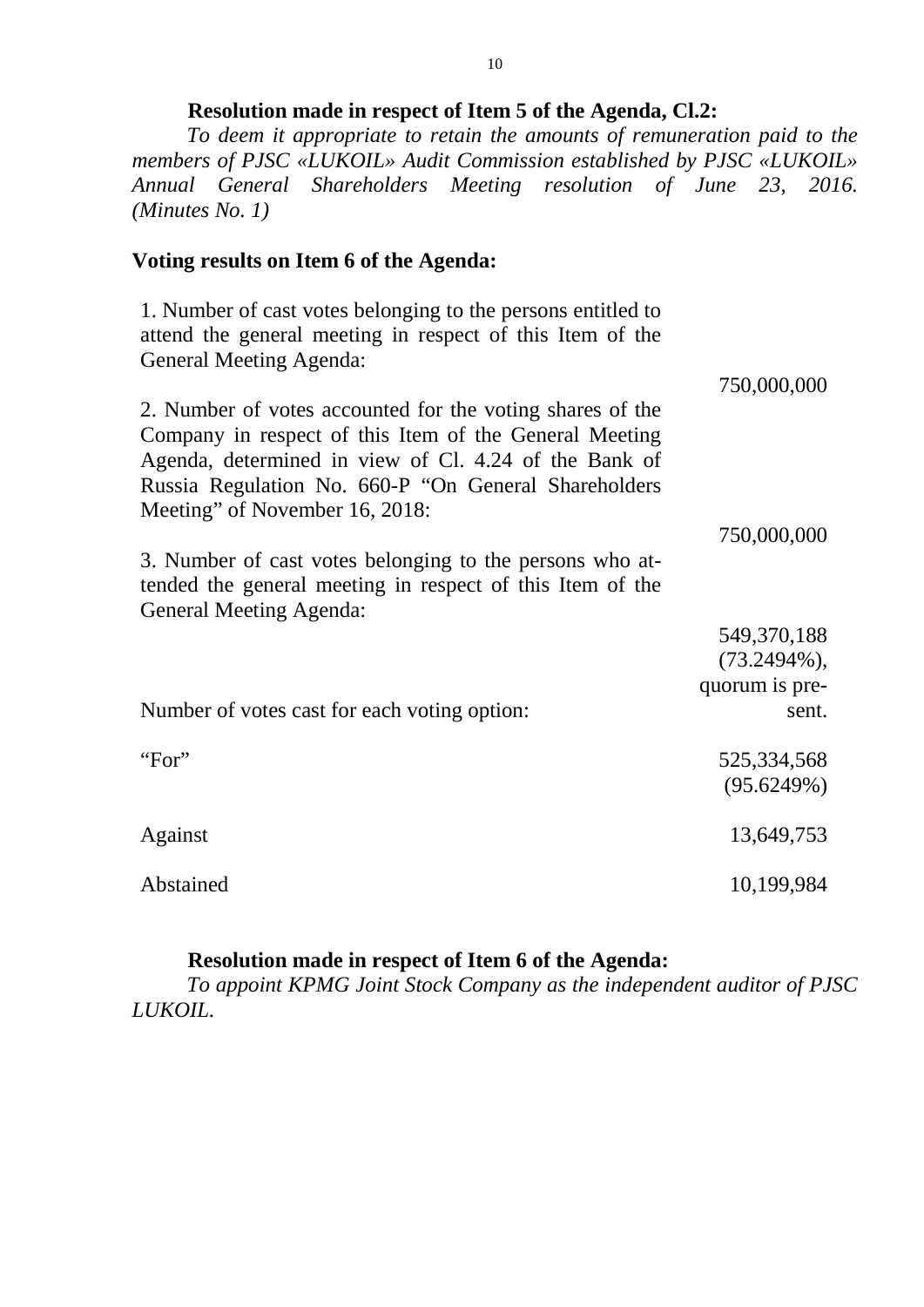### **Voting results on Item 7 of the Agenda:**

1. Number of cast votes belonging to the persons entitled to attend the general meeting in respect of this Item of the General Meeting Agenda: 2. Number of votes accounted for the voting shares of the Company in respect of this Item of the General Meeting Agenda, determined in view of Cl. 4.24 of the Bank of Russia Regulation No. 660-P "On General Shareholders Meeting" of November 16, 2018: 3. Number of cast votes belonging to the persons who attended the general meeting in respect of this Item of the General Meeting Agenda: Number of votes cast for each voting option: "For" 750,000,000 750,000,000 549,370,188 (73.2494%), quorum is present. 358,936,344 (65.3360%) Against Abstained 174,749,867 15,428,221

#### **Resolution made in respect of Item 7 of the Agenda:**

*Approve Regulations on the Procedure for Preparing and Holding the General Shareholders Meeting of PJSC "LUKOIL" as specified in the Annex.*

*Declare to be no longer in force the Procedure for Convening and Holding General Shareholders Meetings of PJSC "LUKOIL", approved by the extraordinary General Shareholders Meeting of OAO "LUKOIL" on December 18, 2012 (Minutes No. 2), as amended and restated, approved by the General Shareholders Meetings of June 26 2014 (Minutes No. 1), June 23, 2016 (Minutes No. 1), June 21, 2017 (Minutes No. 1).*

### **Voting results on Item 8 of the Agenda:**

1. Number of cast votes belonging to the persons entitled to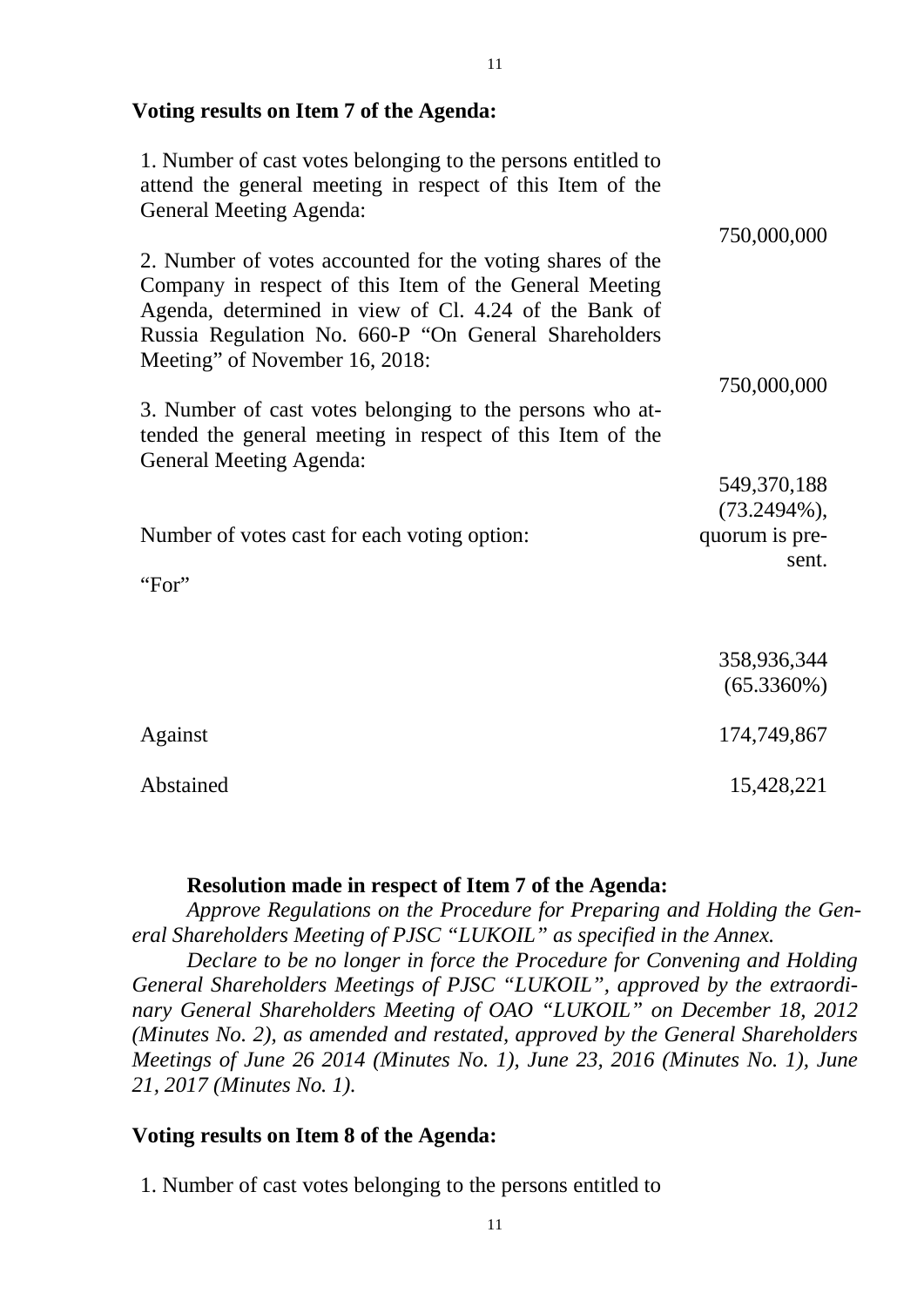| attend the general meeting in respect of this Item of the<br><b>General Meeting Agenda:</b>                                                                                                                                                                            |                |
|------------------------------------------------------------------------------------------------------------------------------------------------------------------------------------------------------------------------------------------------------------------------|----------------|
|                                                                                                                                                                                                                                                                        | 750,000,000    |
| 2. Number of votes accounted for the voting shares of the<br>Company in respect of this Item of the General Meeting<br>Agenda, determined in view of Cl. 4.24 of the Bank of<br>Russia Regulation No. 660-P "On General Shareholders<br>Meeting" of November 16, 2018: |                |
|                                                                                                                                                                                                                                                                        | 750,000,000    |
| 3. Number of cast votes belonging to the persons who at-<br>tended the general meeting in respect of this Item of the<br><b>General Meeting Agenda:</b>                                                                                                                |                |
|                                                                                                                                                                                                                                                                        | 549,370,188    |
|                                                                                                                                                                                                                                                                        | $(73.2494\%),$ |
|                                                                                                                                                                                                                                                                        | quorum is pre- |
| Number of votes cast for each voting option:                                                                                                                                                                                                                           | sent.          |
| "For"                                                                                                                                                                                                                                                                  |                |
|                                                                                                                                                                                                                                                                        | 548,786,751    |
|                                                                                                                                                                                                                                                                        | (99.8938%)     |
| Against                                                                                                                                                                                                                                                                | 16,460         |
| Abstained                                                                                                                                                                                                                                                              | 112,639        |

#### **Resolution made in respect of Item 8 of the Agenda:**

*To reduce the Charter Capital of PJSC "LUKOIL" through acquisition of a portion of issued shares in order to reduce the total number thereof on the following terms:*

*- class (types) of shares to be acquired: uncertified registered ordinary shares;*

*- number of PJSC "LUKOIL"'s shares of the said class (type) to be acquired: 35,000,000 (thirty-five million) shares;*

*- purchase price – RUB 5,450 (five thousand four hundred fifty) per share;*

*- period during which the shareholders are authorized either to submit the respective requests to sell PJSC "LUKOIL"'s shares owned by them, or recall them, namely, from July 16, 2019 to August 14, 2019 inclusive;*

*- payment due date for the shares to be acquired by PJSC "LUKOIL": August 28, 2019 at the latest;*

*- payment method for the shares to be acquired: in cash.*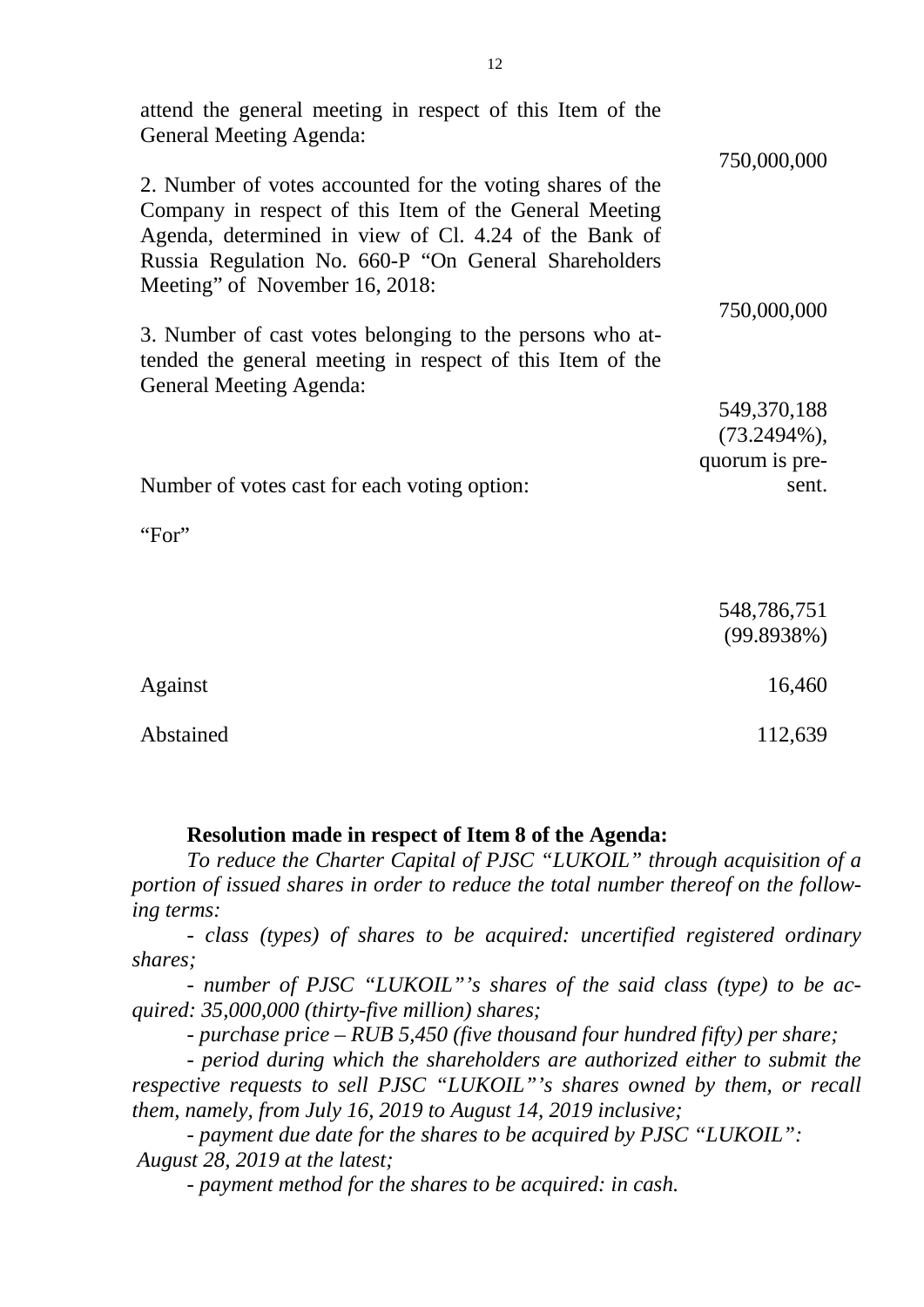### **Voting results on Item 9 of the Agenda:**

| 1. Number of cast votes belonging to the persons entitled to<br>attend the general meeting in respect of this Item of the<br><b>General Meeting Agenda:</b>                                                                                                                |                                |
|----------------------------------------------------------------------------------------------------------------------------------------------------------------------------------------------------------------------------------------------------------------------------|--------------------------------|
|                                                                                                                                                                                                                                                                            | 711,329,509                    |
| 2. Number of votes accounted for the voting shares of the<br>Company in respect of this Item of the General Meeting<br>Agenda, determined in view of Cl. 4.24 of the Bank of Rus-<br>sia Regulation No. 660-P "On General Shareholders Meet-<br>ing" of November 16, 2018: |                                |
|                                                                                                                                                                                                                                                                            | 711,329,509                    |
| 3. Number of cast votes belonging to the persons who at-<br>tended the general meeting not interested in the respective<br>transaction:                                                                                                                                    |                                |
|                                                                                                                                                                                                                                                                            | 510,722,116,<br>quorum is pre- |
| Number of votes cast for each voting option in relation to<br>the respective item of the agenda:                                                                                                                                                                           | sent.                          |
| "For"                                                                                                                                                                                                                                                                      |                                |
|                                                                                                                                                                                                                                                                            | 498,576,577<br>(97.6219%)      |
| Against                                                                                                                                                                                                                                                                    | 11,568,783                     |
| Abstained                                                                                                                                                                                                                                                                  | 388,239                        |

### **Resolution made in respect of Item 9 of the Agenda:**

*To approve an interested-party transaction, namely, a liability insurance agreement (policy) covering the liability of directors, officials and companies to be concluded between PJSC «LUKOIL» (the "Insured Party") and OJSIC Ingosstrakh (the "Insurer") under the terms specified in the Annex.*

This Report on Voting Results has been compiled in two counterparts.

| Chairman of the General Meeting  | R.U. Maganov    |
|----------------------------------|-----------------|
|                                  |                 |
| Secretary of the General Meeting | N.A. Illarionov |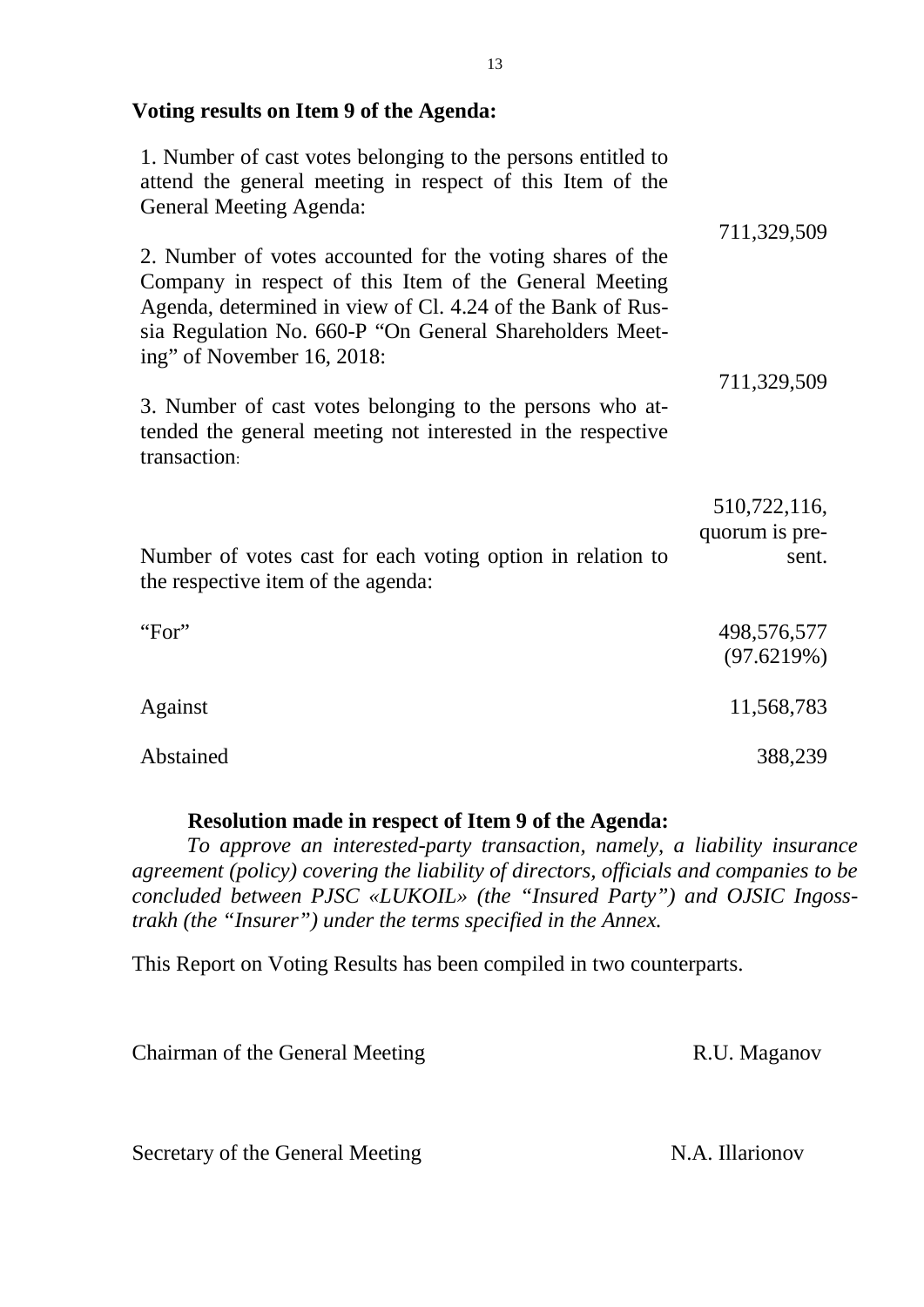**Annex to Resolution on Item 4 (Clause 1) of the Agenda of the General Shareholders Meeting held by Public Joint Stock Company "Oil Company LU-KOIL" on June 20, 2019** 

1. Considering payment of remuneration to PJSC «LUKOIL» Board of Directors members as per resolution of the extraordinary General Shareholders Meeting of PJSC «LUKOIL» of December 03, 2018 (Minutes No. 3) in the amount of one half of the remuneration amount payable to them for the performance of their duties of Board of Directors members as determined by virtue of the resolution of the annual General Shareholders Meeting of PJSC «LUKOIL» of June 21, 2018 (Minutes No. 1), to pay the remuneration to PJSC «LUKOIL» Board of Directors members for the performance of their respective duties within the period starting on the day the resolution was made by the extraordinary General Shareholders Meeting of PJSC «LUKOIL» of December 03, 2018 to the day the present resolution was made in the following amount:

| - V.I. Grayfer    | - RUB 3,375,000 |
|-------------------|-----------------|
| - V.Yu. Alekperov | - RUB 3,375,000 |
| - V.V. Blazheev   | - RUB 3,375,000 |
| - T. Gati         | - RUB 3,375,000 |
| - I.S. Ivanov     | - RUB 3,375,000 |
| - R.U. Maganov    | - RUB 3,375,000 |
| - R. Munnings     | - RUB 3,375,000 |
| - R. Matzke       | - RUB 3,375,000 |
| - I. Pictet       | - RUB 3,375,000 |
| - L.A. Fedun      | - RUB 3,375,000 |
| - L.N. Khoba      | - RUB 3,375,000 |

2. By virtue of the resolution made by PJSC «LUKOIL» annual General Shareholders Meeting of June 21, 2018 (Minutes No.1) in addition to the remuneration for the performance of Board of Directors member duties to pay: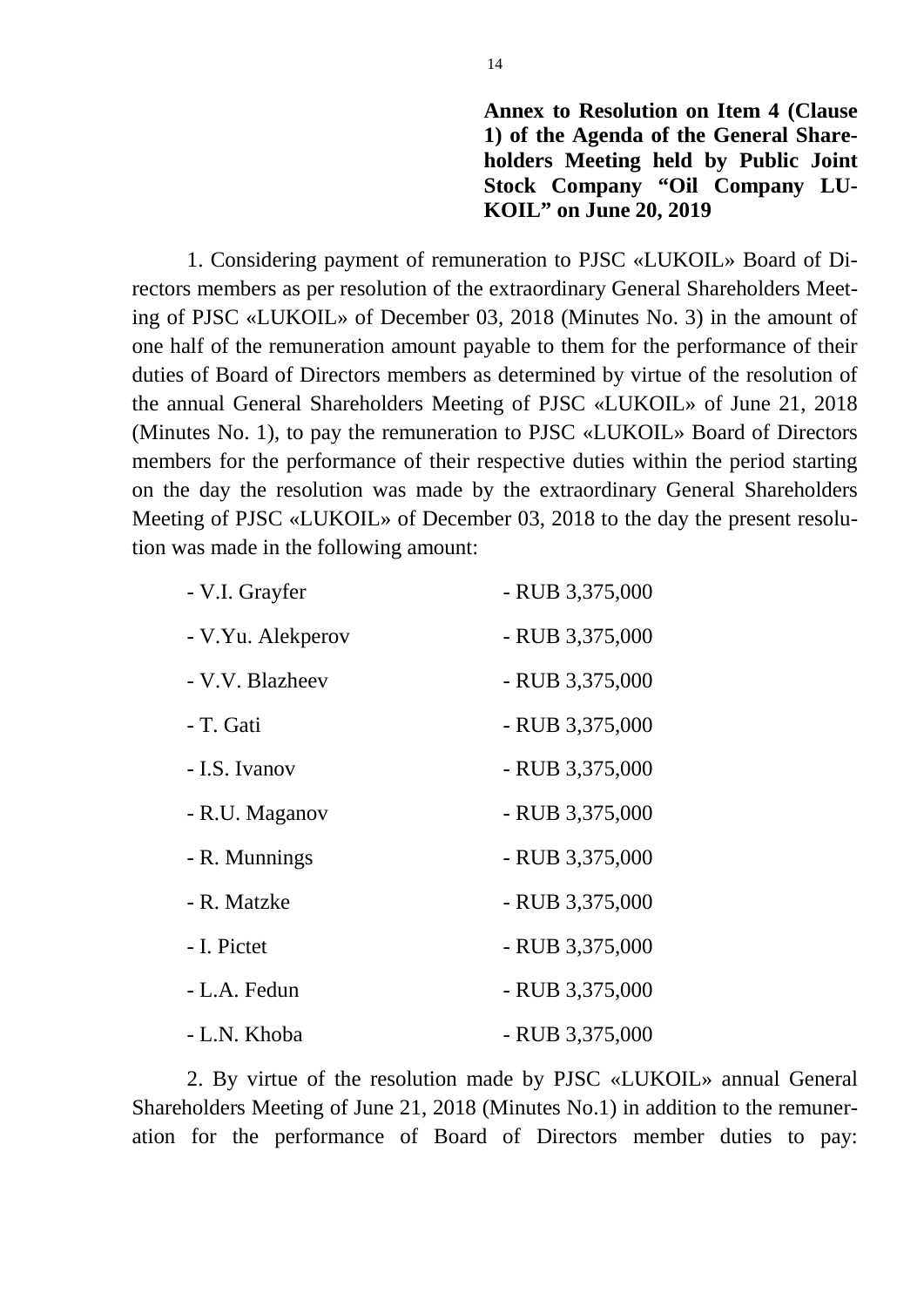- remuneration for the performance of duties of the Chairman of PJSC «LU-KOIL» Board of Directors to V.I. Grayfer in the amount of RUB 5,200,000;

- remuneration for the performance of duties of the Chairman of the Strategy, Investment and Sustainable Development Committee under PJSC «LUKOIL» Board of Directors to I.S. Ivanov in the amount of RUB 1,050,000;

- remuneration for the performance of duties of the Chairman of the Audit Committee under PJSC «LUKOIL» Board of Directors to V.V. Blazheev in the amount of RUB 1,050,000;

- remuneration for the performance of duties of the Chairman of the Human Resources and Compensation Committee under PJSC «LUKOIL» Board of Directors to R. Munnings in the amount of RUB 1,050,000;

- remuneration for the performance of duties of members of the Strategy, Investment and Sustainable Development Committee under PJSC «LUKOIL» Board of Directors to I.S. Ivanov, T. Gati, R.U. Maganov, L.A. Fedun in the amount of RUB 1,050,000 each;

- remuneration for the performance of duties of members of the Audit Committee under PJSC «LUKOIL» Board of Directors to V.V. Blazheev, I.S. Ivanov, I. Pictet in the amount of RUB 1,050,000 each;

- remuneration for the performance of duties of members of the Human Resources and Compensation Committee under PJSC «LUKOIL» Board of Directors to R. Munnings, V.V. Blazheev, R. Matzke in the amount of RUB 1,050,000 each;

3. In addition to the remuneration for the performance of duties of members of the Board of Directors to pay to PJSC «LUKOIL» Board of Directors members:

- remuneration for each attendance of meetings of the Board of Directors or a Board Committee in presentia, if attendance requires a transcontinental flight in the amount determined by the resolution of the annual General Shareholders Meeting of PJSC «LUKOIL» of June 21, 2018 (Minutes No. 1);

- remuneration for participation in conferences and other events of members of the Board of Directors following written instructions by the Chairman of the Board of Directors in the amount determined by the resolution of the annual General Shareholders Meeting of PJSC «LUKOIL» of June 21, 2018 (Minutes No. 1)

The specific amount of the remuneration due shall be determined as of the date of the annual General Shareholders Meeting of PJSC «LUKOIL» on June 20,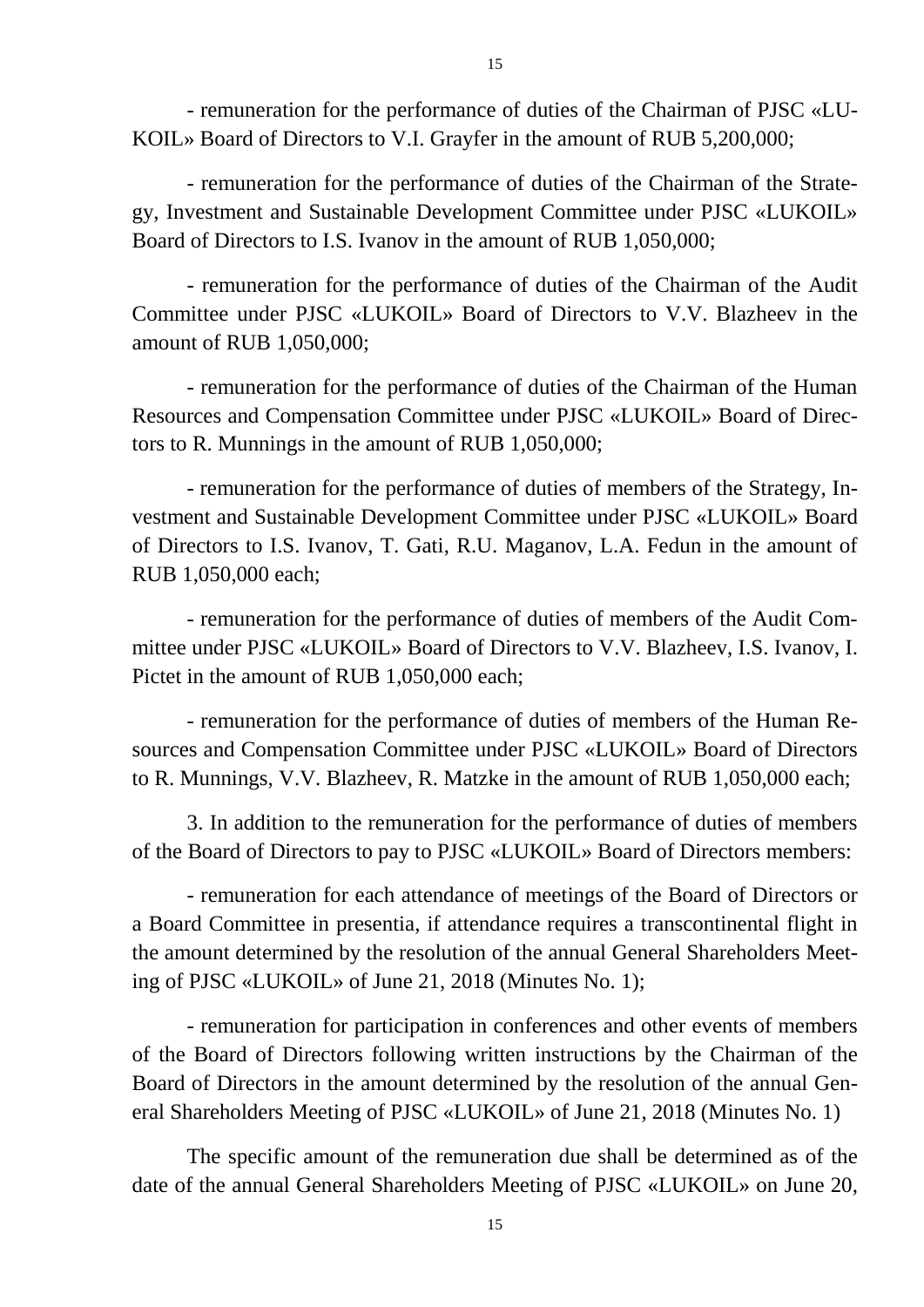2019, in accordance with the actual participation of members of the Board of Directors at meetings and conferences (other events).

4. To approve the compensation of expenses incurred by the Board members acting in their respective capacity, the types whereof were approved by resolution of OAO "LUKOIL" General Shareholders Meeting of June 24, 2004. (Minutes No. 1) in the amount of the actually incurred and documented expenses.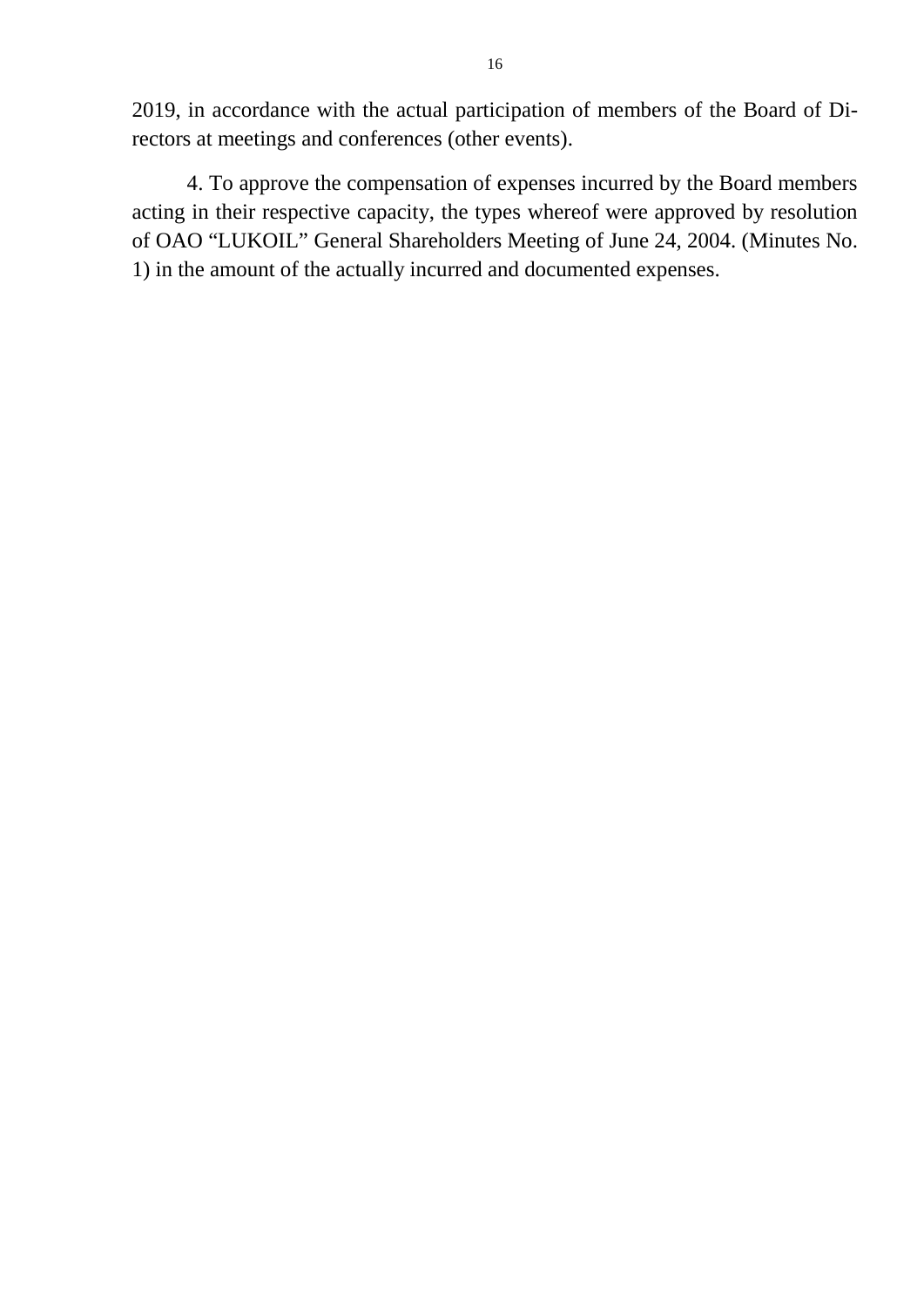**Annex to Resolution on Item 4 (Clause 2) of the Agenda of the General Shareholders Meeting held by Public Joint Stock Company "Oil Company LU-KOIL" on June 20, 2019** 

To determine the following remuneration amounts for the newly elected PJSC «LUKOIL» Board of Directors members:

- for the performance of the duties of Board of Directors members - RUB 7,000,000;

- for the performance of the duties of the Board of Directors Chairman by a Board of Directors member - RUB 5,400,000;

- for the performance of the duties of the Chairman of the Board Committee by a Board of Directors member - RUB 1,100,000;

- for the performance of the duties of the member of the Board Committee by a Board of Directors member - RUB 1,100,000;

For each attendance at meetings of the Board of Directors or a Committee of the Board of Directors in presentia, where attendance requires a transcontinental flight (flight from one continent to another, with the duration of the flight of more than 8 hours) - RUB 350,000. If the transcontinental flight was conducted for a member of the Board of Directors to participate both in the committee (committees) of the Board of Directors, and for the meeting of the Board of Directors, the remuneration for the transcontinental flight shall only be paid once.

- for participation in conferences and other events of members of the Board of Directors following written instructions by the Chairman of the Board of Directors in the amount of RUB 150,000.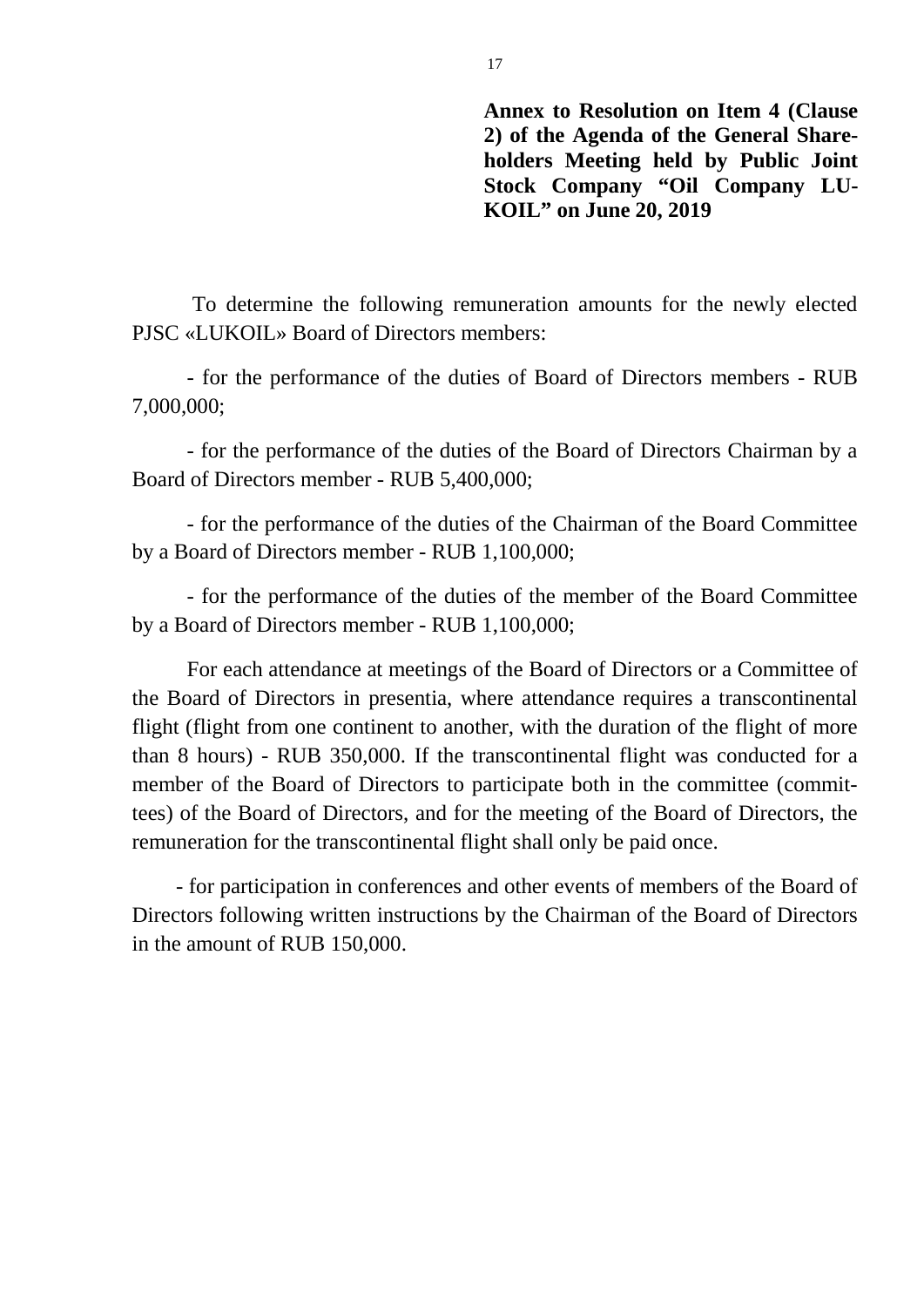**Annex to Resolution on Item 7 of the Agenda of the General Shareholders Meeting held by Public Joint Stock Company "Oil Company LUKOIL" of June 20, 2019** 

# **REGULATIONS** *On the Procedure for Preparing and Holding the General Shareholders Meeting of PJSC "LUKOIL"*

#### **1. General provisions**

1.1. These *Regulations on the Procedure for Preparing and Holding the General Shareholders Meeting of PJSC "LUKOIL"* (hereinafter the "Regulations") have been drafted in accordance with the effective legislation of the Russian Federation and the Charter of Public Joint Stock Company "Oil company "LUKOIL" (hereinafter the "Company"), and regulate the procedural issues involved in the preparations for, and holding of, a general shareholders meeting of the Company.

1.2. The General Shareholders Meeting (hereinafter the "Meeting") is the Company's supreme governance body, and acts within its authorities, as defined by the legislation of the Russian Federation and the Company Charter.

1.3. The issues related to preparing, convening and holding the Meeting that are not regulated by the norms of the Company Charter and these Regulations will be resolved in accordance with the legislative norms of the Russian Federation.

1.4. The Company provides equal opportunity for meaningful participation of all shareholders in the Meeting.

#### **2. Procedure for making proposals and requests**

2.1. Proposals on introducing items to the agenda of the Meeting, proposals on nominating candidates for the Company's governing and other bodies, and requests on holding an extraordinary Meeting will be made according to the procedure stipulated by the Federal Law *On Joint Stock Companies*, the Federal Law *On the Securities Market*, regulatory acts of the Bank of Russia, the Company Charter and these Regulations.

2.2. Proposals on introducing items to the agenda and proposals on nominating candidates for the Company's governing and other bodies (hereinafter jointly referred to as a "Proposal") and requests on holding an extraordinary Meeting (hereinafter a "Request") can be submitted as follows: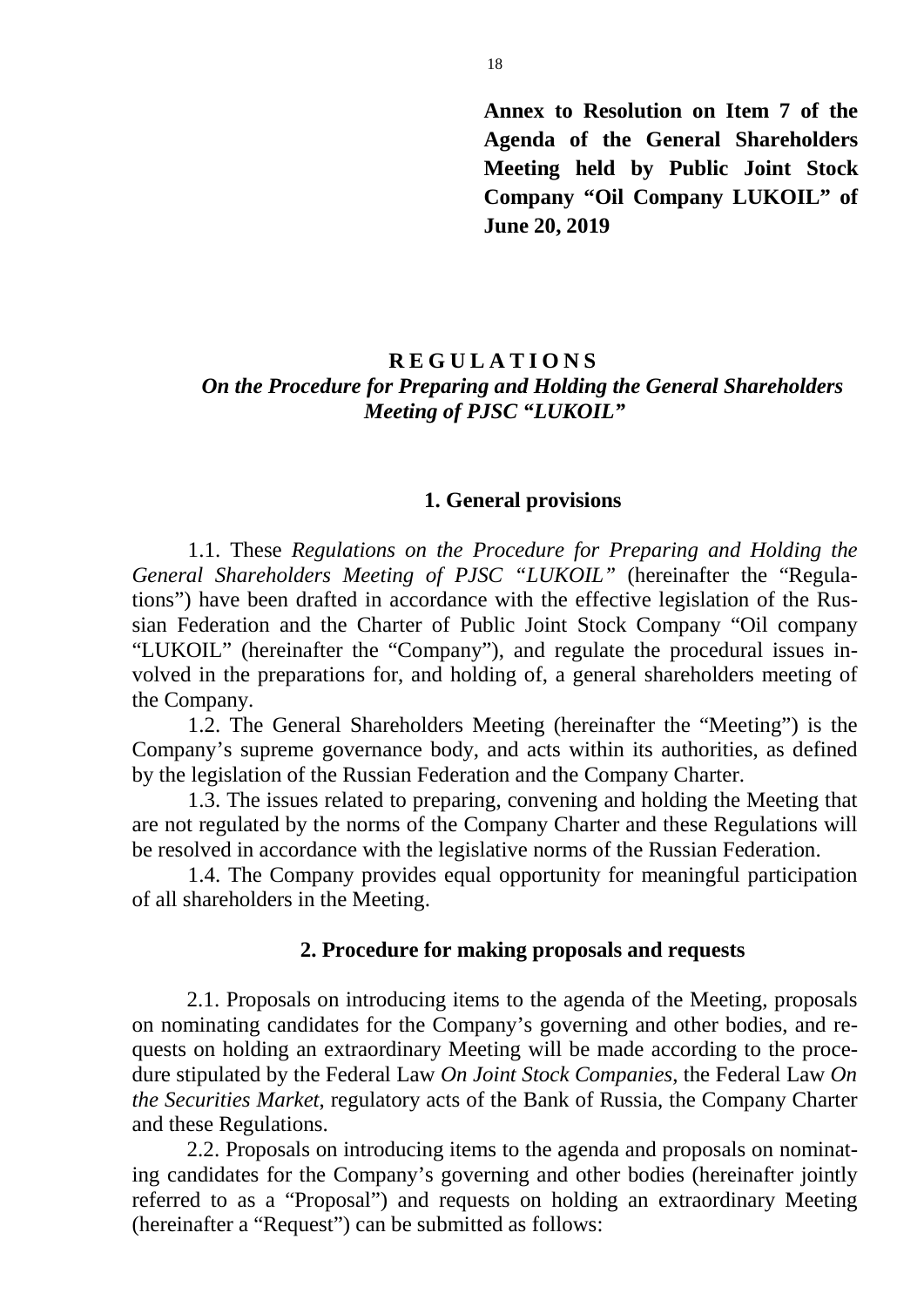delivery by post or courier service to the address of the Company: 11, Sretensky Bulvar, Moscow, 101000 Russian Federation;

delivery against signature to the person holding office (acting in the capacity) of a single-person executive body of the Company (President of the Company), Chairman of the Board of Directors or another person authorized to accept written correspondence addressed to the Company, including the Corporate Secretary;

by giving by the shareholder whose rights to the shares of the Company are recorded by the nominee holder of the instruction (directive) to the nominee holder, if this is stipulated by the contract with the latter, and by sending by the nominee holder of a declaration of the shareholder's intent according to the instruction (directive) received therefrom.

2.3. A Proposal date will be:

if a Proposal was sent by post – the date indicated on the date stamp, confirming the post date;

if a Proposal was sent by courier service – the date when it was submitted to the courier service for delivery;

if a Proposal was delivered against signature – the date of delivery;

if a Proposal was provided by the nominee holder by sending a declaration of the shareholder's intent according to the instruction (directive) received therefrom – the date the declaration of the shareholder's intent was sent by the nominee holder or another date indicated in such declaration as of which the number of the Company shares owned by the shareholder was indicated in such declaration.

2.4. The date of receipt of a Proposal or Request (the date of filing (submission) of a Request) is:

if a Proposal or Request was sent by regular mail or other regular postal delivery – the date of receipt of the mail by the Company;

if a Proposal or Request was sent by registered mail or other registered postal delivery – the date of delivery of the mail to the person authorized to accept written correspondence addressed to the Company, against signature;

if a Proposal or Request was sent by courier service – the date of delivery by the courier;

if a Proposal or Request was delivered against signature – the date of delivery;

if a Proposal or Request was provided by the nominee holder by sending a declaration of the Company shareholder's intent according to the instruction (directive) received therefrom – the date of receipt by the registrar who keeps the register of shareholders of the Company (hereinafter the "Registrar") of an electronic document from the nominee holder registered in the register of shareholders of the Company, with such electronic document containing the declaration of intent of the shareholder.

2.5. Proposals and Requests will be deemed to have been received from those shareholders (or representatives thereof) who sign them or whose declarations of intent are contained in the electronic document received by the Registrar from the nominee holder who is registered in the Company's shareholder register. 2.6. The percentage of voting shares owned by a shareholder demanding that an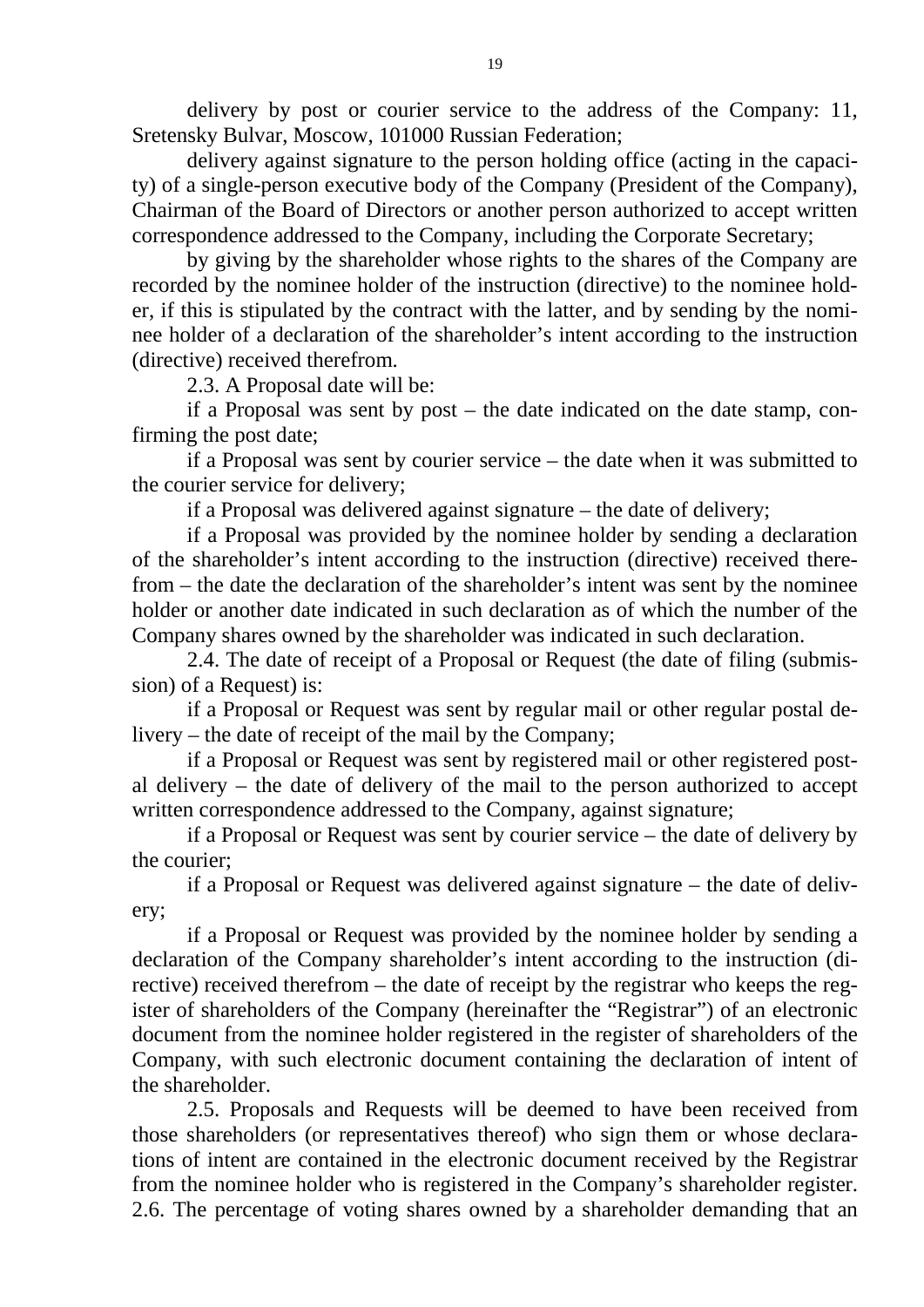extraordinary Meeting be held is determined on the date when the indicated Request is filed (submitted).

The percentage of voting shares owned by a shareholder introducing a Proposal is determined on the date when such Proposal is made.

2.7. Proposals on introducing items to the agenda of the Meeting and proposals on nominating candidates for the Company's bodies will be submitted with an indication of the names (name) of the shareholders (shareholder) submitting them and the number and category (type) of shares owned thereby, and should be signed by the shareholders (shareholder) or representatives thereof.

A Proposal on introducing items to the agenda of the Meeting should contain the wording of each proposed item, and may also contain the wording of the decision on each proposed item.

A Proposal on nominating candidates for the Company's bodies should contain:

the full name of each proposed candidate and details of his/her identification document (series and/or number of the document, date and place of issue, issuing authority);

the body for which the candidate is nominated;

information on the positions held by the candidate over the last five years preceding the nomination;

age;

education;

the mailing address of the candidate for correspondence;

information on the candidate's consent to his or her nomination.

The written consent of the candidate to his or her nomination can be attached to the proposal on his or her nomination. The above consent may be attached to the declaration of the shareholder's intent which contains the proposal on the nomination of a candidate, in electronic form as electronic images of documents (hard copy documents converted to electronic form by means of scanning, with all document attributes preserved).

A Proposal on nominating candidates cannot contain more candidates than the number of members of the Company's relevant body.

The persons who send the proposals on nominating candidates will be responsible for the accuracy and completeness of the information on the candidates.

2.8. A Request should indicate the person (body) demanding that an extraordinary Meeting be convened, and the wording of the items to be included in the agenda of the Meeting. A Request may contain the wording of the decision on each of these items, as well as a proposal on the form for holding the Meeting. In those cases when a Request contains a proposal on nominating candidates, the relevant provisions of the Federal Law *On Joint Stock Companies* and these Regulations will apply to this proposal.

A Request should be signed by the persons (person) demanding that an extraordinary Meeting be convened.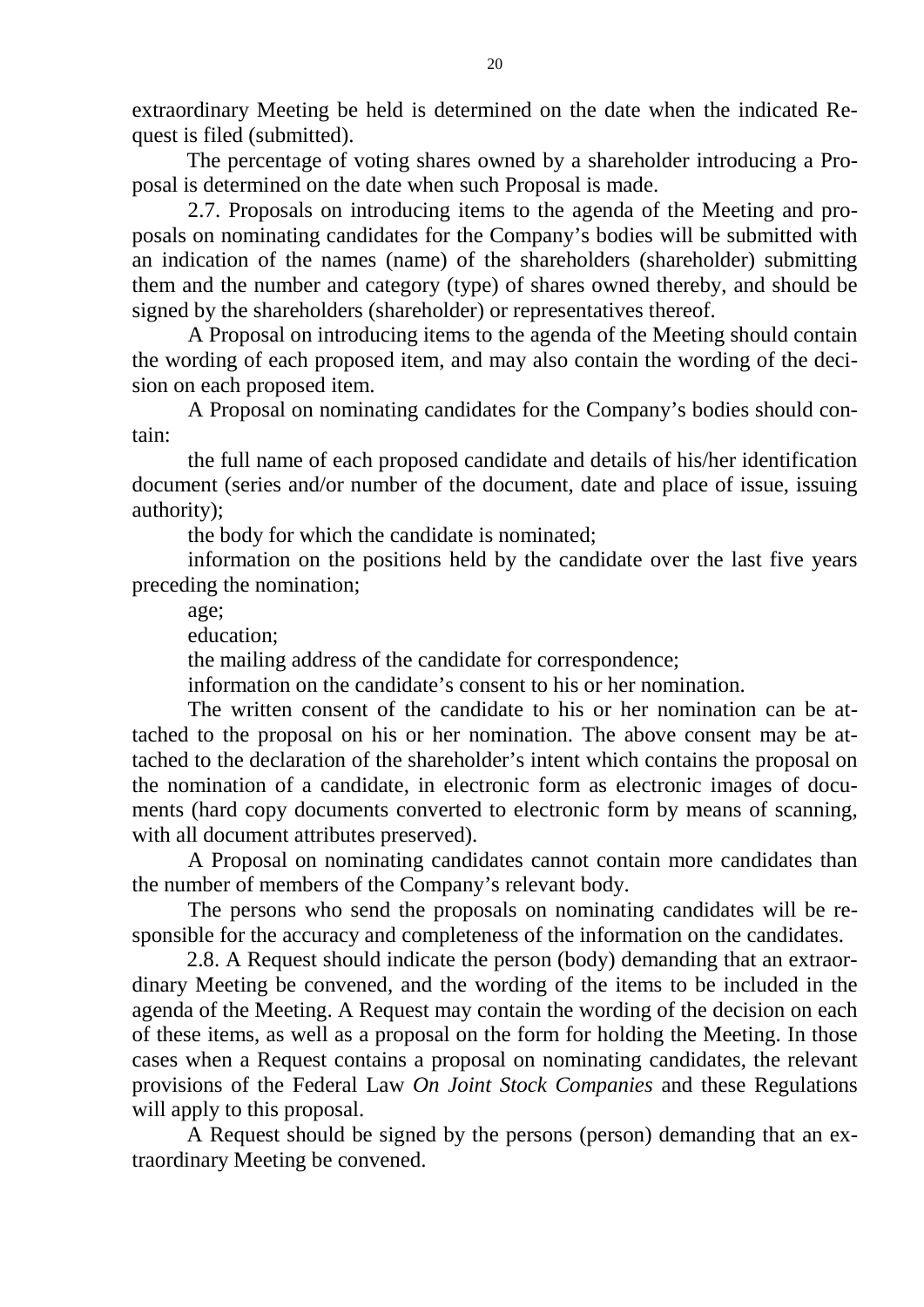If a Request is received from a shareholder (shareholders), it should indicate the name(s) of the shareholder(s) and the number and category (type) of shares owned thereby.

If a Request originates with a legal entity acting as shareholder, it should be signed by a director who, in accordance with its foundation documents, has the right to act on behalf of the legal entity without a power of attorney or a person acting on the basis of a power of attorney from the indicated legal entity.

2.9. If a Proposal or Request was signed by the representative of a shareholder acting on the basis of the authorities granted by a power of attorney, the power of attorney (a copy of the power of attorney certified according to the procedure established by the laws of the Russian Federation) containing the information on the principal and the representative and drafted in accordance with the requirements of the Federal Law *On Joint Stock Companies* on the voting proxy should be attached to this Proposal (Request).

The power of attorney (a copy of the power of attorney certified according to the procedure established by the laws of the Russian Federation) issued by a foreign individual in a foreign state and drafted in a foreign language should be accompanied by its translation into Russian, with such translation certified according to the procedure established by the laws of the Russian Federation. Such power of attorney should be legalized or have an apostille put down thereon, unless otherwise provided by an international agreement of the Russian Federation.

2.10. If a Proposal or Request was signed by a shareholder (a representative thereof) whose rights to shares are recorded by the nominee holder, such Proposal (Request) should be accompanied by the securities account statement of the shareholder (document of a foreign nominee holder or a foreign organization which is entitled to keep records and transfer the title to securities under its governing law) confirming the number of the Company shares owned by the shareholder as of the date no earlier that seven business days to the date of sending this Proposal of Request. The document of a foreign nominee holder or the said foreign organization drafted in a foreign language should be accompanied by its translation into Russian certified according to the procedure established by the laws of the Russian Federation.

If a Proposal or Request was provided by the nominee holder by sending a declaration of the Company shareholder's intent according to the instruction (directive) received therefrom, such declaration should contain the date of its sending by the nominee holder, the number of the Company shares owned by the shareholder, and the date as of which the number of such shares was indicated.

The number of the Company shares owned by the shareholder is indicated in the declaration of the shareholder's intent as of the date such declaration is sent by the nominee holder, if the instruction (directive) received from the shareholder does not indicate another date or provide for a different procedure for its determining, with such date occurring no earlier than the date of receipt of the shareholder instruction (directive) by the nominee holder and no later than the date of sending by the nominee holder of the declaration of the shareholder's intent.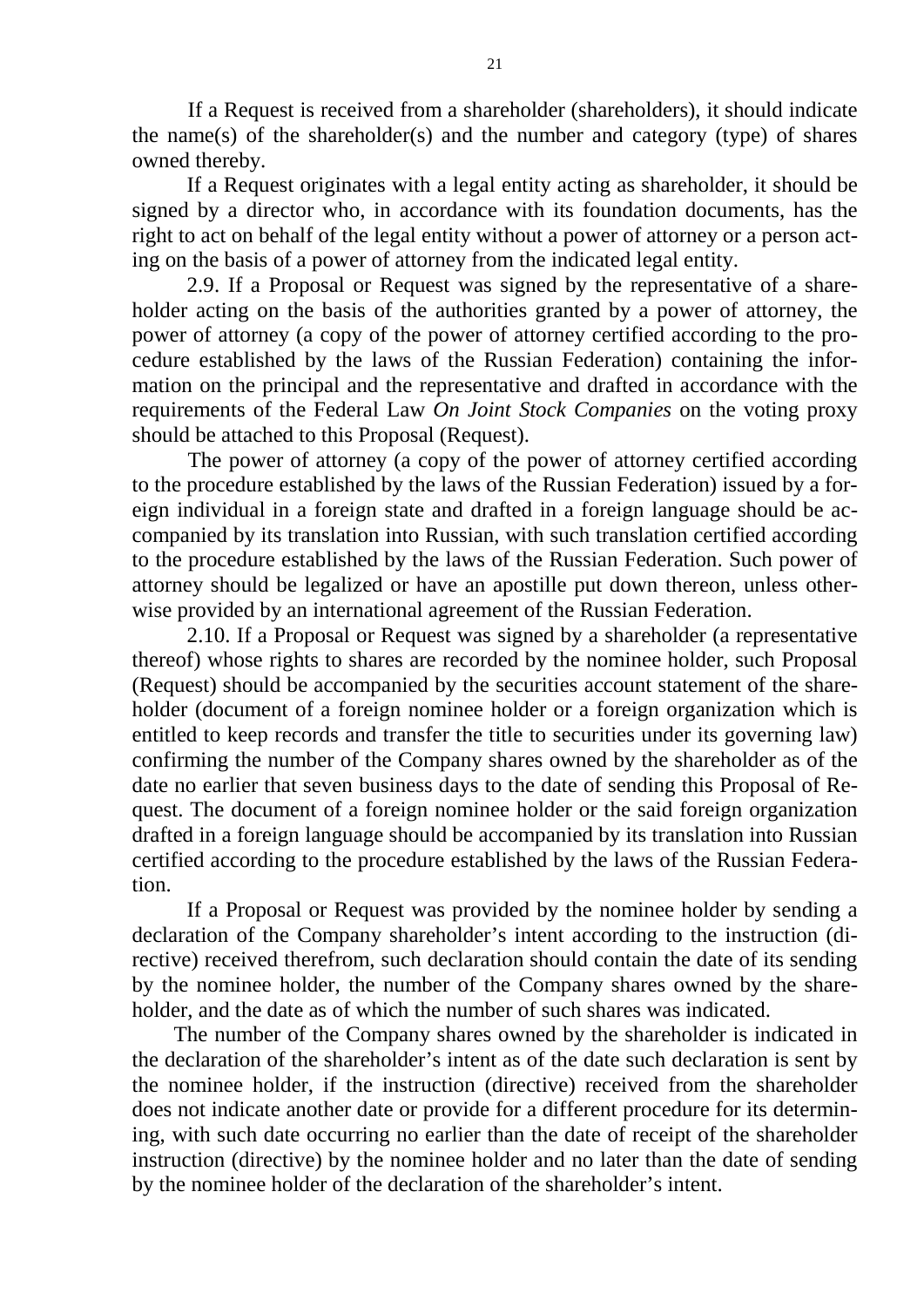2.11. A Proposal may be introduced and a Request may be raised (submitted) by several shareholders acting jointly or in concert, and by the shareholder whose rights to shares are recorded on the shareholder's personal account in the shareholder register of the Company and by nominee holders (several nominee holders) in the procedure and manner established by the Bank of Russia.

### **3. Preparation for the holding of a Meeting**

3.1. When preparing for the holding of the Meeting, the Board of Directors of the Company will determine:

the form of the Meeting (a meeting (joint attendance of shareholders to discuss agenda items and take decisions on items put to a vote) with preliminary distribution (dispatch) of voting ballots prior to the holding of the Meeting (hereinafter also referred to as "mixed form") or absentee voting);

the date, venue and time of the Meeting, the time of the start of registration of persons participating in the Meeting, the postal address to which completed ballots can be sent, or if the Meeting is held through absentee voting – the deadline for receiving ballots and the postal address to which the completed ballots should be sent;

the date of determining (formalizing) persons entitled to participate in the Meeting;

the deadline for receiving proposals from shareholders on nominating candidates for election to the Board of Directors of the Company, if the agenda of an extraordinary Meeting contains an item on the election of members of the Company's Board of Directors;

the agenda of the Meeting;

the procedure for notifying shareholders of the holding of the Meeting;

the list of information (materials) to be provided to shareholders when preparing for the holding of the Meeting, and the procedure for delivering it (them);

the form and text of the ballots, as well as the wording of decisions on items of the agenda of the Meeting, which are to be sent in electronic form (in the form of electronic documents) to nominee holders of shares registered in the Company's shareholder register.

The Board of Directors of the Company may resolve that the Meeting procedure shall permit persons entitled to participate in the Meeting to complete the voting ballots electronically, through a website on the information and telecommunications network Internet, by establishing the URL of such website.

3.2. The administrative and technical measures involved in preparing for the Meeting will be performed by the Management Committee of the Company, which will approve an action plan for preparing for the Meeting, including the list of measures and deadlines for their performance and an indication of the responsible persons, at a session of the Management Committee.

#### **4. Preparation of the list of persons entitled to participate in a Meeting**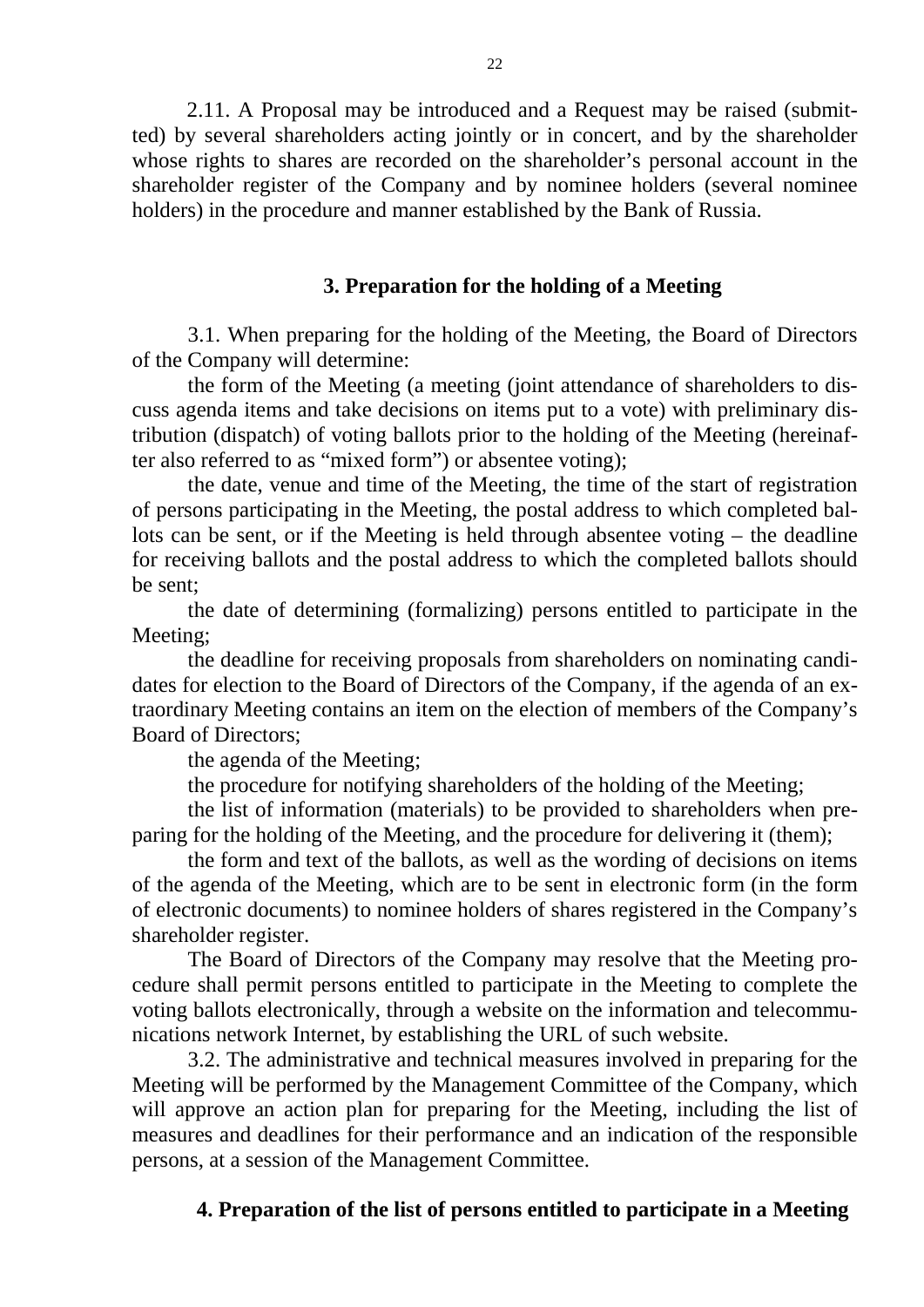4.1. The list of persons entitled to participate in the Meeting will be drafted in accordance with the rules set out in the securities laws of the Russian Federation for the preparation of the list of persons who exercise their rights under securities.

4.2. The list of persons entitled to participate in the Meeting, other than information on the declaration of intent thereof, will be provided at the request of persons included on this list and having at least one per cent of votes. Information that may help identify individuals included on this list, other than their family names, first names and patronymic (if any), may be provided solely with the consent of such individuals.

4.3. Information on the date of determining (formalizing) persons entitled to participate in the Meeting shall be disclosed by the Company at least 7 days before the said date.

### **5. Notifying shareholders of the holding of a Meeting**

5.1. The notice on the holding of the Meeting (hereinafter the "Meeting Notice") will be posted on the Company's official websites [www.lukoil.ru](http://www.lukoil.ru/) and [www.lukoil.com.](http://www.lukoil.com/) at least 30 days prior to the date when it is to be held, unless an earlier deadline is stipulated by law.

5.2. The Company also has the right to inform persons entitled to participate in the Meeting on the holding of the Meeting through other mass media (television, radio).

5.3. The Meeting Notice should indicate:

the Company's full trade name and location;

the type of the Meeting (annual or extraordinary), the form in which the Meeting will be held (meeting or absentee voting), and identification attributes of shares whose owners are entitled to participate in the Meeting;

the date, venue (indicating the address at which the Meeting will be held) and time of the Meeting, the place and time of the start of registration of the persons participating in the Meeting (must be located at the address where the Meeting will be held), and in cases where completed ballots may be sent to the Company pursuant to the Federal Law *On Joint Stock Companies* and the Company Charter – the postal address to which the completed ballots may be sent, or in the event that the Meeting is held through absentee voting – the deadline for the receipt of ballots and the postal address to which the completed ballots should be sent, and also the website's URL on the information and telecommunications network Internet that enables electronic completion of the voting ballots, if the Meeting procedure enables electronic completion of voting ballots, as stipulated by the Board of Directors of the Company;

the date when persons entitled to participate in the Meeting will be determined (formalized);

the agenda of the Meeting;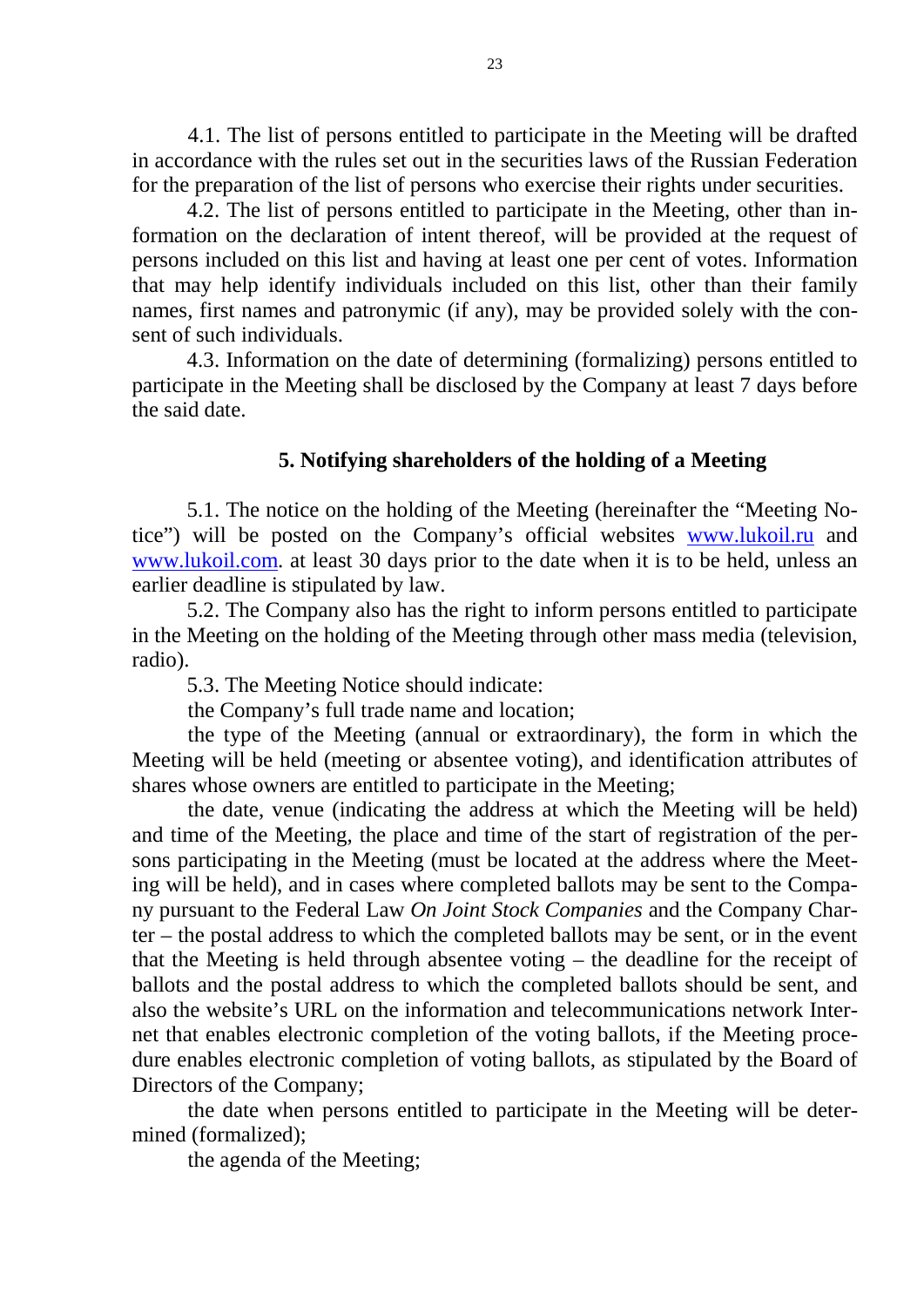the procedure for reviewing the information (materials) to be provided when preparing for the Meeting, and the address (addresses) at which it (they) will be available for review;

the procedure for notifying shareholders of the decisions taken and the voting results;

a warning that shareholders must have an identification document, and their representatives must have a power of attorney drafted in accordance with the requirements of effective legislation.

5.4. Information (materials) which is (are) to be provided to persons entitled to participate in the Meeting when preparing for the Meeting must be made available to the above persons within 20 days, and if the agenda of the Meeting contains an item on the reorganization of the Company – within 30 days before the date of the Meeting in the procedure established in points 5.6 and 5.7 of these Regulations.

5.5. In the event of absentee voting, shareholders will be notified through the delivery thereto of the following documents:

the text of the Meeting Notice;

voting ballots;

materials on the agenda items;

the information needed by the shareholder to take a decision.

5.6. The information (materials) to be provided to persons entitled to participate in the Meeting will not be sent to shareholders during preparations for the Meeting, except in those cases when the Meeting is to be held through absentee voting. Shareholders are entitled to read this information at the premises of the Company's single-person executive body, as well as at other places, the addresses of which are indicated in the Meeting Notice.

Shareholders will be given the opportunity to read the information (materials) to be provided during preparations for the holding of the Meeting at the Company's website on the information and telecommunications network Internet.

At the request of a person entitled to participate in the Meeting, the Company must provide this person with copies of the indicated documents within seven business days after the receipt of a respective request by the Company (from the onset of the period during which the information (materials) to be provided to persons entitled to participate in the Meeting should be made available to these persons, if a respective request was received by the Company before this period started). The fee charged by the Company for the provision of copies of documents (copies of materials) containing information to be provided during preparations for the holding of the Meeting to persons entitled to participate in the Meeting cannot exceed the costs on their preparation.

5.7. The materials (information) to be provided for information purposes to persons entitled to participate in the Meeting when preparing for the Meeting include(s):

the Company's annual report and the report of the Audit Commission of the Company on the results of reviewing the annual report;

the annual financial statements, Auditors' report and opinion of the Company's Audit Commission on the results of the audit of such financial statements;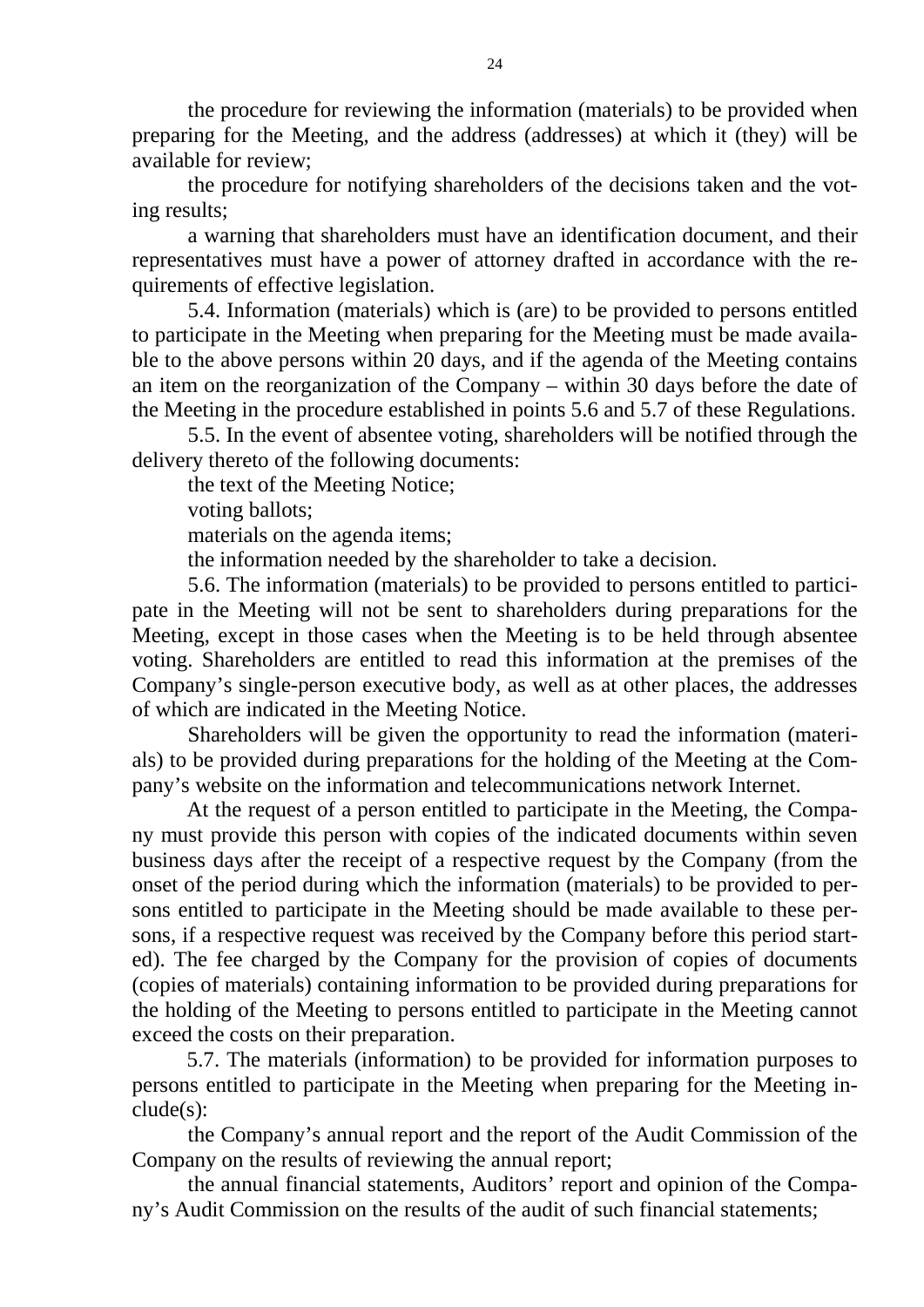information on candidates for election to the Company's Board of Directors, Audit Commission and the post of the single-person executive body;

information on the written consent (or lack thereof) of the nominated candidates for election to the relevant Company body;

draft amendments and addenda to the Company Charter, or a draft new version of the Company Charter;

draft in-house documents of the Company or amendments and addenda thereto to be approved during the Meeting;

draft decisions of the Meeting;

recommendations of the Company's Board of Directors on the distribution of profits (including on the payment (declaration) of dividends on the Company's shares) based on the results of the reporting year;

other information (materials) stipulated by effective legislation, in-house documents of the Company and decisions of the Company's Board of Directors.

The indicated information and materials will also be available to persons participating in the Meeting at the time when the Meeting is held.

5.8. If a person registered in the Company's shareholder register is a nominee holder of shares, the Meeting Notice and information (materials) to be provided to persons entitled to participate in the Meeting during preparations for the Meeting shall be provided in accordance with the rules set out in the securities laws of the Russian Federation for the provision of information and materials to persons who exercise their rights under securities.

# **6. Methods of participation of shareholders and their representatives in a Meeting.**

# **Procedure for drafting powers of attorney/voting proxies**

6.1. Persons included on the list of persons entitled to participate in the Meeting, persons to whom rights to the shares of the indicated persons have been transferred through inheritance or reorganization, or their representatives acting based on the authorities granted based on the provisions of federal laws or acts of the duly authorized state and local government bodies or a written power of attorney may participate (through attendance and/or voting) in a Meeting held in any form.

6.2. Shareholders that own shares and that are included on the list of shareholders entitled to participate in the Meeting, their authorized representatives, the Company Auditor, members of the Board of Directors, the Management Committee and the Audit Commission of the Company, the Company President and the Registrar, as well as the candidates included on the ballots for election to the governing and supervisory bodies of the Company have the right to attend the Meeting held in mixed form.

The Company's Board of Directors will send invitations to attend the Meeting to the Company President, members of the Board of Directors, the Management Committee and the Audit Commission of the Company, as well as the Company Auditor. The Company's Board of Directors will also send invitations to can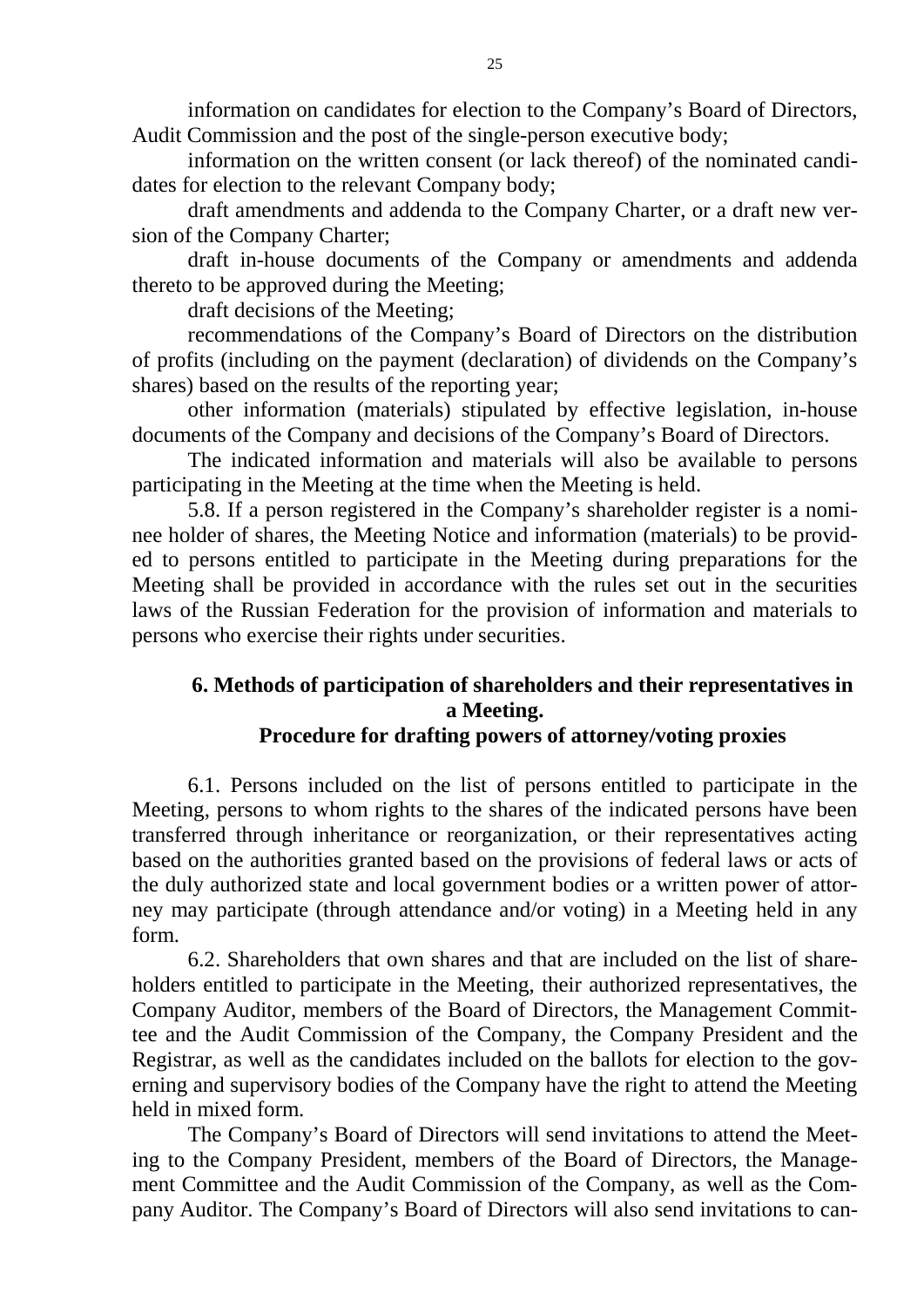didates in those cases when the Meeting will consider the election of the Company President, members of the Board of Directors, members of the Audit Commission of the Company, and the approval of the Company Auditor.

6.3. A shareholder's right to participate in the Meeting may be exercised by the shareholder in person or through a representative.

6.4. Rights (authorities) will be transferred to the representative of a shareholder through the issue of a written authorization – a power of attorney.

6.5. A shareholder may issue a power of attorney on all or part of the shares owned thereby.

6.6. A power of attorney may be issued on all or part of the rights conferred by the shares.

6.7. The voting proxy must contain information on the principal and the representative (for individuals – name, identification document details (series and/or number of the document, date and place of issue, issuing authority); for legal entities – name, information on location).

6.8. The voting proxy must be certified by the organization in which the principal works or studies or the administration of the medical facility to which he or she has been admitted for treatment, or must be notarized.

6.9. A power of attorney on behalf of a legal entity should be signed by the director of the legal entity or another person authorized to do so in accordance with the law and the foundation documents.

6.10. The representative of a shareholder may also act at a Meeting in accordance with the authorities established by the provisions of federal laws or acts of the duly authorized state or local government bodies.

6.11. A shareholder will have the right to replace its authorized representative at any time or to exercise the rights conferred by the shares in person, having terminated the effect of the power of attorney according to the procedure established by law, with account taken of the ramifications of the termination of the effect of the power of attorney established by law.

6.12. If Company shares are in common ownership of several persons, the authority to vote at the Meeting will be exercised at their discretion by one of the participants in common ownership or by their joint representative. The authorities of each of the aforementioned persons should be duly registered.

6.13. A fractional share will provide the shareholder that owns it the rights conferred by the share in the scope proportionate to that part of the whole share which it comprises.

6.14. If shares are transferred after the date when persons entitled to participate in the Meeting are determined (formalized) but prior to the holding of the Meeting (hereinafter the "transferred shares"), the person entitled to participate in the Meeting will be required to issue a voting proxy to the buyer or vote at the Meeting according to the instructions of the buyer of shares, if this is stipulated by share transfer agreement.

6.15. If the transferred shares are acquired by two or more buyers, the person entitled to participate in the Meeting will be required, if specified by the share transfer agreement(s), to vote at the Meeting according to the instructions of each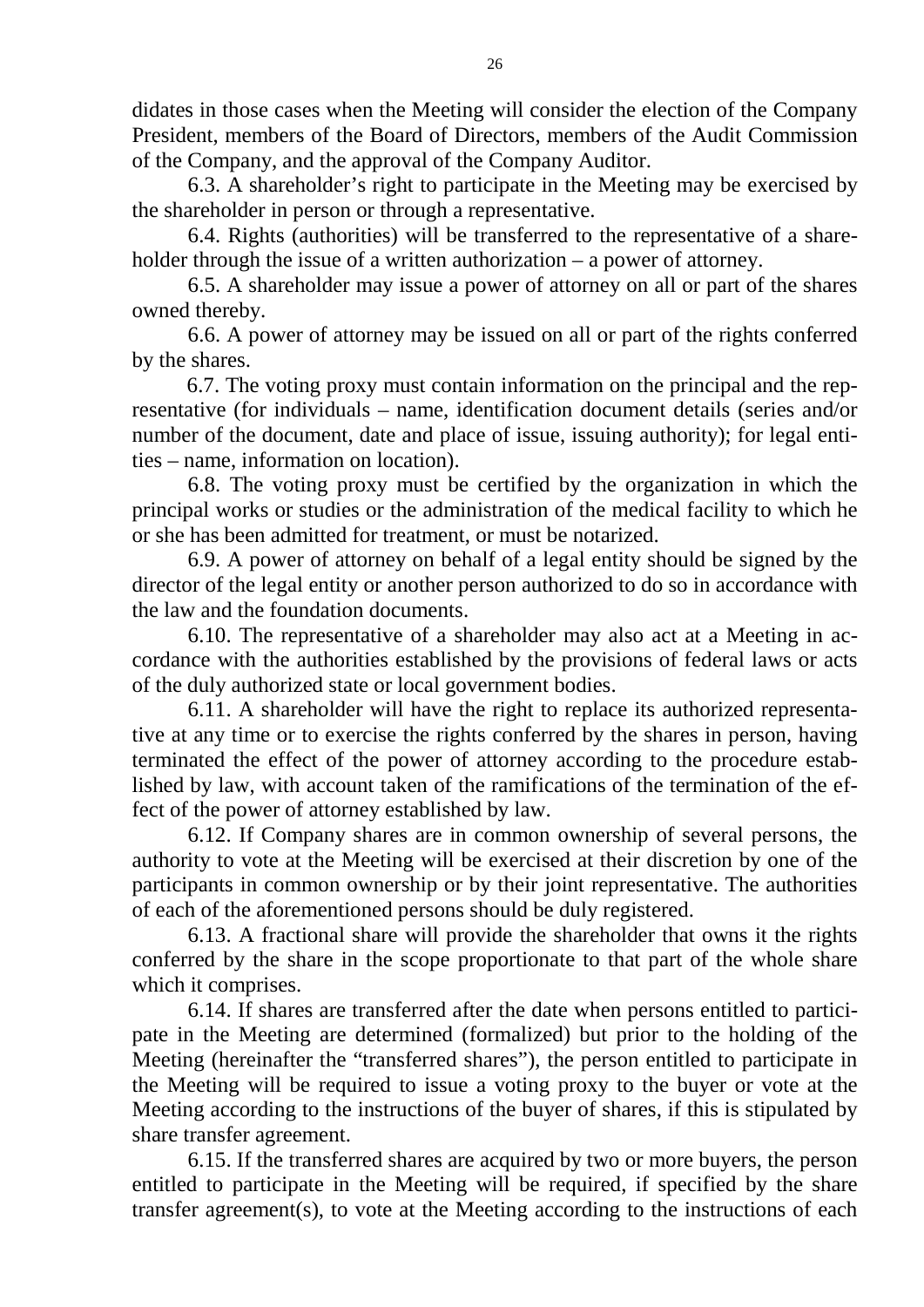corresponding buyer of the shares or to issue each such buyer a voting proxy, indicating therein the number of shares on which voting rights are conferred.

### **7. Working bodies of a Meeting**

7.1. The working bodies of the Meeting are the Presidium and the Secretariat.

7.2. The Presidium is formed at a Meeting held in mixed form.

7.3. The Presidium of a Meeting convened by decision of the Board of Directors on its own initiative, at the request of the Audit Commission of the Company, the Company Auditor, as well as a shareholder (shareholders) owning at least 10 per cent of the Company's voting shares as at the date of the Request will consist of the members of the Company's Board of Directors. In all other cases the members of the Presidium of an extraordinary Meeting will be determined by the person (body) that is responsible, in accordance with effective legislation, for convening and holding an extraordinary Meeting.

7.4. The Secretariat of the Meeting will ensure organizational and informational support, and keep minutes during the preparation for, and holding of, the Meeting; inter alia it will:

determine the list of the documents necessary for informational support of shareholders at the Meeting on agenda items for subsequent approval at a meeting of the Board of Directors;

organize the notification of shareholders on the convening of the Meeting, its agenda, date, venue and time, and the start of registration by the deadlines and pursuant to the procedure established by the Company Charter and the Federal Law *On Joint Stock Companies*;

on the basis of information of the Counting Commission, prepare a statement for the Meeting on the quorum (authority) of the Meeting;

ensure that a stenographic record of the Meeting is kept, edit the decisions taken by the Meeting, and prepare the minutes of the Meeting and the report on voting results.

7.5. The Secretariat shall be led by the head of the Secretariat who is also the Secretary of the Meeting. The head of the Secretariat manages the work of the Secretariat and signs minutes of the Meeting and the reports on voting results.

7.6. Members of the Secretariat, including the head of the Secretariat and his/her deputy, will be approved by decision of the Management Committee of the Company.

# **8. Counting Commission**

8.1. The functions of the Counting Commission are entrusted to the professional participant in the securities market that keeps the register of holders of the Company's securities (the Registrar), approved by decision of the Company's Board of Directors.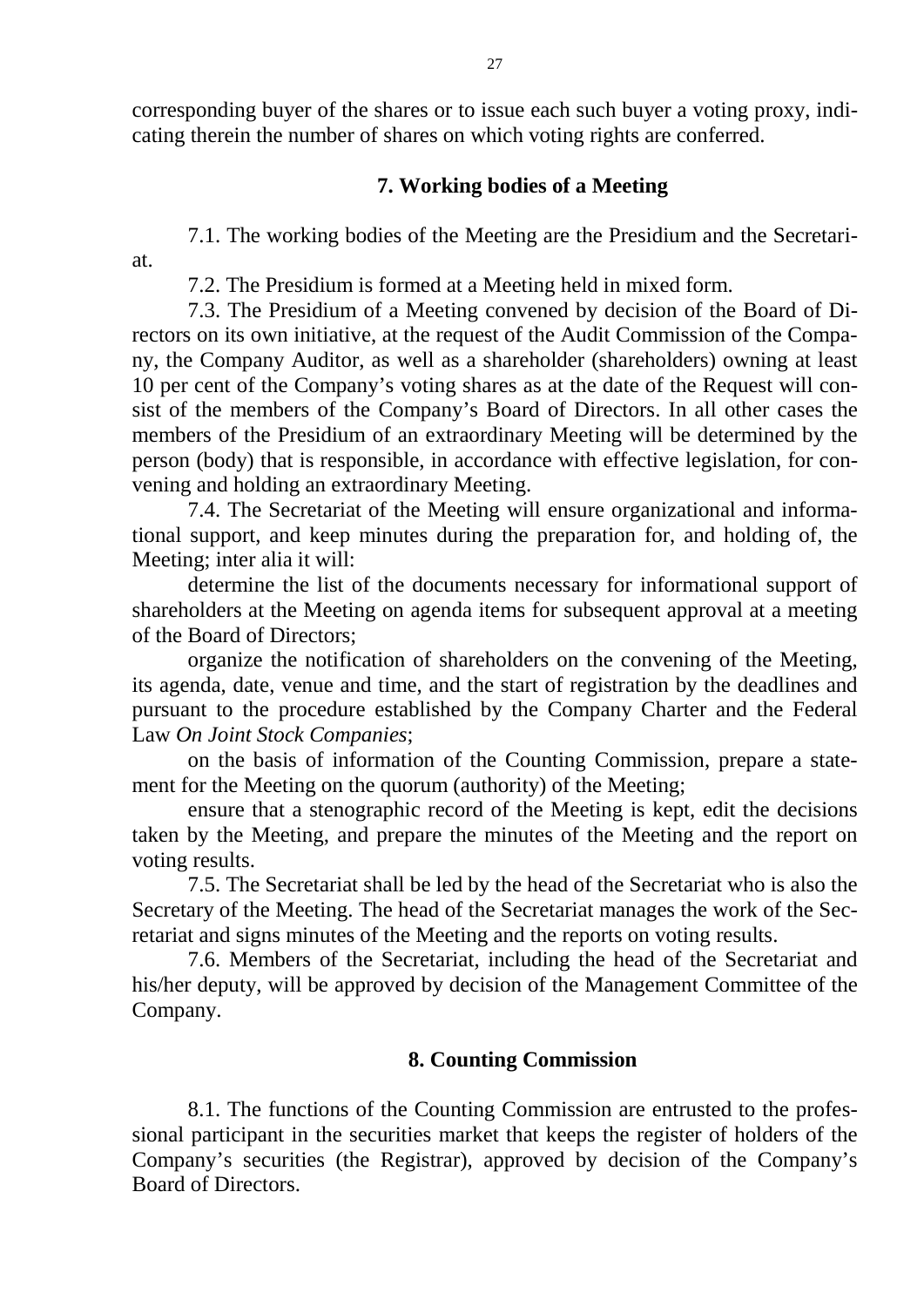By acting in the capacity of the Counting Commission, the Registrar acknowledges and confirms the fact of taking decisions by the Meeting and the composition of those present when these decisions were taken. The Registrar acting in the capacity of the Counting Commission is not required to take other measures to confirm the fact of taking decisions by the Meeting and the composition of those present when these decisions were taken.

8.2. The Registrar may authorize one or several of its employees to act in the capacity of the Counting Commission on his/her behalf.

8.3. The Counting Commission will check the authority and register persons participating in the Meeting, determine a quorum for the Meeting, clarify issues arising in connection with the exercise by shareholders (representatives thereof) of voting rights at the Meeting and the procedure for voting on items put to a vote, support the established voting procedure and shareholders' right to participate in voting, count the votes and prepare voting results, prepare a protocol on voting results, and transfer voting ballots to the Company's archive for storage.

#### **9. Holding of a Meeting**

9.1. In case the Meeting is held in mixed form, the Counting Commission will register shareholders or representatives thereof pursuant to the list of persons entitled to participate in the Meeting, at the times and the address of holding the Meeting indicated in the Meeting Notice. If the Meeting procedure enables completion of the voting ballots electronically through a website on the information and telecommunications network Internet, registration of persons attending the Meeting in the foregoing manner shall take place on the website on the information and telecommunications network Internet at which voting ballots are completed electronically.

Persons entitled to participate in the Meeting must register to participate in the Meeting, with the exception of the persons whose ballots (declarations of intent) were received or electronically completed through the website on the information and telecommunications network Internet, as indicated in the Meeting Notice, at least two days prior to the date when the Meeting is held, if voting on the agenda items of the Meeting can be performed by sending the completed ballots to the Company.

Persons entitled to participate in the Meeting to be held in mixed form, whose ballots (declarations on intent) were received or electronically completed through the website on the information and telecommunications network Internet, as indicated in the Meeting Notice, at least two days prior to the date when the Meeting is held, have the right to attend the Meeting.

Documents certifying the authority of successors and representatives of the persons included on the list of persons entitled to participate in the Meeting (copies thereof certified in the manner established by the laws of the Russian Federation) will be attached to the ballots sent by these persons or transferred to the Registrar acting in the capacity of the Counting Commission when these persons register to participate in the Meeting.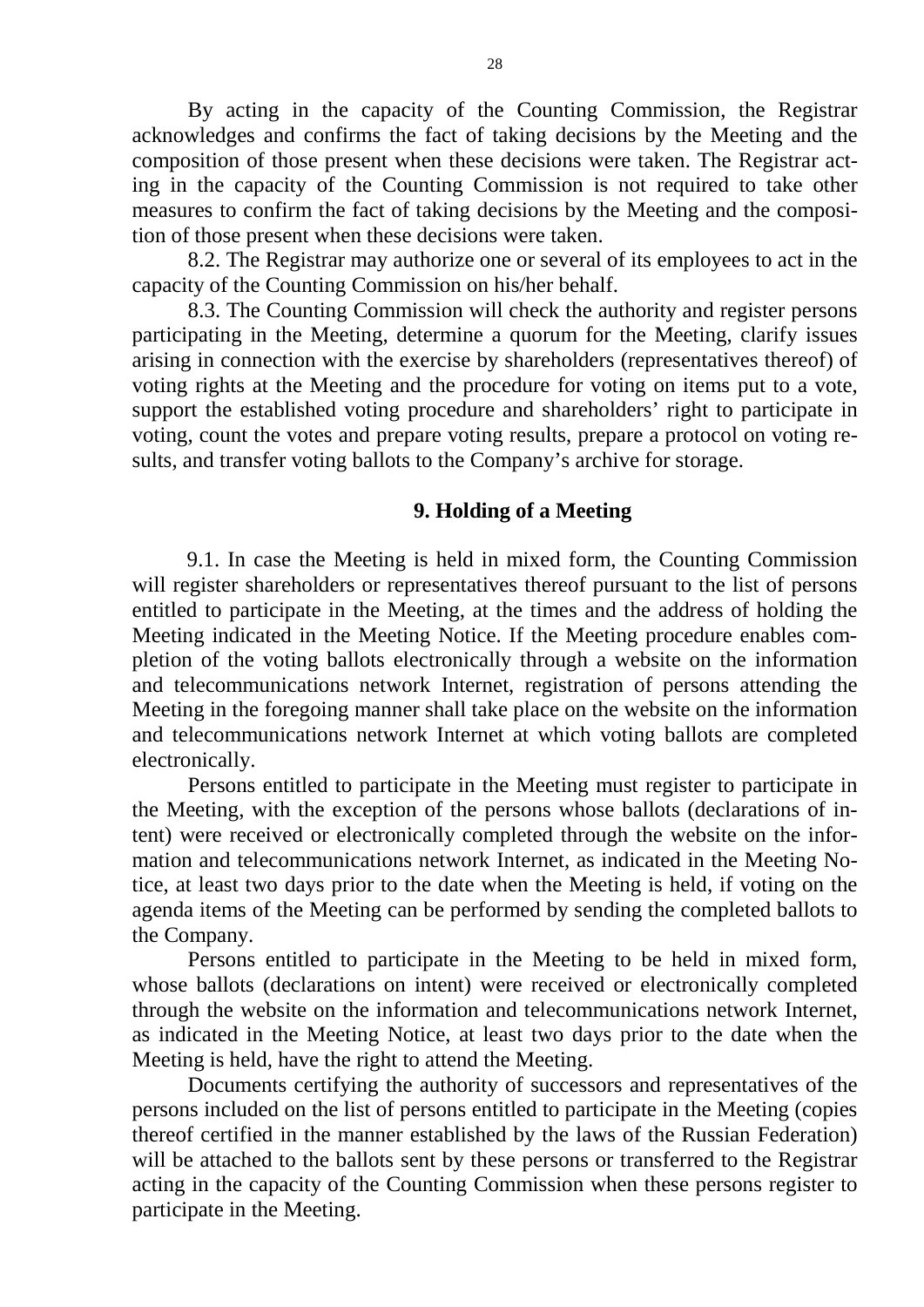The Counting Commission will register persons entitled to participate in the Meeting provided that the persons that come to participate in the Meeting are identified through matching the data contained in the list of persons entitled to participate in the Meeting with the data of the documents presented (submitted) by the indicated persons.

9.2. A person that has opened a securities account for depository programs exercises his/her/its right to participate in the Meeting in respect of shares rights to which are certified by depository securities given that the owners of such securities and other persons exercising their rights under such securities gave specific instructions on how to vote at the Meeting and the Company (Registrar) was provided with the information on such persons, with an indication of the number of shares rights to which are certified by depository securities owned by each of them.

If various items are included on the agenda of the Meeting and the number of shares in respect of which a person that has opened a securities account for depository programs received specific instructions on how to vote at the Meeting from owners of depository securities or other persons exercising their rights under such securities disagrees (is not the same), in addition to the information on the owners of depository securities and other persons exercising their rights under depository securities the Company (Registrar) should be provided with the information on the number of shares in respect of which the person that has opened a securities account for depository programs has received specific instructions on how to vote on each such item included on the agenda of the Meeting.

9.3. The Meeting is considered competent (quorate) if shareholders (representatives thereof) that hold in aggregate more than half the votes conferred by outstanding voting shares of the Company participate in the Meeting.

Shareholders who have registered to participate in the Meeting and shareholders whose ballots have been received no later than two days before the holding of the Meeting are deemed to have participated in it. For a Meeting in the form of absentee voting, shareholders whose ballots have been received by the deadline for the receipt of ballots are deemed to have participated in the Meeting.

Shareholders who, in accordance with the rules set out in the securities laws of the Russian Federation, gave voting instructions (directives) to persons keeping record of their rights to shares, shall also be considered to have participated in the Meeting, if declarations of their intent have been received no later than two days before the date of holding the Meeting or the deadline for the receipt of ballots in case the Meeting will be held through absentee voting.

If the Meeting procedure, as resolved by the Company's Board of Directors, enables persons entitled to participate in the Meeting to complete voting ballots electronically, shareholders shall be deemed to have participated in the Shareholder Meeting, as long as they are registered on the website on the information and telecommunications network Internet, as specified in the Meeting Notice, and completed their voting ballots electronically via the website on the information and telecommunications network Internet, as indicated in the Meeting Notice, at least two days prior to the Meeting, or if such Meeting is held through absentee voting – completed their voting ballots electronically through the website on the infor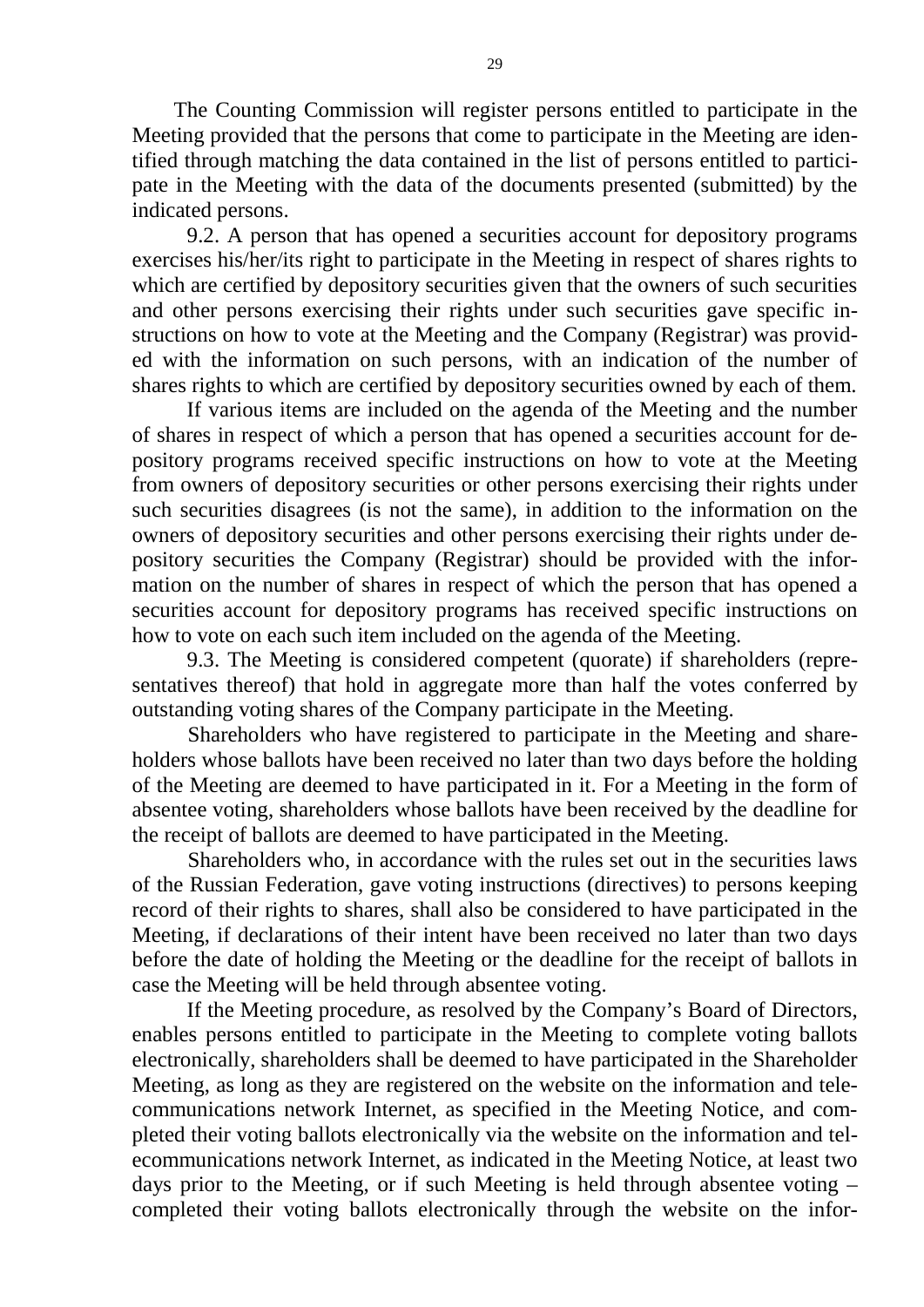mation and telecommunications network Internet, as specified in the Meeting Notice, prior to the final date of acceptance of voting ballots.

9.4. Votes on ballots that lack the signature of the person (representative thereof) entitled to participate in the Meeting will not be counted when determining a quorum for the Meeting held through absentee voting, and also when determining a quorum for the Meeting held in mixed form, if the vote on such a ballot was cast by sending this ballot to the Company, which received this ballot no later than two days before the holding of the Meeting. This rule will not apply if voting on the items included on the agenda of the Meeting is held by sending two or more ballots to the Company and at least one of such ballots received by the Company in a timely manner is signed by the person (representative thereof) entitled to participate in the Meeting.

9.5. Quorum for the Meeting (for items on the agenda of the Meeting) is determined proceeding from the number of outstanding voting shares of the Company as at the date of determining (formalizing) persons entitled to participate in the Meeting, with the exception of:

shares, title to which has passed to the Company;

shares that constitute more than 30, 50 or 75 percent of the total number of outstanding ordinary shares of the Company, if such shares are owned by a person that in accordance with the requirements of the Federal Law *On Joint Stock Companies* is obligated to make a mandatory offer but has not sent a mandatory offer to the Company, and also its affiliates;

shares canceled after the date on which persons entitled to participate in the Meeting are determined (formalized) but before the date when the Meeting is held;

shares owned by the members of the Board of Directors of the Company or persons holding positions in the governing bodies of the Company, when a quorum is determined for the election of the members of the Audit Commission of the Company;

shares not taken into account when determining a quorum in other cases stipulated by federal laws and regulatory acts of the Bank of Russia.

When determining a quorum and counting votes, the parts of the votes granted by fractional shares are summed up without rounding.

Quorum for the Meeting (for items on the agenda of the Meeting) is determined with due account for events (actions) that occurred (were taken) after the date when persons entitled to participate in the Meeting are determined (formalized) but before the date when the Meeting is held.

9.6. When determining a quorum for the Meeting in which a person that has opened a securities account for depository programs participates and votes on shares rights to which are certified by depository securities, only that number of shares is taken into account in respect of which the said person has received specific instructions on how to vote at the Meeting on behalf of owners of depository securities and other persons exercising their rights under depository securities.

9.7. A Meeting held in mixed form is opened if by the time it is to be held there is a quorum on at least one of the agenda items of the Meeting. Registration of persons entitled to participate in the Meeting that have not registered to partici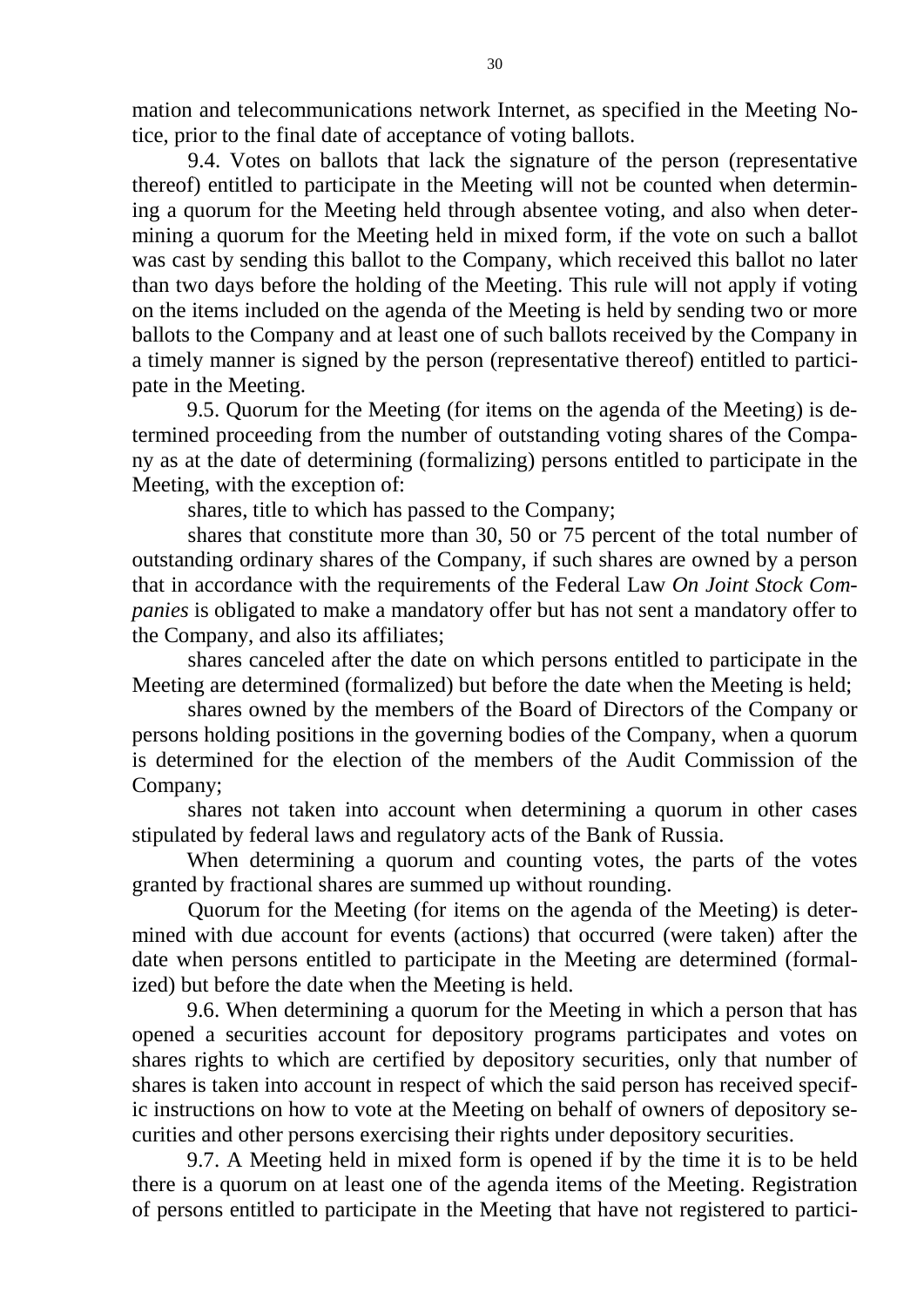pate in the Meeting before its opening will end after the discussion of the last item on the agenda of the Meeting (last item on the agenda of the Meeting for which there is a quorum) is completed but before the start of the time allocated for voting by persons that have not voted before this time.

If by the time the Meeting is to start a quorum is not available for any of the agenda items of the Meeting, the opening of the Meeting is deferred for 2 (two) hours.

The opening of the Meeting may not be deferred more than once.

In the absence of quorum, an adjourned Shareholders Meeting with the same agenda is held.

An adjourned Shareholders Meeting convened to replace a failed meeting is considered competent (quorate) if shareholders (representatives thereof) that hold in aggregate at least 30 per cent of the votes conferred by outstanding voting shares of the Company participate in the adjourned Meeting.

9.8. Persons that have registered to participate in the Meeting held in mixed form are entitled to vote on all items on the agenda from the time of opening the Meeting and until the time when votes on the items of the agenda of the Meeting begin to be counted. This rule does not apply to voting on the procedure for holding the Meeting.

Before discussing an item on the election of members of the Company's Board of Directors, persons present at the Meeting should be informed of the number of votes given for each of the candidates being elected to the Board of Directors through cumulative voting under ballots that were received or electronically completed on the Internet website no later than two days prior to the date of holding the Meeting.

After completion of the discussion on the last item on the agenda of the Meeting (last item on the agenda of the Meeting for which there is a quorum) but before the closure of the Meeting (start of vote counting), persons that have not voted before this moment are given time to vote.

9.9. A Meeting which at the time of opening has a quorum only for certain agenda items may not be closed if at the time registration is completed persons have registered whose registration ensures a quorum for taking decisions on other items on the agenda of the Meeting.

9.10. After completion of the discussion of the last agenda item of the Meeting for which there is a quorum and before the start of the time allocated for voting by persons that have not voted by this moment, the persons present at the Meeting should be informed of the number of votes that belong to the persons registered and/or participating in the Meeting at this moment.

9.11. Votes under ballots received by the Company and signed by a representative acting on the basis of a voting proxy will not be taken into account when determining a quorum and also when counting voting results of the Meeting if the Company or the Registrar receives a notification on the replacement (recall) of this representative no later than two days before the date of the Meeting or the deadline for the receipt of ballots in case the Meeting will be held through absentee voting.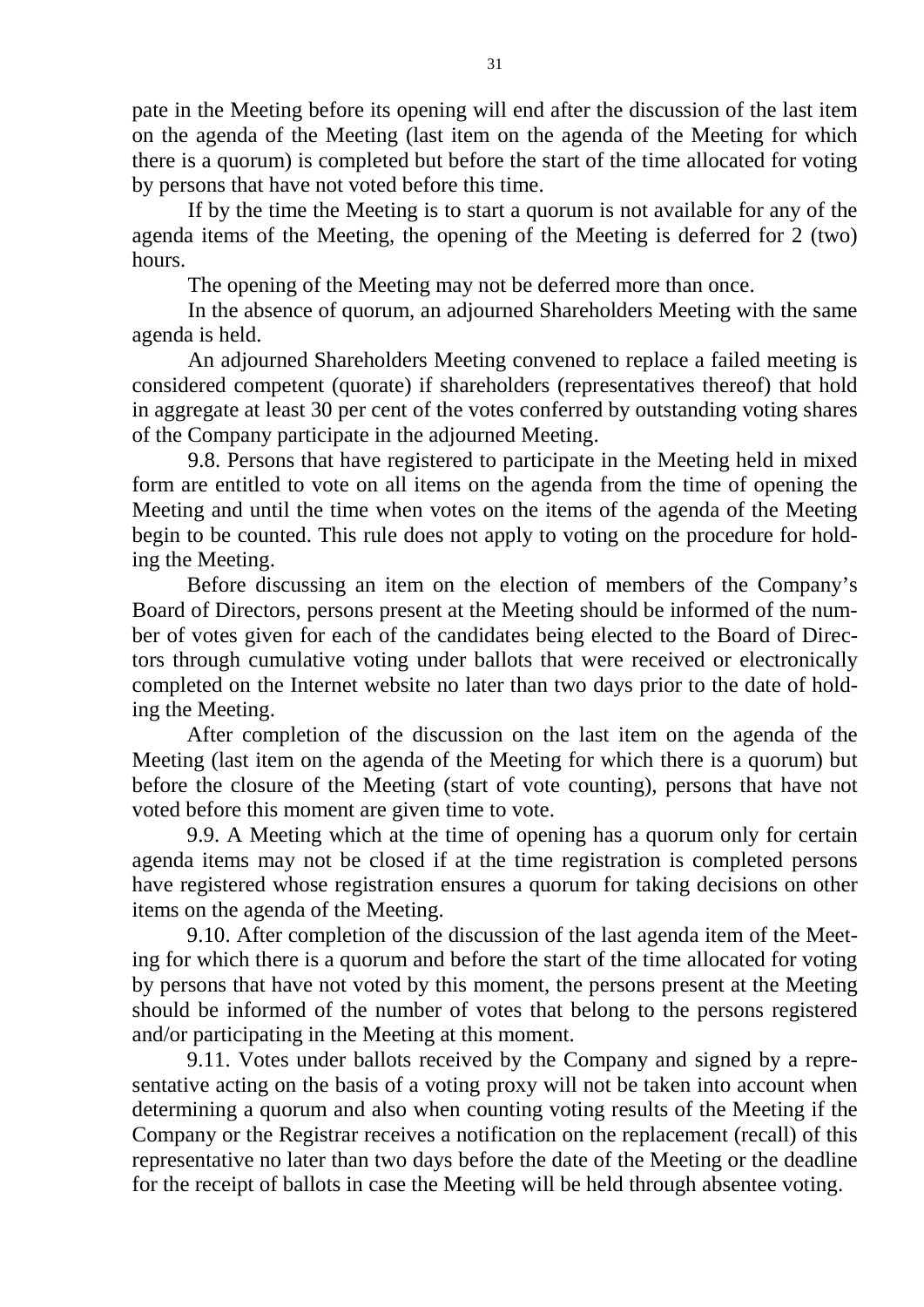9.12. Persons entitled to participate in the Meeting (including a new representative acting on the basis of a voting proxy) are to register to participate in the Meeting and should be given ballots in the event that a notification on the replacement (recall) of the representative is received by the Company or the Registrar acting in the capacity of the Counting Commission before the registration of the representative whose authorities are being canceled.

A representative acting on the basis of the irrevocable voting proxy may be replaced (recalled) in cases and in the procedure in which the irrevocable voting proxy may be revoked in accordance with the laws of the Russian Federation.

9.13. If voting at the Meeting may be performed by sending completed ballots to the Company (for mixed meetings) at the request of persons included on the list of persons entitled to participate in such Meeting, they are issued ballots with a notification of their repeat issue.

Any person entitled to participate in the Meeting (representative thereof) shall have the right to call for authorization by the Counting Commission of the copy of the ballot completed by him/her before the closing of the Meeting.

9.14. Invalidation of a ballot as regards voting on one, several, or all items voted on using the given ballot, does not constitute grounds to exclude votes under this ballot when determining the existence of a quorum.

9.15. By agreement with the Presidium of the Meeting, the Meeting may be attended by representatives of state and public organizations and also the press.

9.16. The Meeting will be presided over by the Chairman of the Board of Directors or Vice Chairman. Should they be absent, the Chairman of the Meeting will be appointed by the members of the Presidium from among their number. The Chairman of the Meeting will open and run the Meeting.

9.17. The working language of the Meeting is Russian.

9.18. The Meetings are held on business days, with breaks after every three hours of work.

9.19. The Chairman of the Meeting ensures that the rules of order established hereby are followed; reads out the Meeting agenda; establishes the order of appearance of presenters and speeches/supporting presentations on the agenda; provides the floor to Meeting participants; has the right to interrupt a speaker at the Meeting and deprive him/her of the floor if the speaker violates the Meeting's rules of order or speaks on matters outside of the agenda.

9.20. Each agenda item is considered as follows:

provision of the floor to the speaker;

answers to questions;

discussion;

voting and counting of votes.

Voting results and decisions taken on the items under consideration are announced at the end of the Meeting.

9.21. The time set aside for speeches, supporting presentations and closing remarks is established by the Chairman of the Meeting upon agreement with the speakers, but may not exceed 40 minutes for a speech and 20 minutes for a supporting presentation.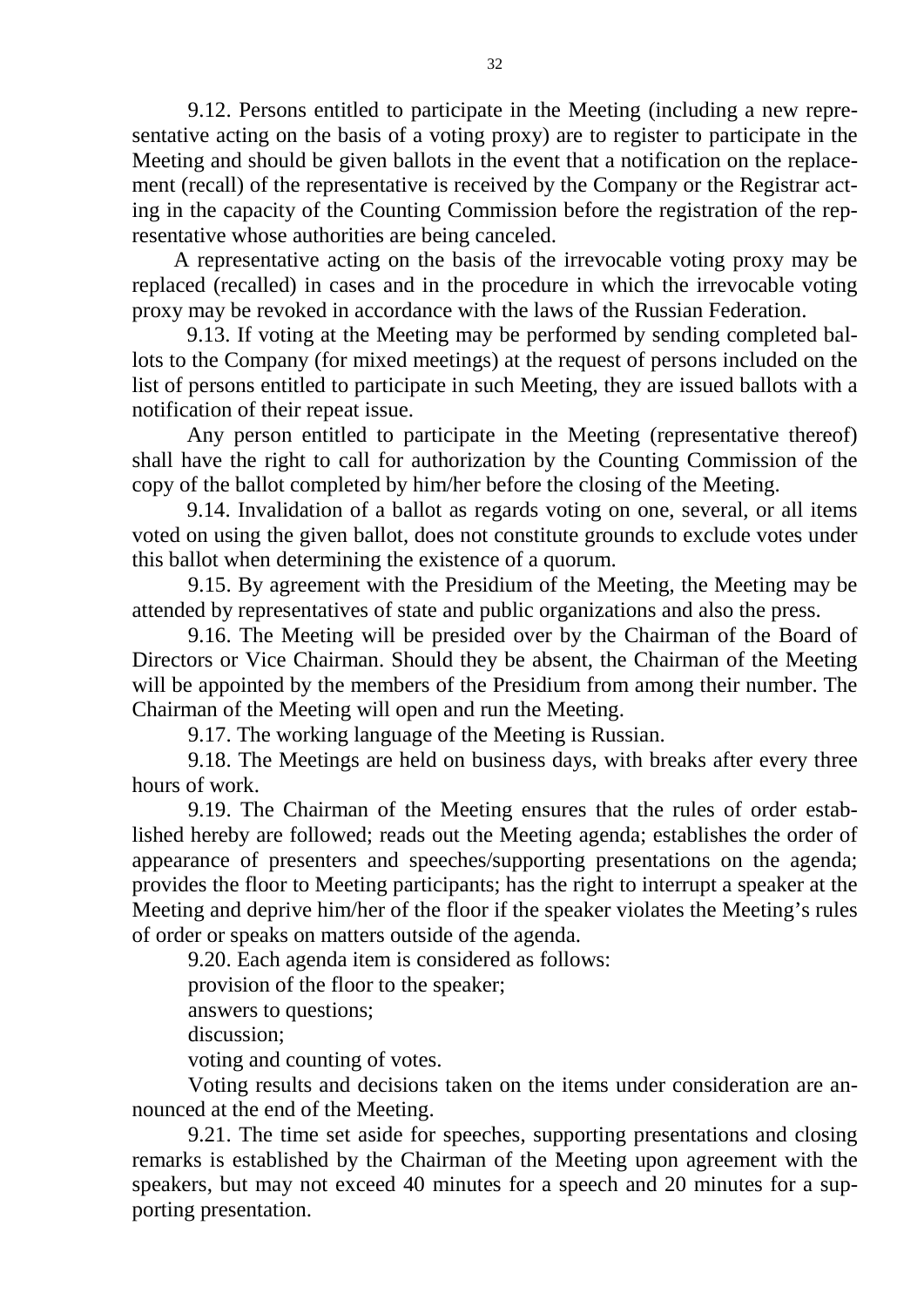9.22. Up to three minutes are given for declarations, questions, proposals, announcements and reference information. Repeat speeches on the same topic will not be allowed.

Members of the Board of Directors, President, and members of the Company's Management Committee shall take precedence of others, when speaking on any item on the agenda or commenting on what was said by other attendees.

Where necessary, provided there are no objections from the members of the Presidium, the Chairman of the Meeting may extend the time for speeches.

9.23. A shareholder (representative thereof) shall have the right to request that he/she be given the floor only on the items of the agenda, indicating the expected subject that he/she will speak on. A request to be given the floor to speak on an agenda item and answer questions from shareholders (representatives thereof) shall at all times be submitted in writing to the Presidium of the Meeting, indicating a family name, first name and patronymic (name) of the shareholder (representative thereof), (postal and/or email) address, and carry the signature of such shareholder (representative thereof).

A shareholder or representative thereof shall have the right to begin to speak at the Meeting only on an item of the agenda and only after being given the floor by the Chairman of the Meeting.

Answers to questions that have been received may be given during the Meeting or provided in writing to the shareholders (representatives thereof) within two weeks after the Meeting is closed.

#### **10. Voting procedure**

10.1. Voting at the Meeting on agenda items of the Meeting shall only proceed using ballots.

Voting on all items, including procedural items, proceeds on the 'one voting share equals one vote' principle, except for cases of cumulative voting in elections of members of the Board of Directors of the Company.

10.2. The Company will send to each person indicated in the list of persons entitled to participate in the Meeting ballots on all agenda items of the Meeting via mail, e-mail or by personal delivery to the shareholder against signature no later than 20 days before the date of the Meeting, and if the agenda of the Meeting contains an item on the reorganization of the Company – no later than 30 days before the said date. If the Meeting procedure, as resolved by the Company's Board of Directors, allows for electronic completion of voting ballots through a website on the information and telecommunications network Internet, the Company shall, within the times set forth herein, make available such electronic voting ballots on the website on the information and telecommunications network Internet, the URL of which appears in the Meeting Notice. When completing the electronic voting ballots through the website on the information and telecommunications network Internet, the system shall record the date and time of such completion.

Where the number of persons entitled to participate in the Meeting exceeds 500,000, ballot forms will be published in the newspaper "Rossiyskaya Gazeta".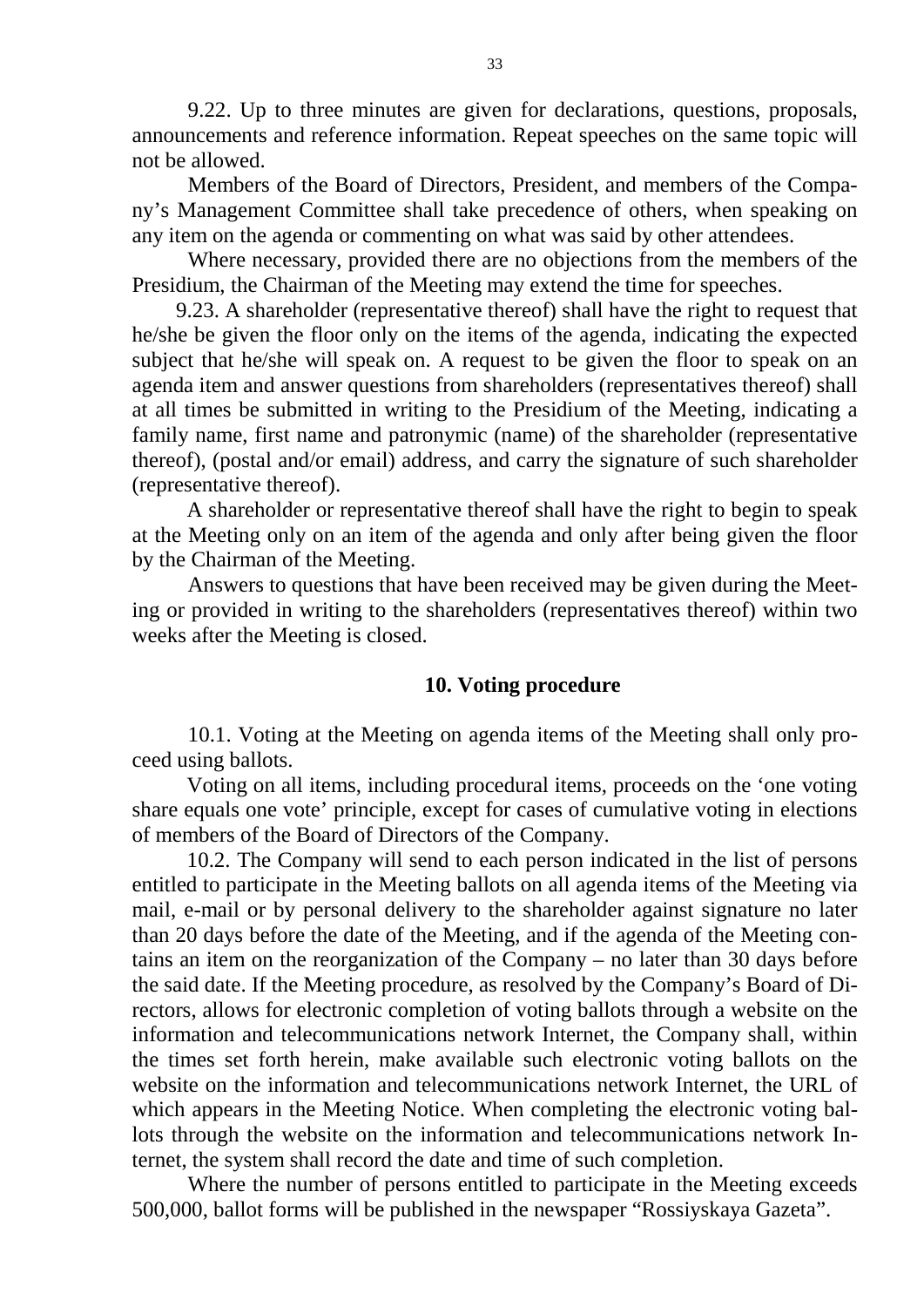10.3. The ballot should indicate:

the full trade name of the Company and its location and address;

the form for holding the Meeting (meeting or absentee voting);

the date, venue, and time of the Meeting and the mailing address to which completed ballots may be sent, or in the event the Meeting is to be held through absentee voting – the deadline for the receipt of ballots and the mailing address to which completed ballots should be sent;

the wording of the decisions on each item (name of each candidate) that will be voted on using the ballot;

the options for voting on each agenda item, expressed as "for", "against", or "abstain", and opposite each option a field for indicating the number of votes cast for each voting option;

a field for the signature of the shareholder (representative thereof) and a reminder that the ballot should be signed by the shareholder (representative thereof);

the number of votes owned by the person entitled to participate in the Meeting. At the same time, if such a ballot is used to vote on two or more agenda items of the Meeting and the number of votes that the person entitled to participate in the Meeting may cast on various items on the agenda of the Meeting does not agree, then this ballot should indicate the number of votes that may be cast by the person entitled to participate in the Meeting for each agenda item of the Meeting.

10.4. The ballot should contain the following explanations:

if voting is held in accordance with the instructions of the persons that acquired shares after the date when persons entitled to participate in the Meeting were determined (formalized) or pursuant to the instructions of owners of depository securities and other persons exercising their rights under depository securities, the voter is entitled to choose (select) more than one voting option; in other cases the voter is entitled to choose (select) only one voting option;

if more than one voting option is chosen (selected) on a ballot, the voter must also indicate the number of votes given for a corresponding voting option in the fields for indicating the number of votes given for each option, and a note should be made indicating that voting is being performed pursuant to the instructions of the persons that acquired shares after the date when persons entitled to participate in the Meeting were determined (formalized), or pursuant to the instructions of owners of depository securities and other persons exercising their rights under such securities;

if voting is held based on a proxy issued in respect of shares transferred after the date when persons entitled to participate in the Meeting were determined (formalized) but before the date of holding the Meeting (hereinafter the "transferred shares"), the voter should indicate the number of votes given for the chosen (selected) voting option in the field opposite the chosen (selected) voting option, and make a note indicating that voting is being performed on the basis of a voting proxy issued in respect of the transferred shares;

if not all shares were transferred after the date when persons entitled to participate in the Meeting were determined (formalized), the voter should indicate the number of votes given for a chosen (selected) voting option in the field opposite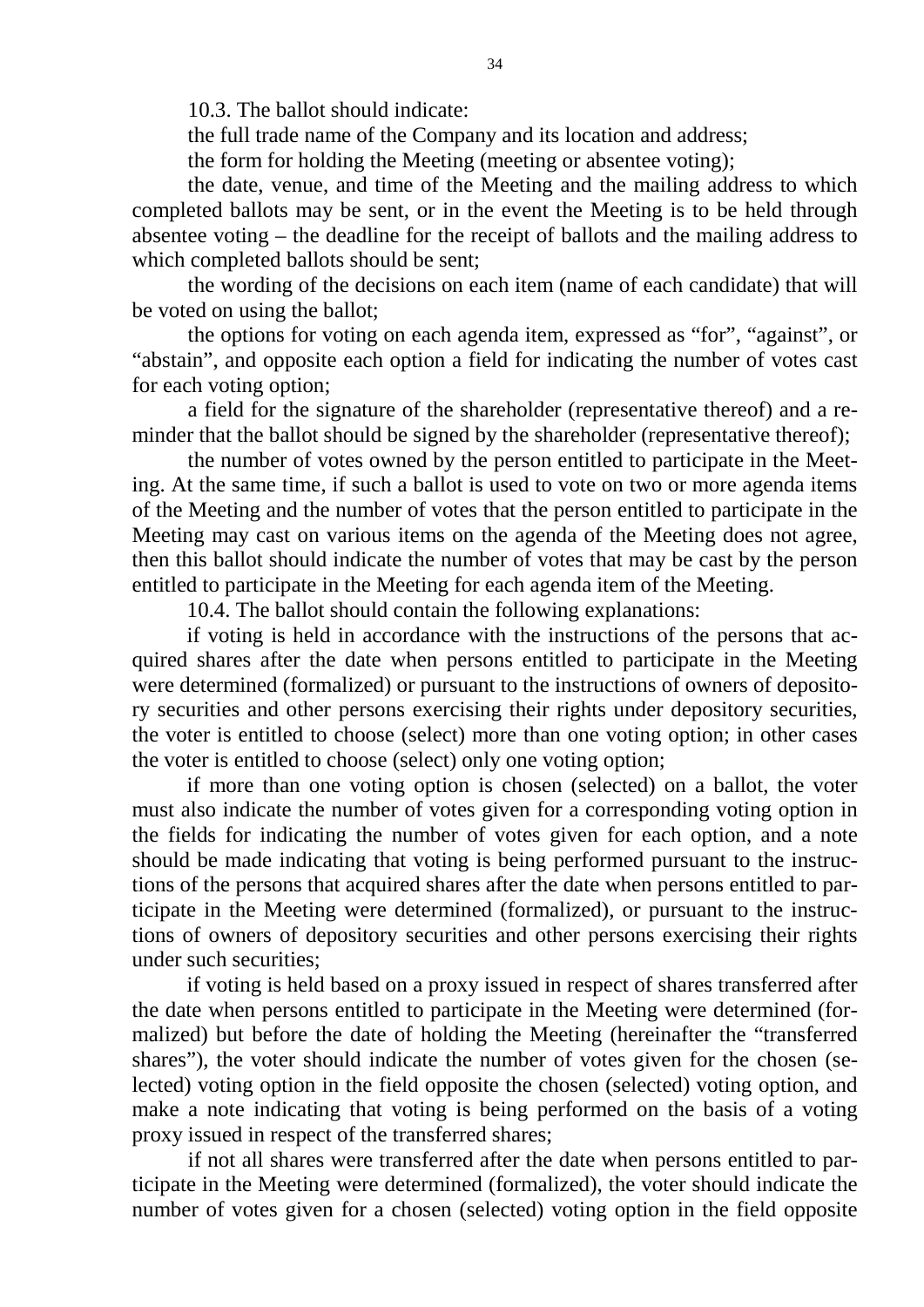the chosen (selected) voting option and make a note indicating that part of the shares was transferred after the date when persons entitled to participate in the Meeting were determined (formalized). If instructions of the buyers are received in relation to the transferred shares and these instructions correspond to the chosen (selected) voting option, then these votes are summed up.

10.5. The ballot used for cumulative voting on the election of members of the Board of Directors of the Company, in addition to explaining the substance of cumulative voting, should contain explanations that the fraction of a vote received as a result of multiplying the number of votes owned by the shareholder owning a fractional share by the number of persons who will be elected to the Board of Directors of the Company may be cast only for a single candidate.

In the ballot used for cumulative voting, the voting options "for", "against", or "abstain" are indicated once in respect of all candidates included on the list of candidates for election to the Board of Directors of the Company, and opposite each candidate on this list there should be a field for indicating the number of votes cast for this candidate.

The number of candidates among which votes are allocated in cumulative voting may exceed the number of persons who are to be elected to the Board of Directors of the Company.

10.6. A person that has opened a securities account for depository programs must vote on shares rights to which are certified by depository securities strictly in accordance with the instructions received from owners of depository securities and other persons exercising their rights under such securities.

10.7. Members of the Board of Directors and persons holding positions in other governing bodies of the Company may not take part in voting to elect members of the Audit Commission.

### **11. Counting of votes**

11.1. The results of voting on issues put to a vote are counted by the Counting Commission.

11.2. Votes are counted using the number of votes for each item on which the shareholder has chosen only one of the possible voting options.

11.3. If the number of votes given by a person that has opened a securities account for depository programs does not agree with the number of shares information on which was supplied to the Company (Registrar) pursuant to these Regulations, the said votes are not taken into account when tallying the voting results of the Meeting.

11.4. If when counting votes two or more completed ballots of the same person are discovered by the Counting Commission, in which different voting options are chosen (selected) for one and the same item on the agenda of the Meeting, then all such ballots will be declared invalid by the Counting Commission as regards voting on this item.

This rule does not apply to ballots signed by the person that issued the voting proxy in respect of the transferred shares and/or the person acting on the basis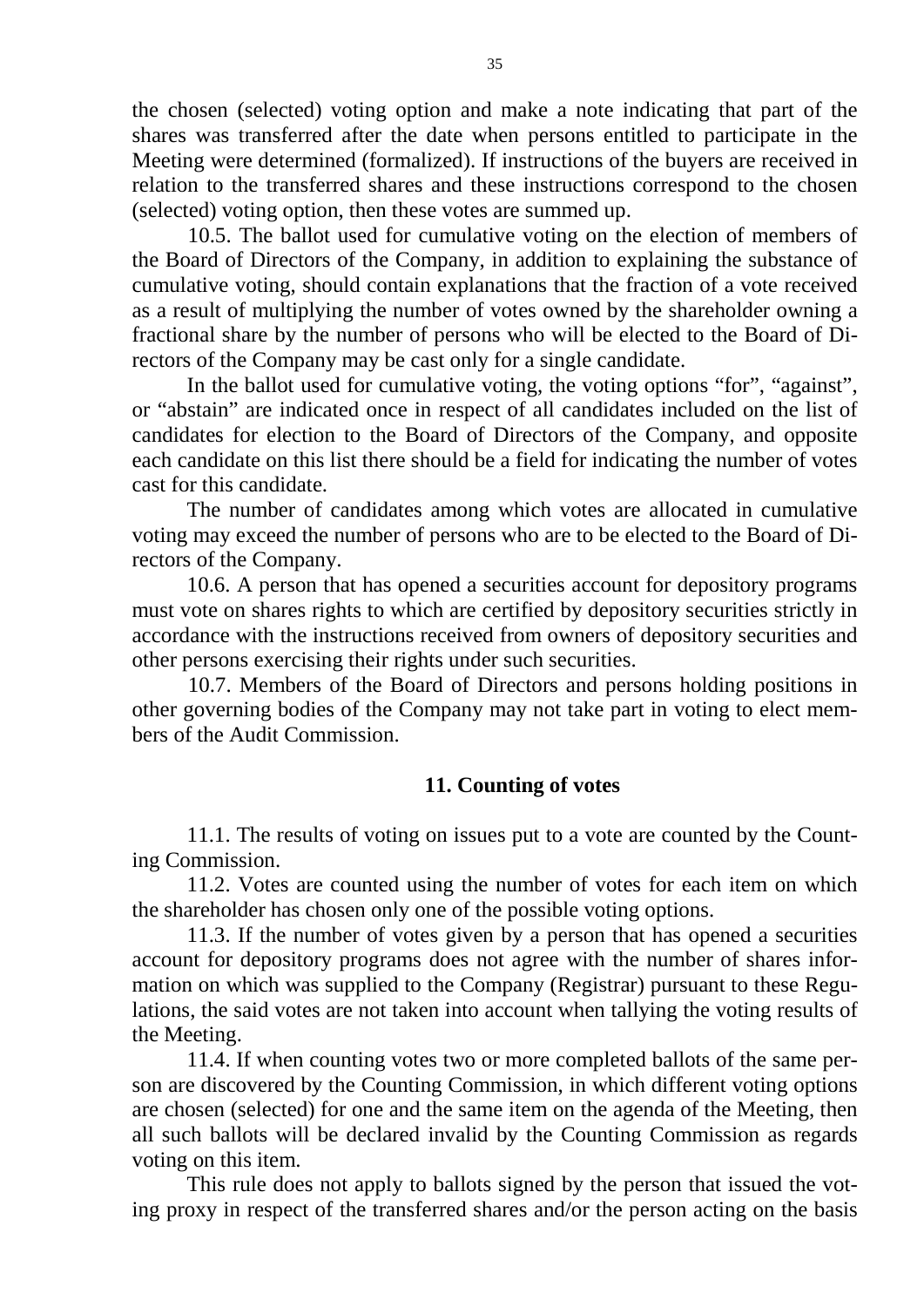of such voting proxy, in which the fields for indicating the number of votes cast for each voting option indicate the number of votes cast for one of voting options and which ballots contain the notes stipulated by [point 10.4](consultantplus://offline/ref=3AF1E0EA91A8A7D974A2F1318BC1842912810902210A0A365EE1844CA02D3403D4D3993EAF818848A8U0M) of these Regulations.

11.5. When tallying votes in the election of the Audit Commission of the Company, votes on shares owned by the members of the Board of Directors and persons holding positions in other governing bodies of the Company are not counted.

If a ballot for the election of members of the Audit Commission of the Company shows (states) a vote of "for" for a larger number of candidates than the number of persons to be elected to the Commission, the ballot is declared invalid as regards voting on this item.

This rule does not apply when ballots signed by a person voting on the transferred shares in accordance with the instructions received from buyers of such shares and/or a person voting on shares rights to which are certified by depositary securities contain the notes stipulated by point 10.4 of these Regulations.

If the ballot for the election of members of the Audit Commission of the Company shows (states) more than one voting option in respect of one or several candidates, then such ballot is declared invalid only as regards voting for the candidate (candidates), in respect of which more than one voting option was chosen (selected).

11.6. If, simultaneous with the item on the election of members of the Audit Commission of the Company, the agenda of the Meeting includes items on the election of members of the Board of Directors of the Company and/or the singleperson executive body of the Company, then when tallying votes for the election of members of the Audit Commission of the Company, votes on shares owned by candidates who were elected to the Board of Directors of the Company or to the position of the single-person executive body of the Company are not taken into account. At the same time, votes on shares owned by members of the Board of Directors and the single-person executive body of the Company whose powers have been canceled are taken into account when determining a quorum and counting votes for the election of members of the Audit Commission of the Company.

11.7. If the agenda of an extraordinary Meeting includes items on the early termination of the powers of members of the Board of Directors of the Company and on the election of a new Board of Directors of the Company, votes for the election of a new Board of Directors of the Company are not tallied if the decision on the early termination of the powers of previously elected members of the Board of Directors of the Company was not passed.

This rule also applies when the agenda of the Meeting includes items on the early termination of the powers of the Company President and on the appointment of a new Company President, or items on the early termination of the powers of members of the Audit Commission of the Company and on the election of a new Audit Commission of the Company. 11.8. Votes on ballots that lack the signature of a person (representative thereof) entitled to participate in the Meeting are not taken into account when tallying votes at the Meeting.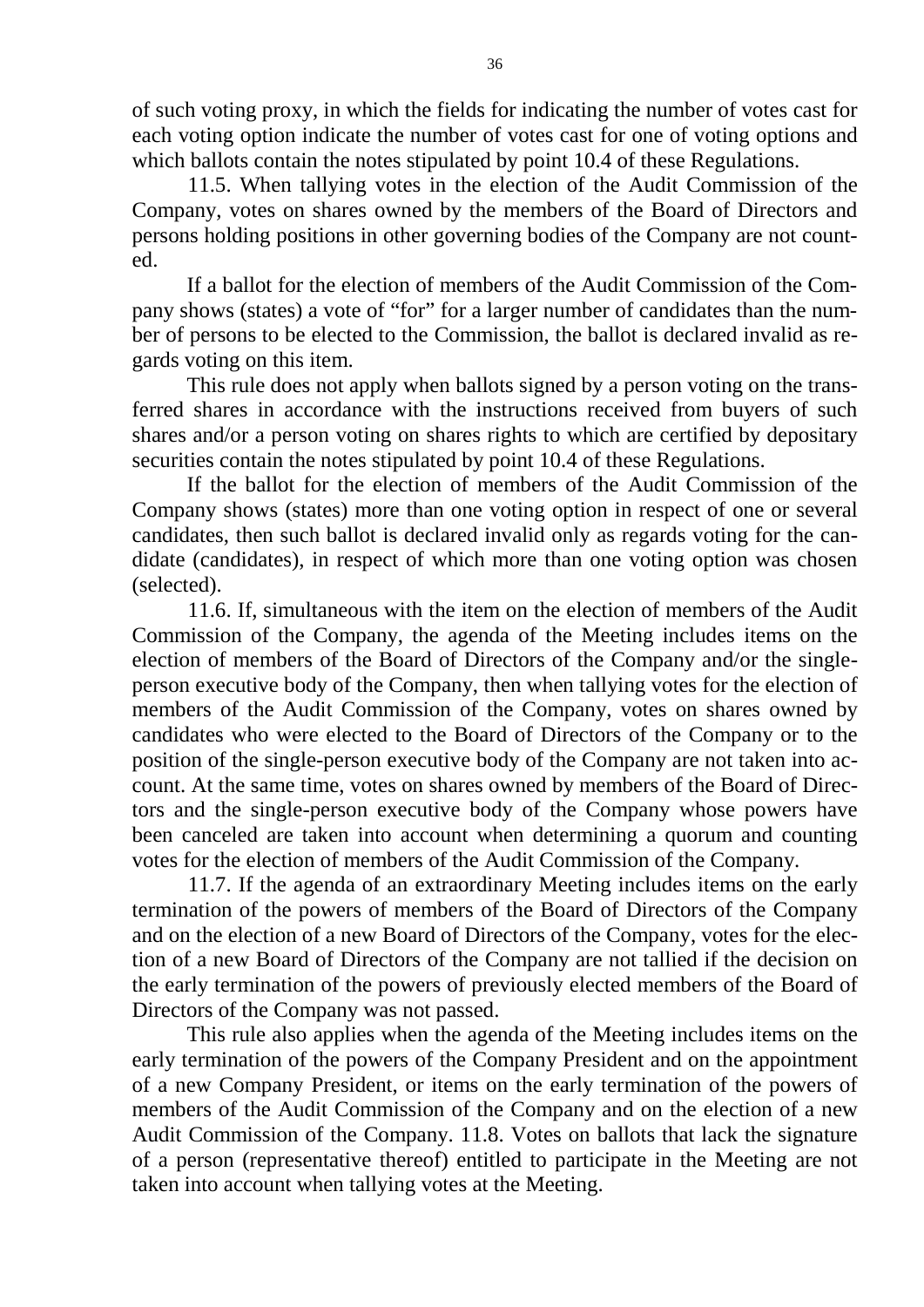11.9. The results of voting and the decisions taken by the Meeting may be announced at the Meeting during which the voting was held, except for Meetings held through absentee voting, and shall also be communicated to the persons included on the list of persons entitled to participate in the Meeting in the form of a report on voting results, pursuant to the procedure stipulated for the Meeting Notice, no later than four business days after the date of closure of the Meeting, or the deadline for the receipt of ballots, if the Meeting is held through absentee voting.

If on the date of determining (formalizing) persons entitled to participate in the Meeting a shareholder registered in the Company's shareholder register was a nominee holder, information contained in the report on voting results will be provided thereto in accordance with the rules set out in the securities laws of the Russian Federation for the provision of information and materials to persons who exercise their rights under securities.

11.10. Based on the results of the holding of, and voting at, the Meeting, the minutes of the Meeting and the protocol of voting results of the Meeting are prepared, and also a report on voting results.

11.11. The protocol of voting results is prepared by the Counting Commission no later than three business days after the closure of the Meeting or the deadline for the receipt of ballots, when the Shareholders Meeting is held through absentee voting. The protocol of voting results of the Meeting is signed by the persons authorized by the Registrar.

11.12. The report on voting results of the Meeting is signed by the Chairman of the Meeting and the Secretary of the Meeting.

### **12. Minutes of the Meeting**

12.1. The minutes of the Meeting are drafted in two copies, no later than three business days after the closure of the Meeting. Both copies must be signed by the Chairman of the Meeting and the Secretary of the Meeting.

12.2. The minutes of the Meeting must indicate:

the full trade name of the Company and its location and address;

the type of Meeting (annual, extraordinary, adjourned annual, adjourned extraordinary);

the form for holding the Meeting (meeting or absentee voting);

the date when persons entitled to participate in the Meeting were determined (formalized);

the date the Meeting was held;

the venue of the Meeting, if held in mixed form (address at which the Meeting was held);

the agenda of the Meeting;

the time of the opening and closing of registration of persons entitled to participate in the Meeting held in mixed form;

the time of the opening and closing of the Meeting held in mixed form, and if the decisions taken by the Meeting and the voting results thereon were announced at the Meeting, also the time when votes began to be counted;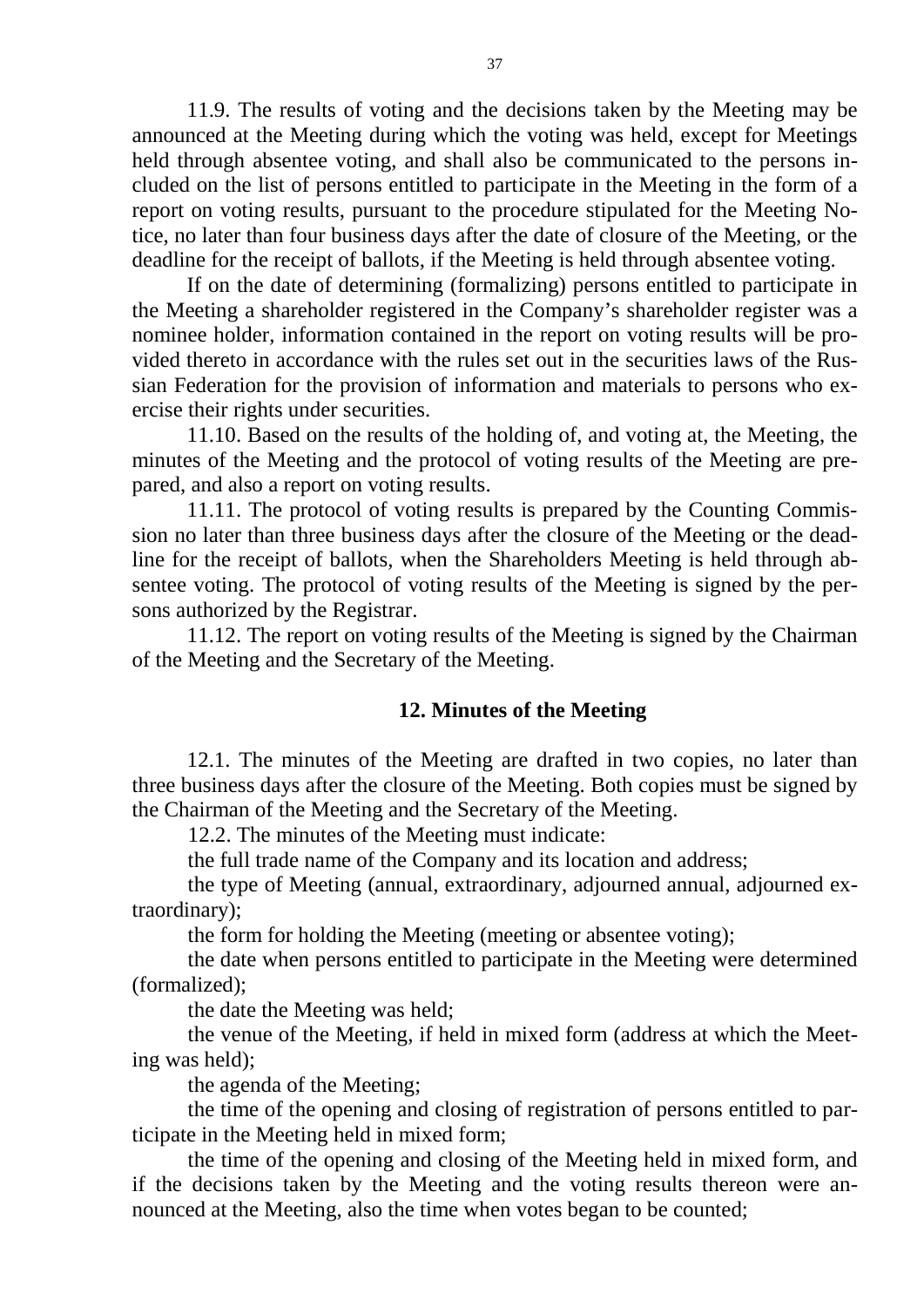the mailing address (addresses) to which completed ballots were (could be) sent when the Meeting is held through absentee voting, and also when the Meeting is held in mixed form, if voting on items included on the agenda of the Meeting could be performed by sending completed ballots to the Company, and if the Meeting procedure allowed for electronic completion of voting ballots through the website on the information and telecommunications network Internet – also such website's URL;

the number of votes owned by the persons included on the list of persons entitled to participate in the Meeting for each agenda item of the Meeting;

the number of votes attributable to the voting shares of the Company on each agenda item of the Meeting, as determined with due account for the provisions of [point 9.5](consultantplus://offline/ref=1B3DECC56D0C9FF112D0A8CB30C8AD52A0232ED3167355F9101D2631F2B4DDBC5BB6D4ADE249632BVAC6F) of these Regulations;

the number of votes owned by the persons that took part in the Meeting for each agenda item of the Meeting, with an indication of whether there was a quorum for each item;

the number of votes cast for each of the voting options ("for", "against", and "abstained") for each agenda item of the Meeting for which there was a quorum;

the wording of the decisions taken by the Meeting, for each agenda item of the Meeting;

key points of the speeches and the names of the speakers for each agenda item of the Meeting held in mixed form;

the Chairman (Presidium) and the Secretary of the Meeting;

the person who confirmed the fact of taking decisions by the Meeting and the composition of those present when these decisions were taken;

the date the minutes of the Meeting were drafted.

12.3. If the agenda of the Meeting includes an item on the consent or subsequent approval by the Company of an interested-party transaction, the minutes of the Meeting, the protocol of the Counting Commission on voting results of the Meeting, and the report on voting results of the Meeting must indicate:

the number of votes owned by persons who did not have any interest in the Company's performance of this transaction but who took part in the Meeting;

the number of votes cast for this item, by each of the voting options ("for", "against", and "abstained").

12.4. The following must be attached to the minutes of the Meeting:

the protocol on the results of voting at the Meeting;

documents adopted or approved by decisions of the Meeting.

12.5. One copy of the minutes of the Meeting, including one copy of the protocol on voting results of the Meeting and one copy of the report on voting results, is held for storage in the Company's archive, with one copy of each held with the Corporate Secretary of the Company.

12.6. At the request of shareholders or authorized representatives thereof, the minutes of the Meeting shall be provided for review in the manner established by the Regulations on Providing Information to Shareholders of Public Joint Stock Company "Oil Company "LUKOIL".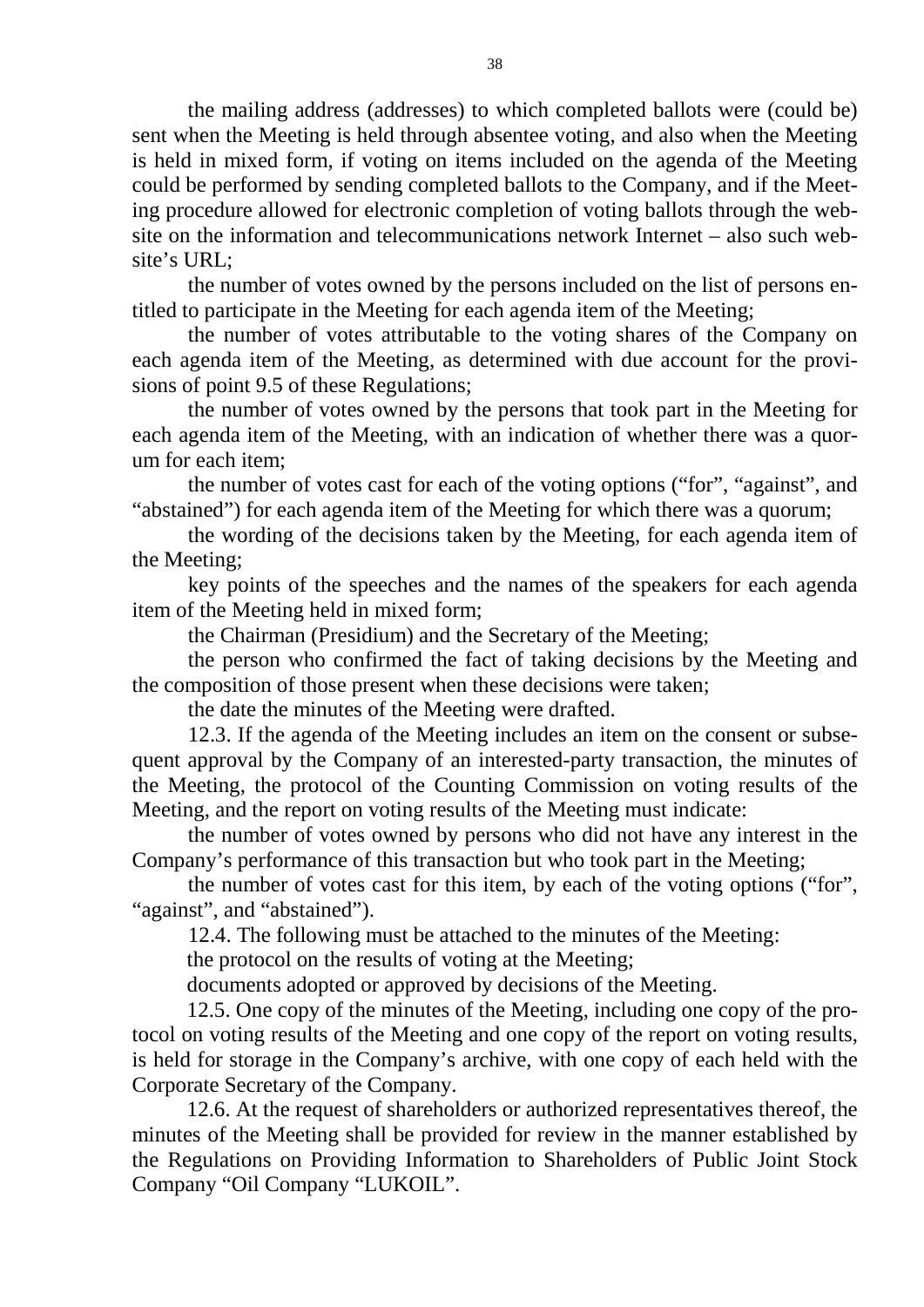12.7. If necessary, a copy of the minutes of the Meeting/protocol on the results of voting at the Meeting and/or an excerpt from the minutes of the Meeting/protocol on the results of voting at the Meeting will be issued and signed by the Corporate Secretary of the Company (in his/her absence – by the Deputy Chief of Staff of PJSC "LUKOIL") and certified by the round seal of the Company, intended for use in the operations of the Board of Directors of the Company. The excerpt from the minutes of the Meeting or the protocol on the results of voting at the Meeting may be signed by the Chairman of the Meeting and/or the Secretary of the Meeting, and the Company President. The excerpt shall indicate:

the date and number of the minutes;

the agenda item for which the excerpt was requested;

the fact of a quorum on the given agenda item and the results of voting thereon;

the decisions taken on the given agenda item.

The excerpt may also include other requested information contained in the minutes of the Meeting/protocol on the results of voting at the Meeting.

### **13. Approval and amendment of these Regulations**

13.1. These Regulations and all amendments and addenda thereto must be approved by the General Shareholders Meeting of the Company by a majority vote of the shareholders participating in the Meeting.

13.2. Proposals on amendments and addenda to these Regulations must be made pursuant to the procedure stipulated by the Company Charter for making proposals to the agenda of an annual or extraordinary General Shareholders Meeting.

13.3. If as a result of a change in the legislation of the Russian Federation or the Company Charter certain points of these Regulations come into conflict therewith, these points will become inoperative, and until such time as amendments are made to these Regulations the said issues must be governed by the laws of the Russian Federation or the Charter of the Company.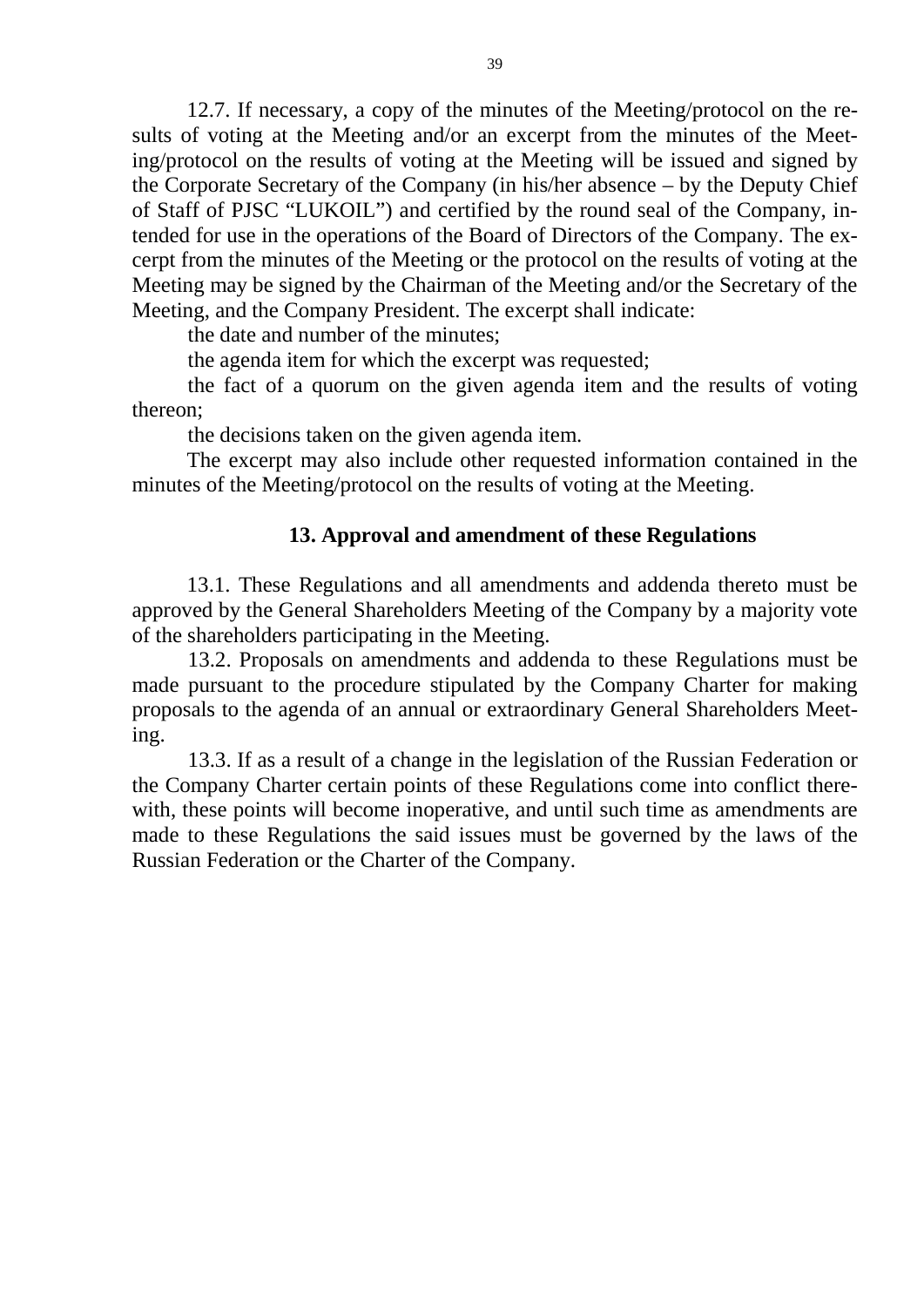**Annex to Resolution on Item 9 of the Agenda of the General Shareholders Meeting held by Public Joint Stock Company "Oil Company LUKOIL" of June 20, 2019** 

# **Related Party Transaction**

| No. | Names of the<br><b>Parties</b> | Name of transaction        | <b>Beneficiary</b>                                               | <b>Subject of transaction</b>                           | <b>Persons interested</b><br>in a transaction,<br>grounds for the<br>person to be con-<br>sidered an inter-<br>ested party | Other material<br>terms of the transac-<br>tion | <b>Price</b>       |
|-----|--------------------------------|----------------------------|------------------------------------------------------------------|---------------------------------------------------------|----------------------------------------------------------------------------------------------------------------------------|-------------------------------------------------|--------------------|
| 1.  | <b>PJSC</b><br>«LU-            | Insurance<br>agreement     | Coverage A: sole executive                                       | Should any of the insured events provided for by the    | President,<br>The                                                                                                          | The insurance period                            | The Insurance      |
|     | <b>KOIL»</b><br>$(In-$         | (policy) covering the      | body, members of management                                      | Agreement occur, the Insurer shall for the fee (Insur-  | of the<br>members                                                                                                          | covers the period                               | Premium            |
|     | sured Party)                   | of directors,<br>liability | bodies, employees of PJSC                                        | ance Premium) provided for by the Agreement, pay        | Board of Directors                                                                                                         | from July 19, 2019                              | under Cover-       |
|     |                                | officers and companies     | «LUKOIL» and/or PJSC «LU-                                        | the insurance indemnity provided for by the Agree-      | and the Manage-                                                                                                            | July<br>through<br>-18.                         | ages A, B, C       |
|     | OJSIC Ingoss-                  | (hereinafter,<br>the       | KOIL» subsidiaries, and/or                                       | ment (as the case may be) to the respective Insured     | ment Committee of                                                                                                          | 2020.                                           | shall not ex-      |
|     | trakh (Insurer)                | "Agreement").              | other organizations in which                                     | Party and/or any other Party entitled to such indemnity | PJSC «LUKOIL»                                                                                                              |                                                 | <b>USD</b><br>ceed |
|     |                                |                            | PJSC «LUKOIL» or its subsid-                                     | within the limit of the Insurance Coverage (liability   | simultaneously act                                                                                                         | The insurance cover-                            | 470,000.           |
|     |                                |                            | iary has a stake, at the sugges-                                 | limit) provided for by the Agreement.                   | as transaction bene-                                                                                                       | age (liability limit)<br>under Coverages A,     |                    |
|     |                                |                            | tion of which the sole executive                                 | For the purpose of Coverage A, the insured event in     | ficiaries.                                                                                                                 | B, C shall be at least                          |                    |
|     |                                |                            | body and/or members of man-                                      | terms of liability insurance of any Insured Party for   |                                                                                                                            | <b>USD</b><br>150,000,000,                      |                    |
|     |                                |                            | agement bodies of the respec-<br>tive organizations were elected | any Losses incurred by other persons, shall be consid-  |                                                                                                                            | including<br>coverage                           |                    |
|     |                                |                            | (hereinafter, the "Insured Par-                                  | ered any of the following events: (a) incidence of lia- |                                                                                                                            | related expenses.                               |                    |
|     |                                |                            | ty".)                                                            | bility of any Insured Party at any moment prior to or   |                                                                                                                            |                                                 |                    |
|     |                                |                            |                                                                  | within the Insurance Coverage Period under the appli-   |                                                                                                                            | The Insurance Premi-                            |                    |
|     |                                |                            | Coverage B: PJSC LUKOIL,                                         | cable legislation due to any Losses incurred by other   |                                                                                                                            | um shall be paid in                             |                    |
|     |                                |                            | PJSC «LUKOIL» subsidiaries,                                      | persons as a result of any Wrongdoing of the Insured    |                                                                                                                            | rubles at the exchange                          |                    |
|     |                                |                            | other organizations in which                                     | Party, and (b) bringing any Action against the said     |                                                                                                                            | rate as agreed on by                            |                    |
|     |                                |                            | PJSC «LUKOIL» or its subsid-                                     | Insured Party due to the Losses incurred by other per-  |                                                                                                                            | the Parties as of the                           |                    |
|     |                                |                            | iary has a stake, at the sugges-                                 | sons within the Insurance Coverage Period (means the    |                                                                                                                            | Agreement date under                            |                    |
|     |                                |                            | tion of which the sole executive                                 | validity period of the insurance coverage provided for  |                                                                                                                            | the Agreement terms.                            |                    |
|     |                                |                            | body and/or members of man-                                      | by the Agreement starting simultaneously with the       |                                                                                                                            |                                                 |                    |
|     |                                |                            | agement bodies of the respec-                                    | Insurance Coverage Period and ending simultaneously     |                                                                                                                            |                                                 |                    |
|     |                                |                            | tive organizations were elected                                  | with the expiry of the Insurance coverage period, and   |                                                                                                                            |                                                 |                    |
|     |                                |                            | (hereinafter, the "Companies                                     | should there be a so-called "Discovery Period" (a 60-   |                                                                                                                            |                                                 |                    |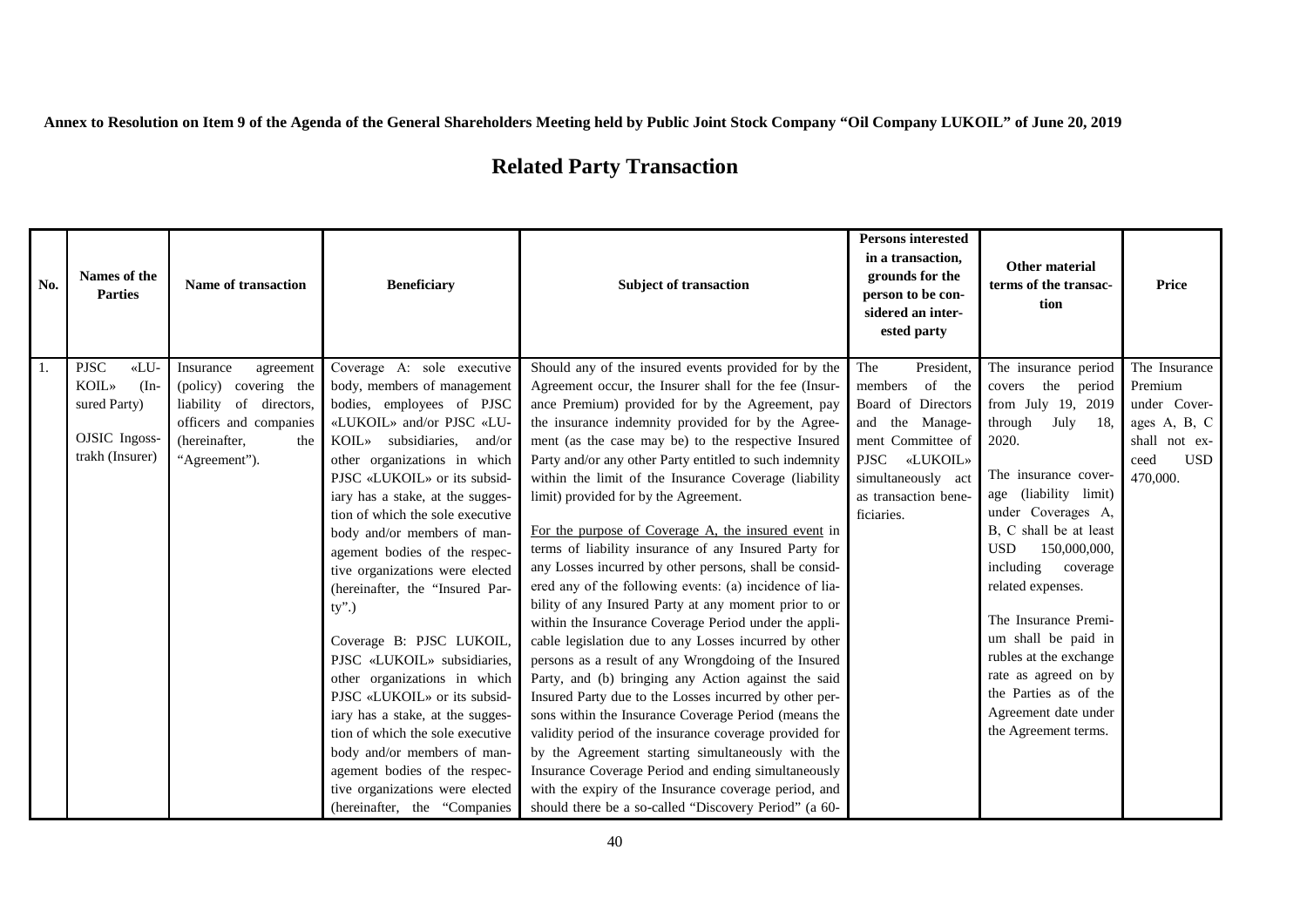|  | for Coverage B purposes".)      | day period starting after the expiry of the Insurance     |  |  |
|--|---------------------------------|-----------------------------------------------------------|--|--|
|  |                                 | coverage period and early termination/dissolution of      |  |  |
|  |                                 | the Agreement, within which the Insurer may be noti-      |  |  |
|  | Coverage C: PJSC LUKOIL,        | fied of any Action brought for the first time within the  |  |  |
|  | PJSC «LUKOIL» subsidiaries      | respective period due to any Wrongdoing that occurred     |  |  |
|  | (hereinafter, the "Company".)   |                                                           |  |  |
|  |                                 | prior to the expiry of the Insurance coverage period) -   |  |  |
|  | The above persons shall be      | upon the expiry of the "Discovery Period"). The in-       |  |  |
|  | collectively referred to as the | sured event shall occur at the moment the above Legal     |  |  |
|  | "Insured Party."                | Action is taken provided that the Insurer subsequently    |  |  |
|  |                                 | admits the occurrence of the insured event or the said    |  |  |
|  |                                 | occurrence is admitted by court, arbitration, tribunal or |  |  |
|  |                                 | any other competent body/institution. The Agreement       |  |  |
|  |                                 | also covers any Losses incurred by any Insured Party      |  |  |
|  |                                 | and/or the Losses to be incurred by any Insured Party     |  |  |
|  |                                 | upon expiry of the Insurance Coverage Period as a         |  |  |
|  |                                 | liability for the Losses incurred by other persons (in-   |  |  |
|  |                                 | cluding but not limited to decisions by court, arbitra-   |  |  |
|  |                                 | tion, tribunal or any other competent body/institution    |  |  |
|  |                                 | upon expiry of the Insurance Coverage Period), but in     |  |  |
|  |                                 | connection with any Legal Action taken within the         |  |  |
|  |                                 | Insurance Coverage Period.                                |  |  |
|  |                                 |                                                           |  |  |
|  |                                 | Under Coverage A, the Insured Party or a third party      |  |  |
|  |                                 | in the interests of the Insured Party shall be indemni-   |  |  |
|  |                                 | fied for any Losses related to any Legal Action that      |  |  |
|  |                                 | was taken for the first time against any Insured Party    |  |  |
|  |                                 | within the Insurance Coverage Period or the Discovery     |  |  |
|  |                                 | Period (if applicable), of which the Insurer was noti-    |  |  |
|  |                                 | fied in writing under the Agreement, except for the       |  |  |
|  |                                 | cases when the said Losses were indemnified by the        |  |  |
|  |                                 | Company (within the respective indemnification lim-       |  |  |
|  |                                 | $it)$ .                                                   |  |  |
|  |                                 |                                                           |  |  |
|  |                                 | For the purpose of Coverage B, the insured event shall    |  |  |
|  |                                 | be considered the fact of any expenses incurred by any    |  |  |
|  |                                 | Company for the purpose of Coverage B due to the          |  |  |
|  |                                 | indemnification for any Losses incurred by any In-        |  |  |
|  |                                 | sured Party and/or any other person in the interests of   |  |  |
|  |                                 | any Insured Party by the said Company for the purpose     |  |  |
|  |                                 | of Coverage B, in connection with any Legal Action        |  |  |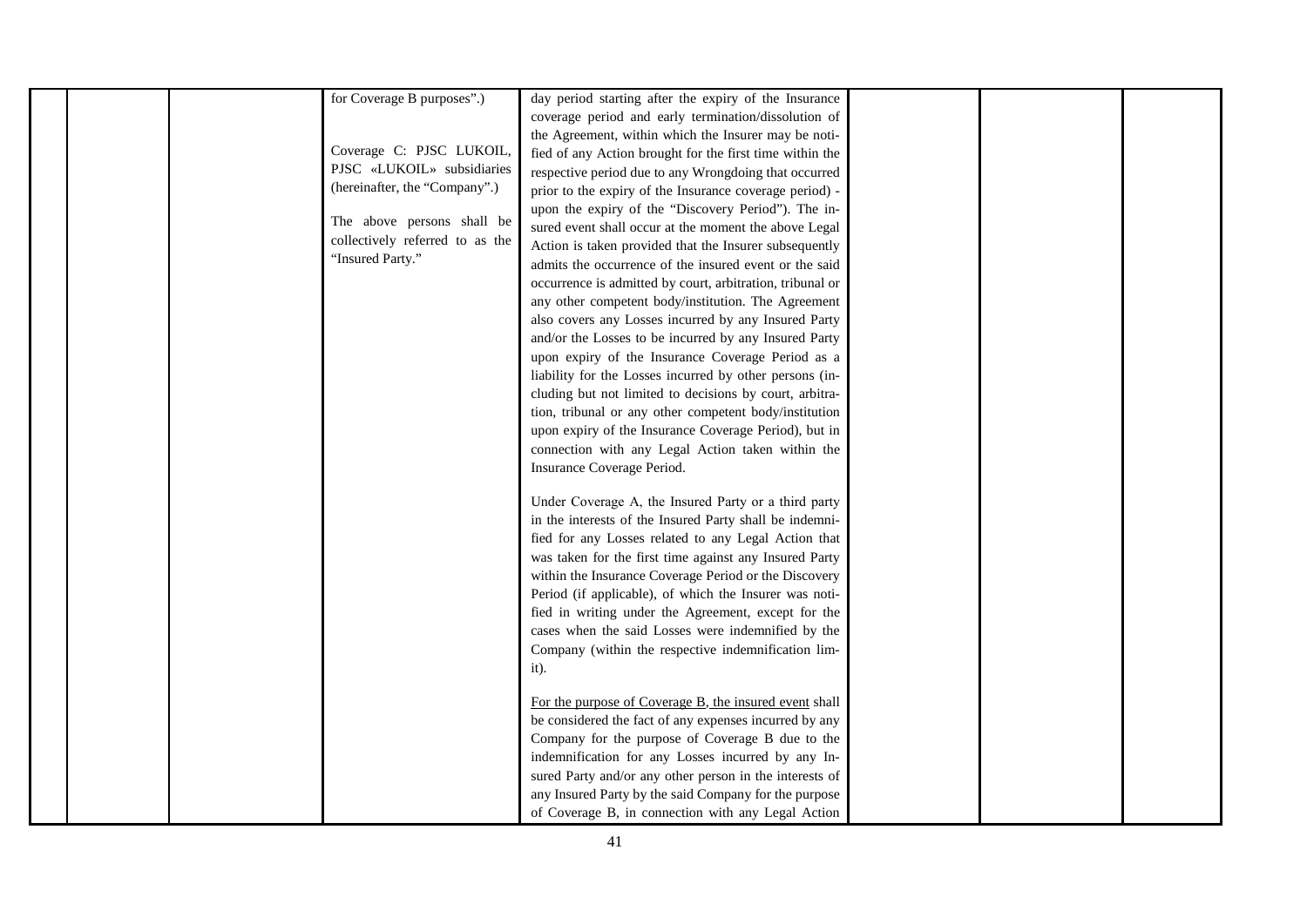|  |  | taken against any Insured Party and/or liability of any  |  |  |
|--|--|----------------------------------------------------------|--|--|
|  |  | Insured Party for any Losses incurred by other per-      |  |  |
|  |  | sons. The Agreement also covers the specified expens-    |  |  |
|  |  | es incurred by any Company for the purpose of Cover-     |  |  |
|  |  | age B upon expiry of the Insurance Coverage Period,      |  |  |
|  |  | but in connection with any Legal Action taken within     |  |  |
|  |  | the Insurance Coverage Period and/or the liability of    |  |  |
|  |  | any Insured Party for any Losses incurred by other       |  |  |
|  |  | persons due to which a Legal Action was taken within     |  |  |
|  |  | the Insurance Coverage Period.                           |  |  |
|  |  | Under Coverage B, the Company or a third party in the    |  |  |
|  |  | interests of the Company shall be indemnified for the    |  |  |
|  |  | purpose of Coverage B, for any Losses related to any     |  |  |
|  |  | Legal Action that was taken for the first time against   |  |  |
|  |  | any Insured Party within the Insurance Coverage Peri-    |  |  |
|  |  | od or the Discovery Period (if applicable), of which     |  |  |
|  |  | the Insurer was notified in writing under the Agree-     |  |  |
|  |  | ment, but only to the extent in which the said Losses    |  |  |
|  |  | were indemnified by the Company for the purpose of       |  |  |
|  |  | Coverage B.                                              |  |  |
|  |  |                                                          |  |  |
|  |  | For the purpose of Coverage C, the insured event in      |  |  |
|  |  | terms of liability insurance of any Company for any      |  |  |
|  |  | Losses incurred by other persons, shall be considered    |  |  |
|  |  | any of the following events: (a) incidence of liability  |  |  |
|  |  | of any Company at any moment prior to or within the      |  |  |
|  |  | Insurance Coverage Period under the applicable legis-    |  |  |
|  |  | lation due to any Losses incurred by other persons as a  |  |  |
|  |  | result of any Wrongdoing of the Company, and (b)         |  |  |
|  |  | taking of any Legal Action on securities due to the      |  |  |
|  |  | Losses incurred by other persons against the said        |  |  |
|  |  | Company within the Insurance Coverage Period. The        |  |  |
|  |  | insured event shall occur at the moment the above Le-    |  |  |
|  |  | gal Action on securities is taken provided that the In-  |  |  |
|  |  | surer subsequently admits the occurrence of the in-      |  |  |
|  |  | sured event or the said occurrence is admitted by court, |  |  |
|  |  | arbitration, tribunal or any other competent             |  |  |
|  |  | body/institution. The Agreement also covers any Loss-    |  |  |
|  |  | es incurred by any Company and/or the Losses to be       |  |  |